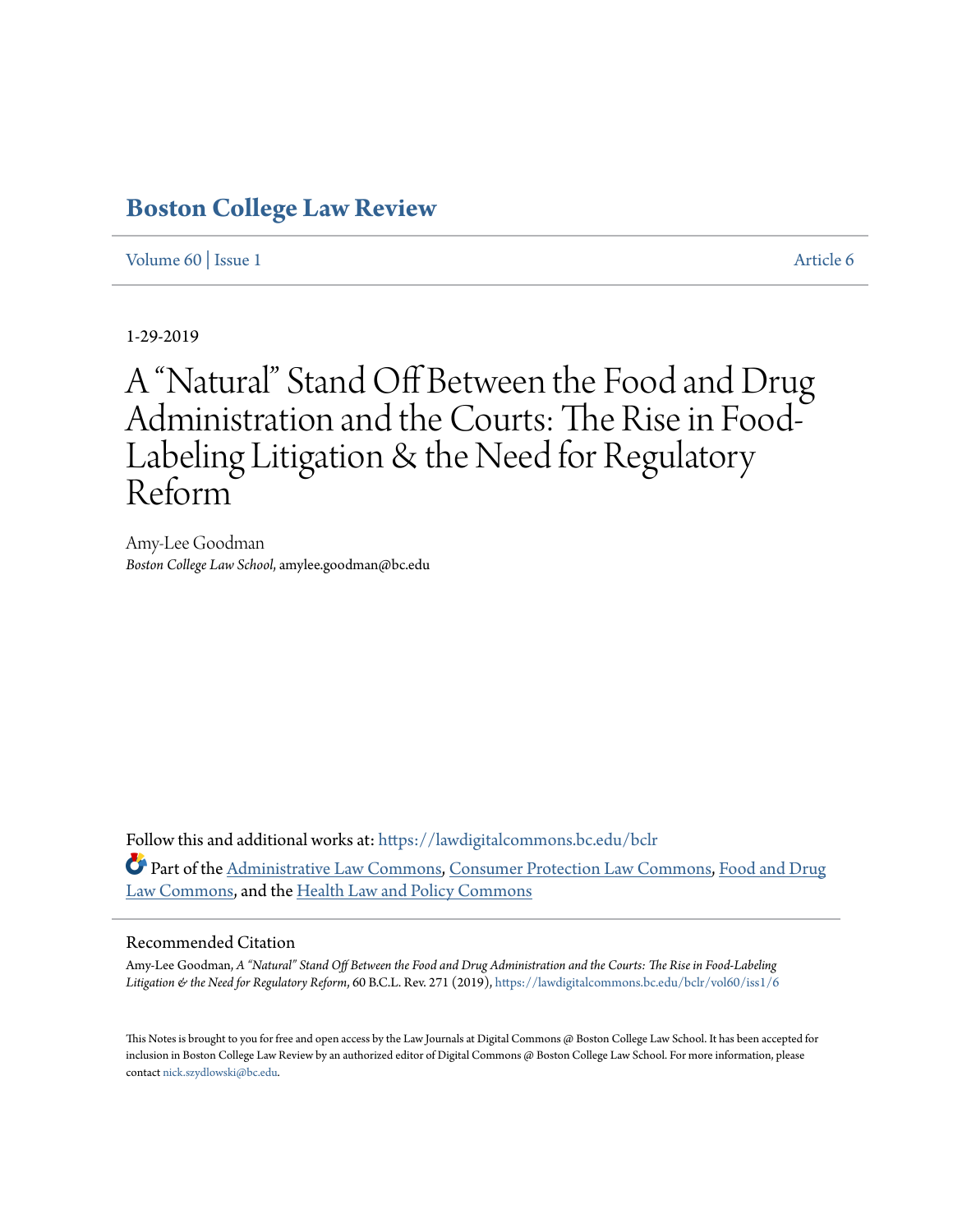# **A "NATURAL" STAND OFF BETWEEN THE FOOD AND DRUG ADMINISTRATION AND THE COURTS: THE RISE IN FOOD-LABELING LITIGATION & THE NEED FOR REGULATORY REFORM**

**Abstract:** Faced with the health and financial toll from escalating rates of chronic disease, consumers are demanding healthier food products and increased transparency regarding the ingredients in their food. Food labels provide the primary means for businesses to communicate with customers about their food products. In response to consumer demand, food companies are stocking grocery store shelves with products claiming to be wholesome, "natural" and healthy. Yet, many of these products are not as healthy or natural as purported. Although both consumers and food manufacturers place importance on the term "natural," the Food and Drug Administration has refused to define the term. In the absence of a legally enforceable definition, there has been a rise in class action litigation against allegedly mislabeled "all natural" food products. This Note evaluates the impact of the courts, rather than the FDA, on the interpretation of food-labeling laws. The Note discusses the confusion among courts over whether primary jurisdiction should apply and litigation should be stayed due to possible agency action. This Note goes on to analyze the results of the FDA's public comment process initiated in May 2016 to determine whether the agency should define the term "natural." Finally, this Note explores how and why the FDA, not the courts or legislature, should define the term "natural."

#### <span id="page-1-1"></span>**INTRODUCTION**

Six out of ten adults in the United States suffer from a chronic disease that is linked to lifestyle and food consumption, such as heart disease, type two diabetes, arthritis, or obesity.<sup>[1](#page-1-0)</sup> A mere 100 years ago, these chronic conditions

<span id="page-1-0"></span> <sup>1</sup> *See About Chronic Disease Overview*, CTRS. FOR DISEASE CONTROL & PREVENTION, https:// www.cdc.gov/chronicdisease/about/index.htm[https://perma.cc/3AW7-QVP6] (providing statistics on the prevalence of chronic disease and its implications for healthcare costs); *see also* SHUSHANA CAS-TLE &AMY-LEE GOODMAN, RETHINK FOOD: 100+ DOCTORS CAN'T BE WRONG (2014) (discussing the scientific evidence illustrating the relationship between the rise in chronic disease and the consumption of animal-based food). Once known as degenerative diseases, chronic diseases are rising in the United States and those countries that follow Western diets, which focus on the heavy consumption of meat and dairy. CASTLE & GOODMAN, *supra*, at 5. Studies and research indicate that these chronic diseases can be prevented and even reversed through dietary changes, and specifically by adopting a plant-based diet. *Id.*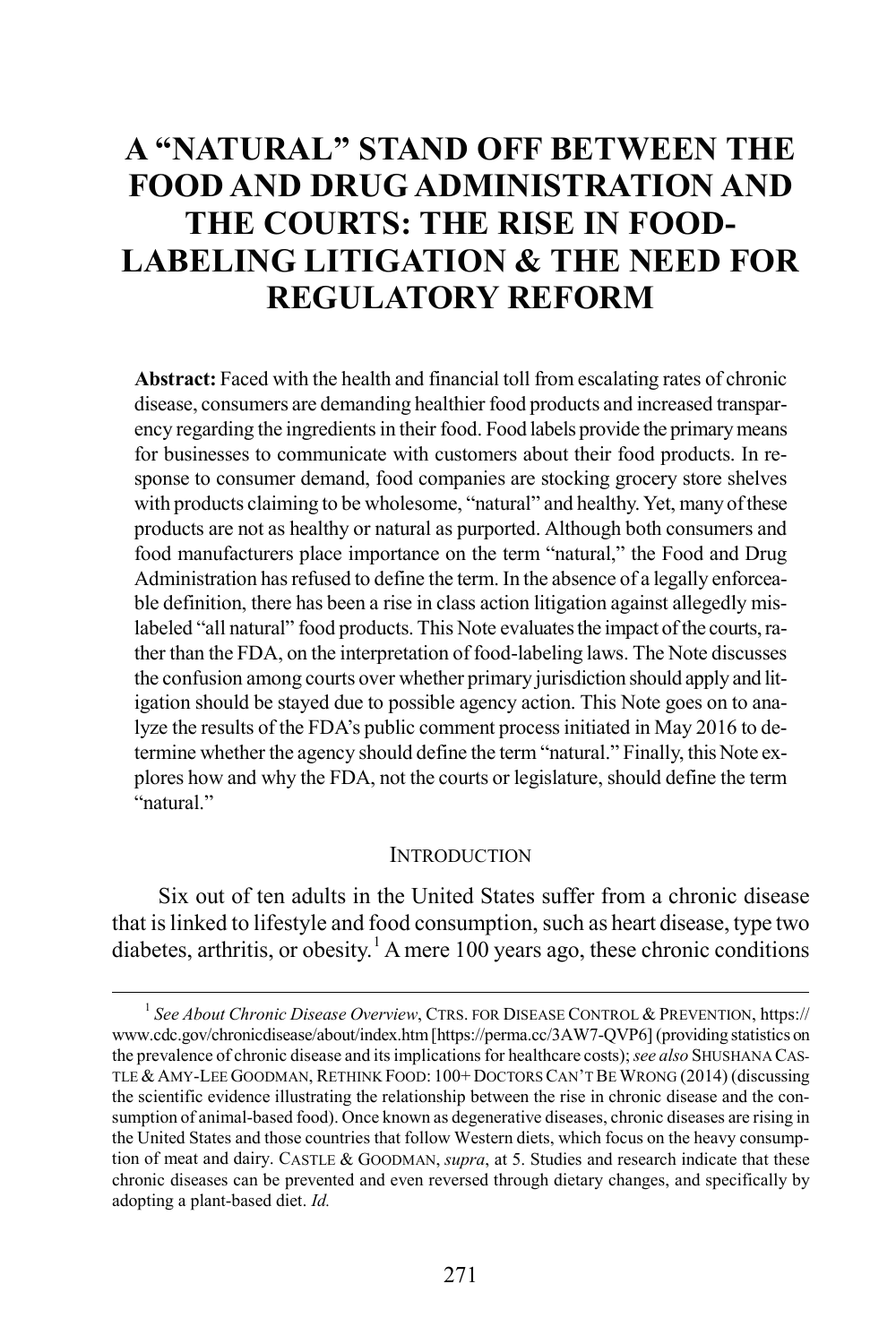were considered degenerative diseases, which only affect the elderly.<sup>[2](#page-2-0)</sup> As of 2018, two out every three twelve-year-olds have atherosclerosis, and children as young as eleven are displaying the first signs of heart disease.<sup>[3](#page-2-1)</sup> These health conditions come with a hefty price, totaling nearly \$750 billion in direct medical costs annually.[4](#page-2-2) The costs related to obesity alone total a staggering \$190.2 billion per year.<sup>[5](#page-2-3)</sup> Given this current health crisis, consumers are demanding healthier food products and increased transparency regarding the ingredients in their food. $6$ 

<span id="page-2-3"></span>healthyfuture.org/learn-the-facts/economic-costs-of-obesity [https://perma.cc/9S4J-ATVJ] (finding

<span id="page-2-4"></span>that the health cost of childhood obesity alone is fourteen billion dollars in direct costs). <sup>6</sup> *See* CASTLE & GOODMAN, *supra* not[e 1,](#page-1-1) at 95 (noting that cardiologist Dr. Caldwell Esselstyn has called heart disease in America an epidemic); *Cardiovascular Disease Costs Will Exceed \$1 Trillion by 2035, Warns the American Heart Association*, AM. HEART ASS'N (Feb. 14, 2017), https:// newsroom.heart.org/news/cardiovascular-disease-costs-will-exceed-1-trillion-by-2035-warns-theamerican-heart-association [https://perma.cc/D6YK-L5VK] (discussing how the rise in heart disease could cripple the American economy). The American Heart Association noted that, in 2016, death rates from heart disease rose by one percent and cost \$555 billion dollars. *Cardiovascular Disease Costs Will Exceed \$1 Trillion by 2035, Warns American Heart Association*, *supra*; *see also* John Kell, *Fresh, Healthy Food Is Not a Trend, It's a Movement*, FORTUNE MAG. (Nov. 30, 2016), https:// fortune.com/2016/11/30/food-healthy-trend-mpw [https://perma.cc/M3M5-A72E] (claiming that consumer desire for healthy products is about food that is not artificial or synthetic); Christopher McDonald & Ani Adjemian, *State of Litigation Over 'Natural' Food Labels*, FOOD MANUFACTURING (June 8, 2017), https://www.foodmanufacturing.com/article/2017/06/state-litigation-over-natural-foodlabels [https://perma.cc/C22G-XL9P] (noting that the results of the Food and Drug Administration's 2015 public comment proposal on whether the agency should define the term "natural" indicated that the majority of consumers value transparency on their labels and feel that current "natural" labels on food are deceptive).

<span id="page-2-5"></span><span id="page-2-0"></span> <sup>2</sup> *See* CASTLE & GOODMAN, *supra* note [1,](#page-1-1) at 3 (noting that degenerative conditions are those thought to only affect the elderly). In the 1900s, less than ten percent of deaths were attributed to cardiovascular disease. *Id.* at 4. In the United States, heart disease is now the most prominent health

<span id="page-2-1"></span>condition and affects a younger population, including those in their thirties and forties. *Id.* at 99.<br> $\frac{3}{1}$  *Id.* at 89. Atherosclerosis is the first stage of coronary artery disease. *Id.* at 107. The condition is caused by systemic inflammation that causes plaque to accumulate in the arteries of the body and can eventually block blood flow, causing a heart attack or stroke. *Id.* at 111. <sup>4</sup> *See About Chronic Disease Overview*, *supra* not[e 1](#page-1-1) (discussing the economic costs of chronic

<span id="page-2-2"></span>diseases); Linda Fried, *America's Health and Healthcare Depend on Preventing Chronic Disease*, HUFFINGTON POST (Mar. 14, 2017), https://www.huffingtonpost.com/entry/americas-health-andhealthcare-depends-on-preventing\_us\_58c0649de4b070e55af9eade [https://perma.cc/BVQ7-VEHE] (discussing how preventable chronic diseases are economically crippling America's healthcare system and providing strategies for improvement). Direct costs include medical expenses, whereas indirect costs include lost productivity or lost earnings caused by premature death or inability to work. *Chronic Disease Overview*, *supra* note [1.](#page-1-1) A study commissioned by the American Heart Association estimates that the annual direct medical costs of treating cardiovascular disease will double from \$318 billion to \$749 billion between 2015 and 2035. OLGA KHAVJOU, ET AL., RTIINT'L, PROJECTIONS OF CARDIOVASCULAR DISEASE PREVALENCE AND COSTS: 2015–2035: TECHNICAL REPORT ES-1 (2016). Indirect medical costs from lost productivity are expected to increase from \$237 billion in 2015 to about \$368 billion per year by 2035. *Id.* <sup>5</sup> *See Economic Costs of Obesity*, NAT'L LEAGUE OF CITIES, https://www.healthycommunities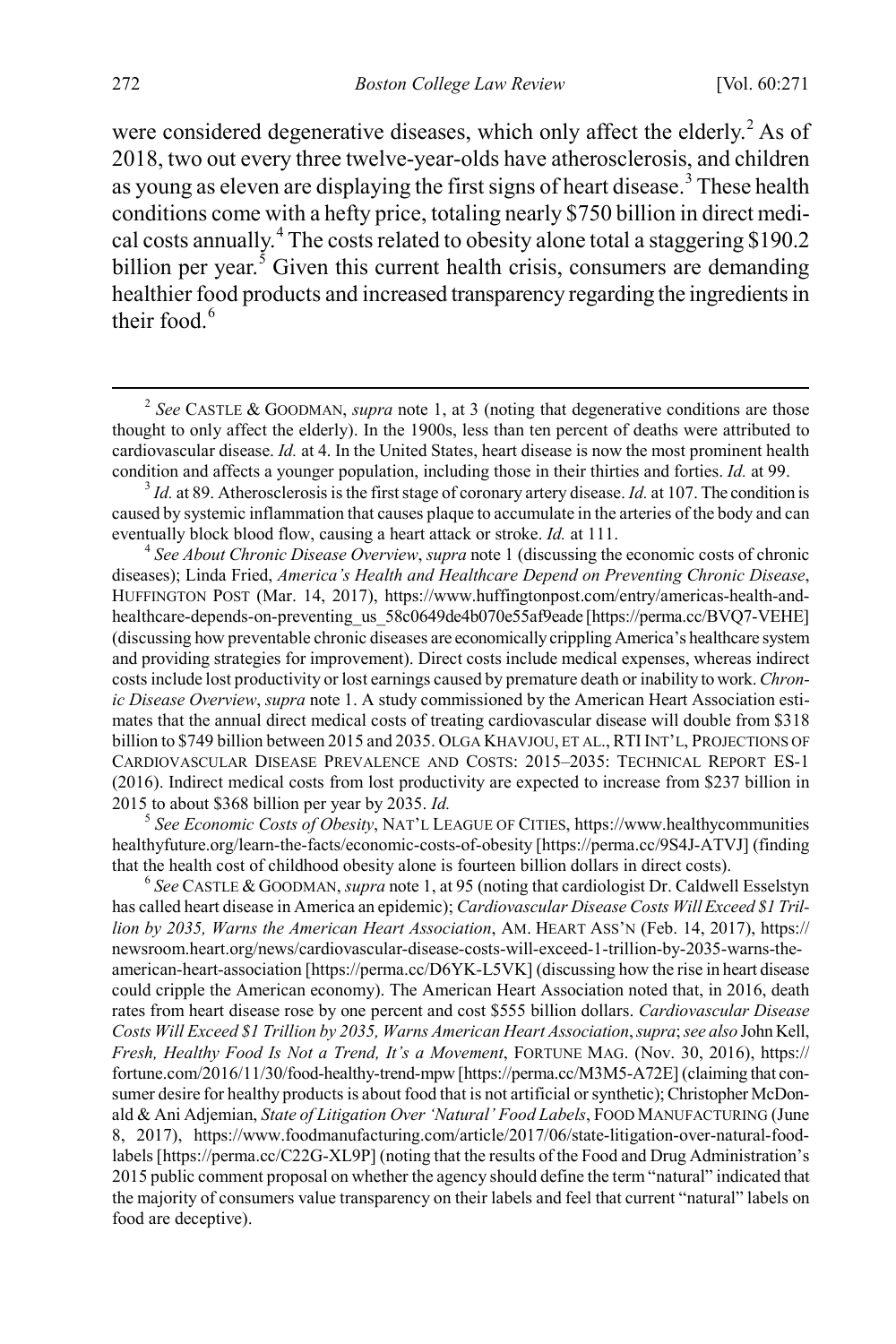<span id="page-3-6"></span><span id="page-3-5"></span>Food labels provide the primary means for businesses to communicate with customers about their food products.[7](#page-3-0) Properly labeled products allow consum-ers to make more informed and healthier food choices.<sup>[8](#page-3-1)</sup> In response to consumer demand for healthier products, food companies are stocking grocery store shelves with products claiming to be "wholesome," "natural," and "healthful."<sup>[9](#page-3-2)</sup> Many of these products, however, are not as healthy or natural as purported.<sup>[10](#page-3-3)</sup>

<span id="page-3-1"></span>(June 20, 2017), https://www.latimes.com/business/lazarus/la-fi-lazarus-food-labels-20170620-story.html [https://perma.cc/ADT8-ZJNN] (stating new food labeling requirements instituted by the Obama administration, which obligate manufacturers to disclose the presence of added sugars in their foods and will permit consumers to make better food choices). The Trump administration's decision to delay implementation could have negative impacts for American consumers. *Id.*; *see alsoFDA's Obesity Working Group Report - Questions and Answers*, U.S.FOOD &DRUG ADMIN. (Nov. 17, 2017), http://wayback.archiveit.org/7993/20180424211134/https://www.fda.gov/Food/FoodScienceResearch/ConsumerBehavior Research/ucm082094.htm [https://perma.cc/9DK9-HRTH] (overviewing proposed changes to food labeling intended to combat rising obesity by providing consumers with better nutritional information). The FDA considered changes to the nutritional label including how to display caloric content and serving sizes. *FDA's Obesity Working Group Report - Questions and Answers*, *supra*. The FDA report also recommended that manufacturers provide dietary guidance to consumers such as, "have a carrot, not the

<span id="page-3-2"></span>carrot cake." *Id.* <sup>9</sup> *See* Nicole E. Negowetti, *Food Labeling Litigation: Exposing Gaps in the FDA's Resources and Regulatory Authority*, BROOKINGS GOVERNANCE STUDIES, June 2014, at 6, https://www.brookings. edu/wp-content/uploads/2016/06/Negowetti\_Food-Labeling-Litigation.pdf [https://perma.cc/5SVU-DCKK] [hereinafter Negowetti, *Food Labeling Litigation*] (noting that the increased use of health claims on products can be due to the "health halo" effect). The "health halo" effect means that consumers might be more inclined to buy products that are labeled as "organic" or "natural" because they believe that these attributes make the food healthier than it actually is. *Id.* Consumers, then, feel better about eating these products. *See* Roberto Ferdman, *The Word 'Natural' Helps Sell \$40 Billion Worth of Food in the U.S. Every Year—and the Label Means Nothing*," WASH. POST (June 24, 2014), https:// www.washingtonpost.com/news/wonk/wp/2014/06/24/the-word-natural-helps-sell-40-billion-worthof-food-in-the-u-s-every-year-and-the-label-means-nothing [https://perma.cc/5MJG-AWCM] (reporting that the thirty-five most used health claims helped the food industry sell more than \$377 billion in food items over a one-year period). Foods labelled as "natural" now account for over forty billion dollars in annual sales and those sales have increased three percent year over year. *Id.* <sup>10</sup> *See* Brandon McFadden, *Gluten-Free Water and Other Absurd Labelling Trends*, BBC (Jan.

<span id="page-3-3"></span>27, 2018), https://www.bbc.com/capital/story/20180126-gluten-free-water-and-absurd-labelling-ofwhats-absent [https://perma.cc/2K94-KZYZ] (noting that the rise in manufacturers labeling products as "natural" and "organic" is in response to consumer demand for knowledge about what is in their food products). Economist Kevin Lancaster suggested that consumers might acquire more happiness from the perceived qualities of a product and not from the actual product that they buy. *Id.* Because manufacturers have more information about their food products than consumers, companies can ex-

<span id="page-3-4"></span><span id="page-3-0"></span> <sup>7</sup> *See* INST. OF MED., FRONT-OF-PACKAGE NUTRITION RATING SYSTEMS AND SYMBOLS:PHASE 1REPORT 15 (2010) (discussing the evolution of food labels as the primary means of communicating with consumers about the nutritional content of food products); *see also* Margot Pollans, *The Labeling Shortcut*, SLATE (May 5, 2016), https://slate.com/technology/2016/05/the-fdas-quest-to-definenatural-wont-give-us-better-food.html [https://perma.cc/S5UC-BRQM] (discussing labeling as an alternative to direct regulation because it gives consumers the ability to make better health choices). The theory is that, with better labeling, the market will respond to consumer preferences and offer healthier products without being forced to do so by regulation. Pollans, *supra*. In essence, proper labeling protects consumer choice. *Id.* <sup>8</sup> *See* David Lazarus, *Trump's Answer to the Obesity Epidemic: Here, Have a Cookie*, L.A. TIMES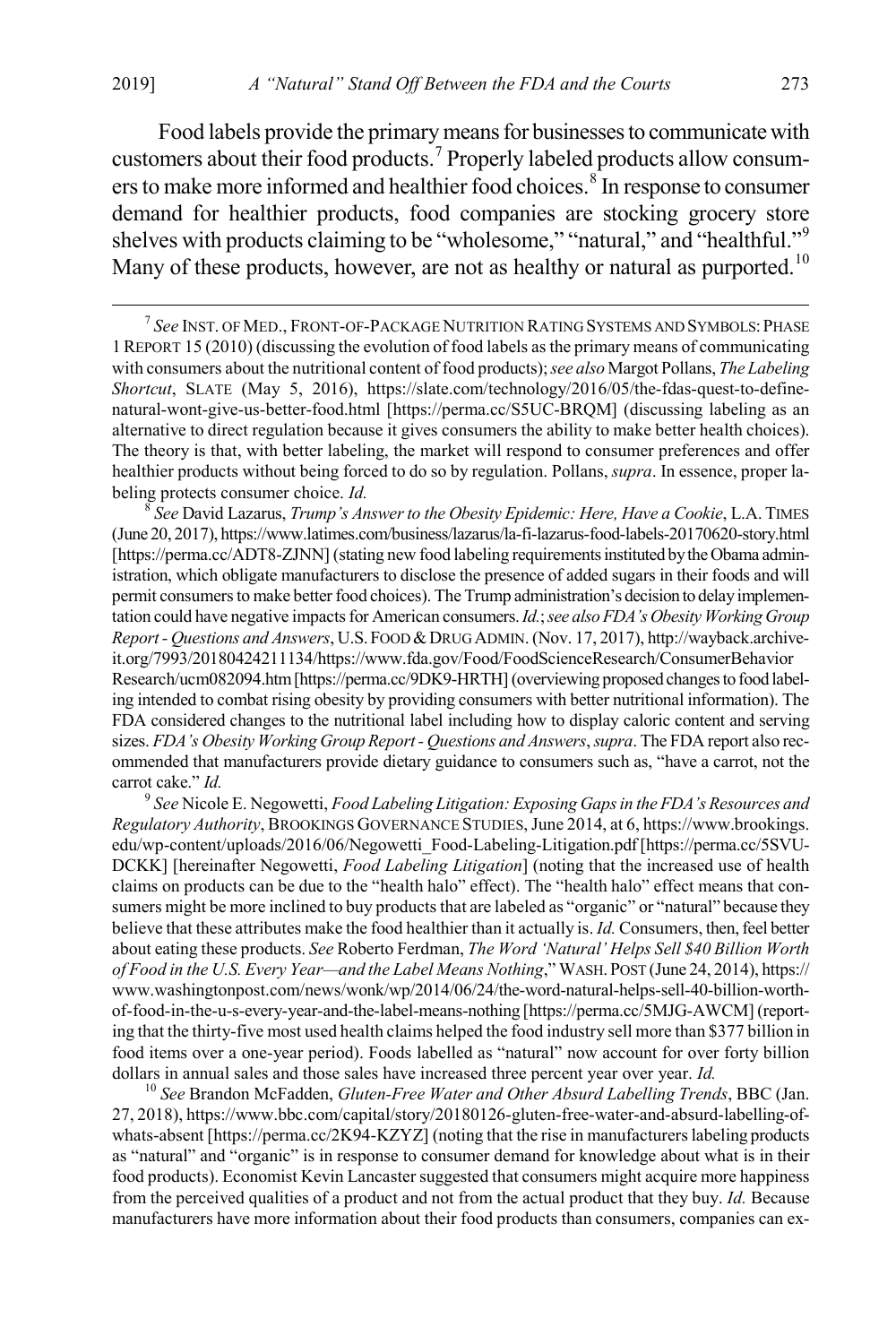<span id="page-4-6"></span><span id="page-4-0"></span>Although both consumers and food manufacturers place importance on the term, "natural," the Food and Drug Administration (FDA) has refused to define the term.<sup>[11](#page-4-1)</sup> In the absence of a legally enforceable definition, there has been a rise in class action litigation against allegedly mislabeled "all natural" food products.<sup>12</sup> Some consumers assert that these labels are misleading because the products are made with artificial, synthetic, or genetically modified ingredients.<sup>[13](#page-4-3)</sup> Although mislabeling cases are often criticized as frivolous, businesses are changing their practices by removing "natural" claims from their products and reformulating their products to match consumer desires for healthier food.<sup>[14](#page-4-4)</sup>

<span id="page-4-1"></span>*Definition of "Natural" That Includes Genetically Modified Organisms*, 80 GEO. WASH. L. REV. 1504, 1506 (2012) (discussing the rise in food-labeling litigation due to the FDA's lack of a legal definition for "natural" and commenting on the need for a national definition). <sup>12</sup> *See* Richard Blau & Anna Wiand, *FDA's Next Action on Defining "Natural" for Food Labels* 

<span id="page-4-2"></span>*Purposes Remains Unclear*, GRAY ROBINSON (July 21, 2016), http://www.gray-robinson.com/blog/ post/1247/fda-next-action-on-defining-natural-for-food-labeling-purposes-remains-unclear [https:// perma.cc/2EEY-ZXLS] (discussing allegations of false advertising against well-known brands for products that claim to be "natural" but contain synthetic ingredients). Examples of lawsuits include: claims against Snapple for using the label "natural" when the products contain high-fructose corn syrup; claims against Dole for its packaged fruits labeled as "all natural" but containing citric and ascorbic acid; claims against Kellogg's for its Kashi cereal, labeled as "nothing artificial" but containing synthetic ingredients; and claims against Chobani for its yogurt, labeled as "natural" but containing "evaporated cane juice." *Id.*; *see also* U.S. CHAMBER INST. FOR LEGAL REFORM, THE FOOD COURT: TRENDS IN FOOD &BEVERAGE CLASS ACTION LITIGATION 3 (2017), http://www.institutefor legalreform.com/uploads/sites/1/TheFoodCourtPaper\_Pages.pdf [https://perma.cc/H2M6-XU38] (noting that food litigation has reached the appellate level with no signs of slowing down); Stephanie Strom, *Lawyers from Suits Against Big Tobacco Target Food Makers*, N.Y. TIMES (Aug. 18, 2012), https://www.nytimes.com/2012/08/19/business/lawyers-of-big-tobacco-lawsuits-take-aim-at-foodindustry.html [https://perma.cc/CXE8-3FZD] (discussing how the class action lawyers that litigated claims against tobacco companies are now using similar litigation tactics in suits against companies that are mislabeling food products). <sup>13</sup> *See* U.S. CHAMBER INST. FOR LEGAL REFORM, *supra* not[e 12,](#page-4-0) at 5–7 (noting that, although

<span id="page-4-3"></span>snack products are the most popular targets for litigation, food-related class actions cover a wide variety of products including pastas, bread, orange juice, cereals, protein bars, yogurt, cheese, frozen meals, olive oil, tuna, and ice tea). <sup>14</sup> *See* Greg Trotter, *Lawsuits Challenging Food Labels on the Rise, but Are They Good for Con-*

<span id="page-4-4"></span>*sumers*?, CHI. TRIB. (May 6, 2016), https://www.chicagotribune.com/business/ct-food-labelinglawsuits-0506-biz-20160506-story.html [https://perma.cc/4YPT-6XRE?type=image] (discussing the debate over whether food litigation represents the right of consumers to demand transparency in their food products or merely represents frivolous litigation). The primary criticism of this litigation is that these suits benefit lawyers more than consumers because these cases are generally multimillion-dollar class actions. *See* U.S.CHAMBER INST. FOR LEGAL REFORM, *supra* not[e 12,](#page-4-0) at 4 (noting that lawyers often receive about half of the multimillion-dollar awards, whereas plaintiffs only receive minimal

<span id="page-4-5"></span>ploit this information gap by putting misleading labels on their products to increase sales. *Id.* This asymmetry of information between consumers and manufacturers can directly and negatively influence market outcomes. *Id.*; *see also* George A. Akerlof, *The Market for "Lemons": Quality Uncertainty and the Market Mechanism*, 84 Q.J.ECON. 488, 495 (1970) (discussing how information asymmetry between consumers and manufacturers can negatively influence the market by allowing companies to sell poor quality products).<br><sup>11</sup> *See* Erik Benny, Essay, *Natural Modifications: The FDA's Need to Promulgate an Official*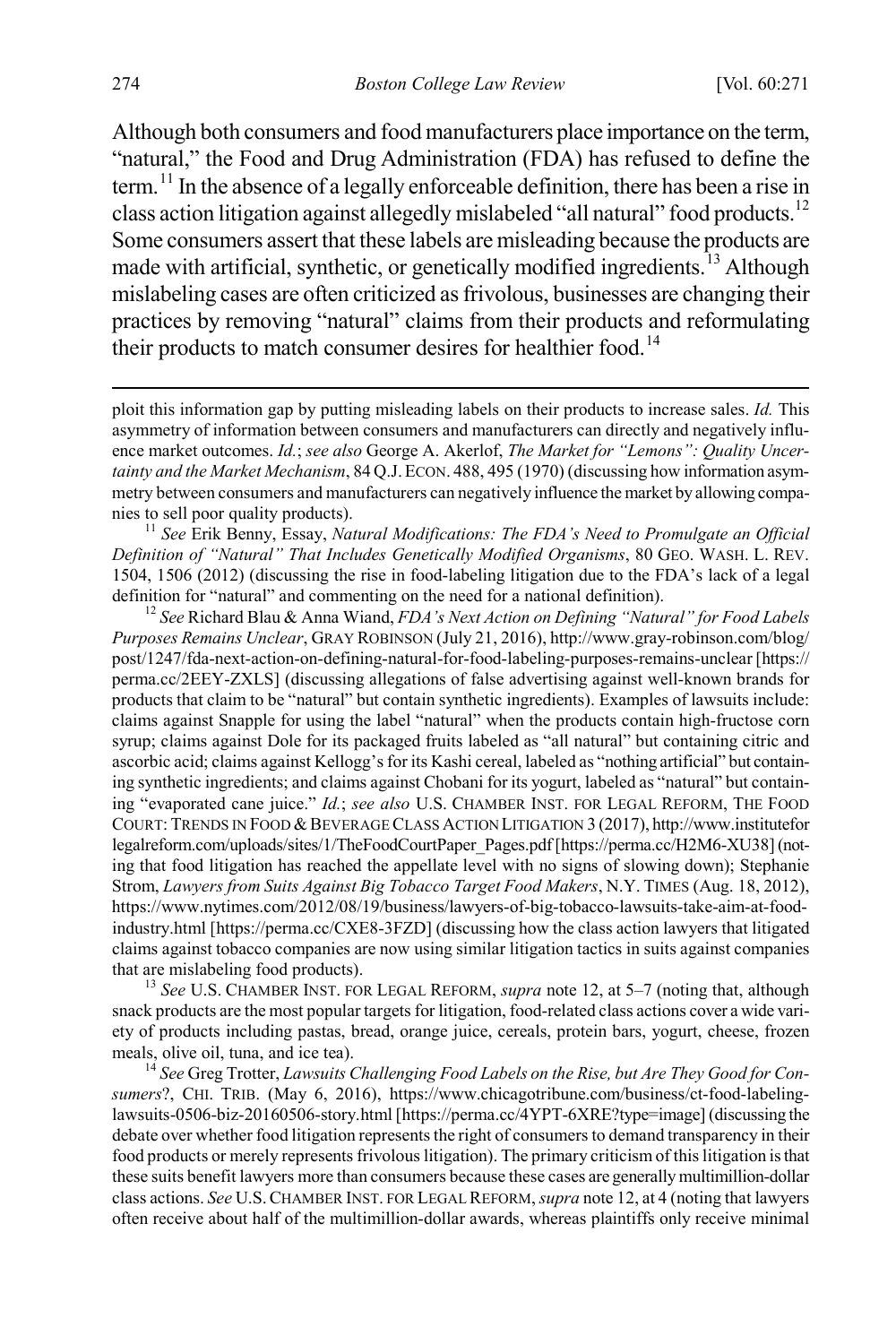<span id="page-5-4"></span><span id="page-5-3"></span>In addition to the courts, congressional action seeks to fill this regulatory void.[15](#page-5-0) Congress has twice attempted to pass labeling laws that would cure the FDA's inaction by defining the term "natural."<sup>[16](#page-5-1)</sup> In response to mounting pressure from the courts, industry, and consumers, the FDA initiated a public comment process that closed in May of 2016 concerning whether the agency should define the term "natural."<sup>[17](#page-5-2)</sup> Since closing comments, the FDA has remained silent on issuing a definition, sustaining a disagreement among the

<span id="page-5-0"></span>UNIV. L. REV. 329, 352 (2014) [hereinafter Negowetti, *Defining Natural Foods*] (noting that, in the absence of FDA regulation, legislatures are attempting to define the term "natural"). <sup>16</sup> *See* Nilda Isidro, *It's Only Natural: Recent Developments Regarding the Term "Natural" in* 

<span id="page-5-1"></span>*Food Labeling*, FOOD SAFETY MAG. (May 3, 2016), https://www.foodsafetymagazine.com/enews letter/ite28099s-only-natural-recent-developments-regarding-the-term-e2809cnaturale2809d-in-foodlabeling [https://perma.cc/W4E2-56L2] (discussing the failed congressional attempts to passthe Food Modernization Act in 2013 and 2015 and the Safe and Accurate Food Labeling Act in 2015, both of which would have defined the term "natural"); *see also* Food Labeling Modernization Act of 2015, H.R. 4061, 114th Cong. (as proposed Nov. 18, 2015) (proposing a definition for the term "natural"); Food Labeling Modernization Act of 2015, S. 2301, 114th Cong. (as proposed Nov. 18, 2015) (overviewing the Food Modernization Act of 2015 that would have defined the term "natural"); Safe and Accurate Food Labeling Act, H.R. 1599, 114th Cong. (as passed by H.R. July 23, 2015) (failing to

<span id="page-5-2"></span>receive enough Senate votes to pass). <sup>17</sup> *"Natural" on Food Labeling*, U.S. FOOD & DRUG ADMIN. (Oct. 22, 2018), https://www.fda. gov/Food/GuidanceRegulation/GuidanceDocumentsRegulatoryInformation/LabelingNutrition/ucm 456090.htm [https://perma.cc/E4CE-2TQR] (noting that the FDA sought comments after pressure from courts and citizen petitions to define the term "natural," and noting that the FDA closed public comment in May of 2016).

<span id="page-5-5"></span>monetary compensation or coupons);*see also* Jackie Dulen, *How Millennials Are Driving Movement for Clean Labels on Our Food*, CHI. TRIB. (Feb. 18, 2016), https://www.chicagotribune.com/business/ sc-clean-labels-food-0219-20160218-story.html [https://perma.cc/99RA-AFZ5?type=image] (overviewing changes to food products in response to the consumer-driven movement for "clean labels," meaning food products that contain no artificial ingredients); Monica Watrous, *Trend of the Year: Clean Label*, FOOD BUS. NEWS, http://features.foodbusinessnews.net/corporateprofiles/2015/trendindex.html [https://perma.cc/GA53-7ENP] (noting that companies such as Campbell, Kellogg, and Nestle have committed to removing artificial ingredients from their products). Some major industry changes include: Kraft Mac & Cheese removing synthetic ingredients and substituting paprika, turmeric, and annatto; Nestle Crunch using natural vanilla flavor rather than artificial vanilla; and General Mills stating that Trix cereal will no longer be made with artificial colors but will instead contain natural ingredients. Dulen, *supra*; *see* Elaine Watson, *What Next for 'Natural' Claims? KIND Urges Court to Leave Issue with the FDA*, FOODNAVIGATOR-USA (Apr. 26, 2016), https://www.food navigator-usa.com/Article/2016/04/25/All-natural-lawsuit-should-be-stayed-argues-KIND# [https:// perma.cc/8PW4-ZL5W] (noting that the percentage of new food products labeled with "natural" claims has decreased). There has been a steady decline in companies using the "all natural" label on new products—decreasing from 13.76% newly introduced products in 2013 to 12.63% in 2014 to only 11% in 2015. Watson, *supra*. Aside from the risk of litigation, industry attitudes toward the word "natural" may have also contributed to this trend. *Id.* For example, the president of Annie's Foods stated that the company has not used the term for over a decade because it has no meaning anymore. *Id.* He predicted that the term "natural" would give way to and be encompassed in "organic" labeling. *Id.* Similarly, the CEO of Good Food Made Simple, which makes frozen foods, stated that the term "natural" is "abused," which is why the company removed the claim from its foods. *Id.* <sup>15</sup> *See* Nicole E. Negowetti, *Defining Natural Foods: The Search for a Natural Law*, 21 REGENT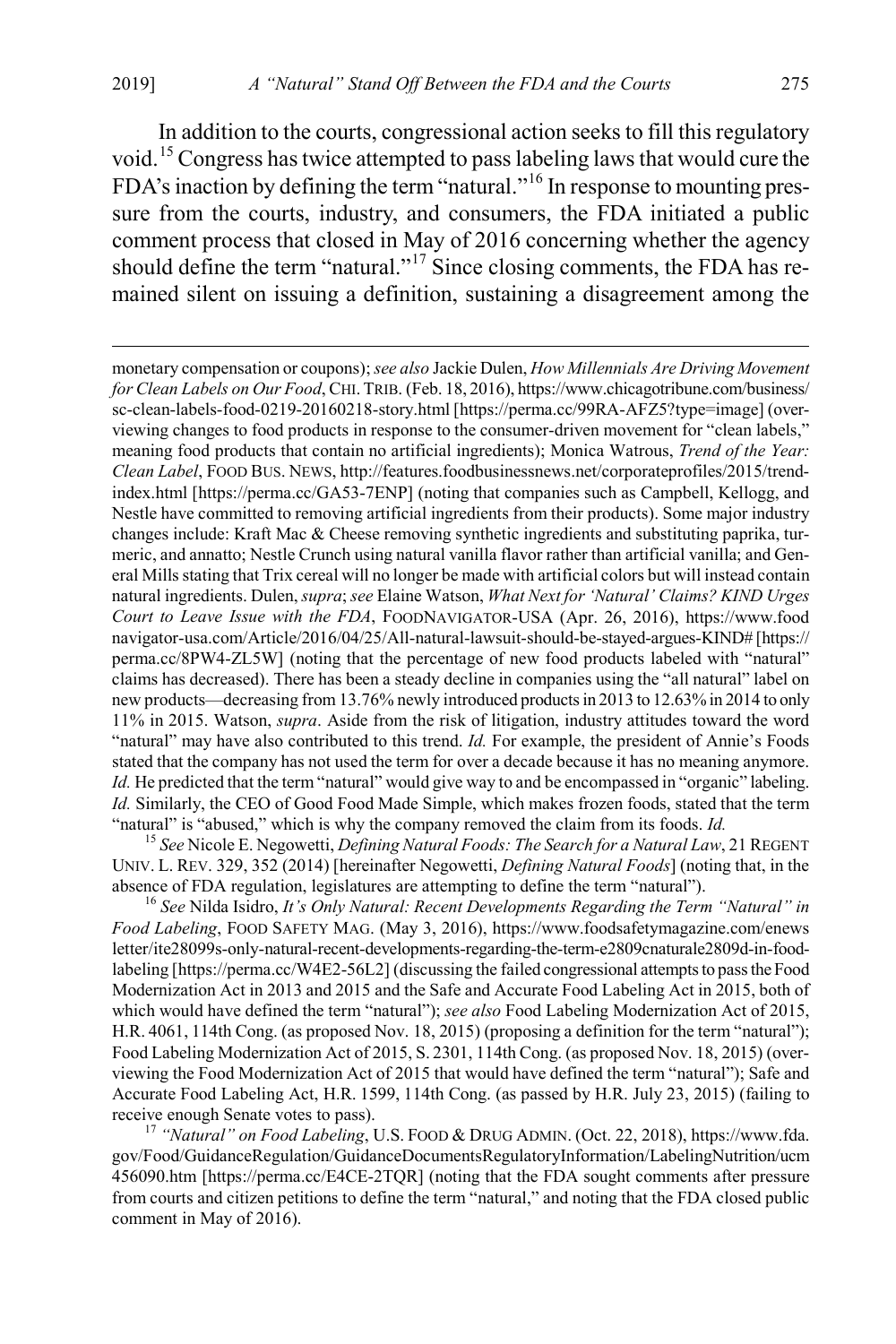courts over whether primary jurisdiction should apply and litigation should be stayed due to possible agency action.<sup>[18](#page-6-1)</sup>

Part I of this Note discusses reasons for the rise in food mislabeling litigation, provides an overview of the regulatory agencies and laws governing food labeling, and discusses the causes of actions that some consumers are bringing against food manufacturers.<sup>[19](#page-6-2)</sup> Part II discusses the impact of the FDA's decision to not define the term "natural," leaving a substantial grey area ripe for litigation and congressional attempts at regulation.<sup>[20](#page-6-3)</sup> Part III analyzes the impact of courts determining food-labeling laws rather than the regulatory agency and argues for the FDA to define what "natural" means to provide certainty for consumers, the industry, and the courts.<sup>[21](#page-6-4)</sup>

## <span id="page-6-0"></span>I. OVERVIEW OF FDA FOOD LABELING REGULATIONS & THE RISE OF FOOD-LABELING LITIGATION

## *A. The Federal Food & Drug Administration: The Agency & Laws Behind the Food Labels*

In 1901, twelve government volunteers, nicknamed "The Poison Squad" agreed to eat food laced with the most commonly used—but untested—food additives, including toxins such as borax, copper sulfate, and formaldehyde.<sup>[22](#page-6-5)</sup>

<span id="page-6-1"></span><sup>&</sup>lt;sup>18</sup> *Compare* Kane v. Chobani, LLC, 645 F. App'x 593, 594 (9th Cir. 2016) (deciding to stay the litigation under primary jurisdiction because the FDA had requested comments on defining "natural"), *and* Coyle v. Hornell Brewing Co., No. 08-cv-02797, 2010 WL 2539386, at \*4 (D.N.J. June 15, 2010) (holding that determining whether high-fructose corn syrup is "natural" or artificial is a task for the regulatory agency and not the courts), *with* Bohac v. Gen. Mills, Inc., No. 12-CV-05280-WHO, 2013 WL 5587924, at \*3 (N.D. Cal. Oct. 10, 2013) (noting that making a ruling on the term "natural" has zero risk of undercutting the FDA's authority when there are no rules or regulations in place), *and* Brazil v. Dole Food Co., 935 F. Supp. 2d 947, 960 (N.D. Cal. 2013) (noting that primary jurisdiction doctrine does not mean that a court cannot decide a case when presented with an issue within the agency's purview).<br>
<sup>19</sup> See infra note[s 22–](#page-6-0)[116](#page-24-0) and accompanying text.<br>
<sup>20</sup> See infra note[s 117](#page-24-1)[–206](#page-39-0) and accompanying text.<br>
<sup>21</sup> See infra note[s 207](#page-39-1)[–243](#page-44-0) and accompanying text.<br>
<sup>22</sup> See Bruce Watson, *The Poison Squad: A* 

<span id="page-6-5"></span><span id="page-6-4"></span><span id="page-6-3"></span><span id="page-6-2"></span>www.esquire.com/food-drink/food/a23169/poison-squad [https://perma.cc/X2ND-V4GE?type= image] (overviewing the creation and purpose of the Poison Squad). Wiley persuaded the federal government to give him \$5,000 to fund the human trials. *Id.* The twelve members willingly agreed not to sue the federal government for any damages including death. *Id.* The first additive the Squad tried was borax—commonly used to hide the appearance of rotting meat. *Id.* The conclusion was that consuming borax could lead to headaches, stomachaches, and digestive problems. *Id.* One of the most troubling food additives tried was copper sulfate, a substance that today is used as a pesticide, but historically was used to change the color of canned peas to bright green. *Id.* Consuming this additive resulted in significant health problems such as kidney, brain, and liver damage. *Id. See generally*  DEBORAH BLUM, THE POISON SQUAD: ONE CHEMIST'S SINGLE-MINDED CRUSADE FOR FOOD SAFE-TY AT THE TURN OF THE CENTURY (2018) (chronicling Dr. Harvey Wiley's creation of the Poison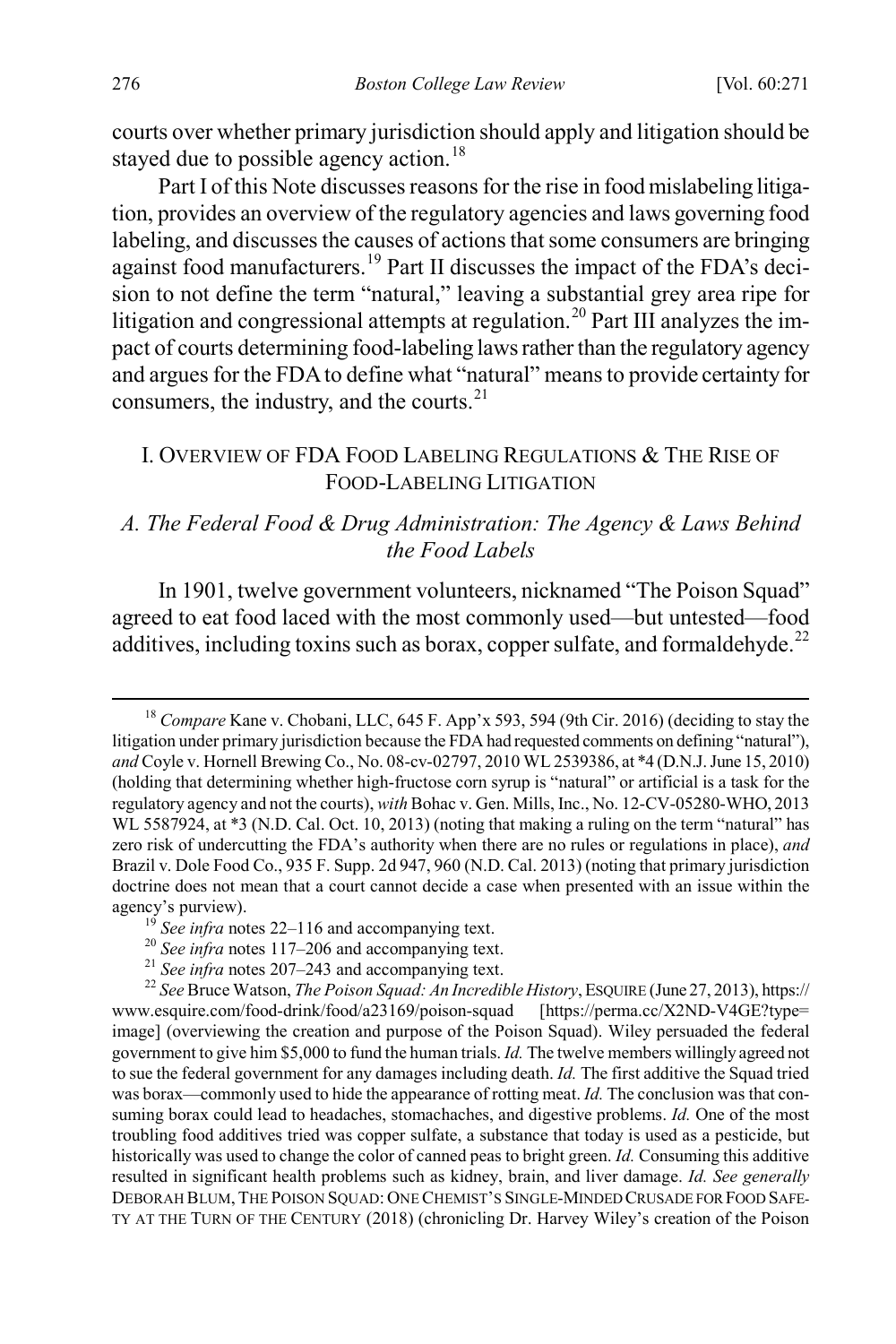<span id="page-7-1"></span><span id="page-7-0"></span>Dr. Harvey Wiley, dubbed the "Father of the FDA" headed the experiment with the goal of showing the effects of adulterated food and the need for food regu-lation and proper labeling.<sup>[23](#page-7-2)</sup> Historically, states were charged with regulating food.[24](#page-7-3) With the increase in interstate commerce and technological innovations, reformers called for Congress to provide federal regulations to prevent potentially dangerous adulterated food additives from infiltrating the food market nationally.<sup>[25](#page-7-4)</sup> Congress responded and has introduced about 100 bills concerning food and drug regulation since  $1879<sup>26</sup>$  $1879<sup>26</sup>$  $1879<sup>26</sup>$  The findings of the Poison Squad as well as Upton Sinclair's book, *The Jungle*—exposing the horrendous conditions in meatpacking plants—finally provided the impetus for Congress to enact a law to prevent adulterated food products from reaching the market.<sup>[27](#page-7-6)</sup>

<span id="page-7-3"></span>CLOPEDIA (Oct. 11, 2004), https://eh.net/encyclopedia/history-of-food-and-drug-regulation-in-theunited-states [https://perma.cc/JE6Z-TU7Q] (overviewing the history of food regulation and events leading up to the 1906 Food and Drug Act). Massachusetts passed the first food adulteration law in 1641 to regulate beef, pork and fish. *Id.* Prior to the passage of the 1906 Pure Food and Drug Act, there was limited and piecemeal federal regulation of food and drug products. *Id.* Congress enacted the 1886 oleomargarine tax on margarine products, which also required margarine producers to label their products in specific ways. *Id.* The 1891 Meat Inspection Act required live cattle to be inspected prior to slaughter and export. State and local food regulation laws were largely enacted to help placate business interests by reducing competition. *Id.*; *see also* Janssen, *supra* note [23,](#page-7-0) at 32 (naming two reasons for the enactment of regulatory laws: the invention of new products that threatened current business interests, like glucose as a replacement for sugar, and the state's patchwork system of laws that made it difficult for manufacturers to navigate). <sup>25</sup> *See* Weisberger, *supra* not[e 23,](#page-7-0) at 14, 16 (noting that technological innovations in the late nine-

<span id="page-7-4"></span>teenth century gave rise to the production of coloring agents and preservatives that were ubiquitously used but unregulated). *See generally* LORINE SWAINSTON GOODWIN, THE PURE FOOD, DRINK AND DRUG CRUSADERS, 1879–1914 (1999) (discussing how women's organizations played a key role in the passage of the 1906 Food and Drug Act and subsequent enforcement of the laws). <sup>26</sup> *See Part 1: The 1906 Food and Drugs Act and Its Enforcement*, U.S. FOOD & DRUG ADMIN.,

<span id="page-7-5"></span>https://www.fda.gov/AboutFDA/History/FOrgsHistory/EvolvingPowers/ucm054819.htm [https:// perma.cc/EFF5-V56M] (providing an overview of the history of the FDA leading up to the passage of the 1906 Food and Drug Act). <sup>27</sup> *See* Eric F. Greenberg, *The Changing Food Label: The Nutrition Labeling and Education Act* 

<span id="page-7-6"></span>*of 1990*, 3 LOY. CONSUMER L. REP. 10, 10 (1990) (noting that until 1906, states regulated the safety of food); Law,*supra* not[e 24](#page-7-1) (discussing how *The Jungle*, Upton Sinclair's vivid exposé of meat pro-

<span id="page-7-7"></span>Squad, a group of young men who tried commonly used food additives to illustrate the health dangers

<span id="page-7-2"></span>of these food additives). <sup>23</sup> *See* Wallace F. Janssen, *The Story of the Laws Behind the Labels*, FDACONSUMER, June 1981, at 32, 35 (stating that the principles behind the Poison Squad form the backbone of today's food law and regulations: proving safety of the products should be on the producer, consumers should be properly informed by labels of what ingredients are in their food, and synthetic food additives should be sparingly used in food); Watson, *supra* not[e 22](#page-6-0) (stating that volunteers would eat each additive in meals in increasing amounts to determine the level of toxicity or other effects); Bernard Weisberger, *Doctor Wiley and His Poison Squad*, AMERICAN HERITAGE, Feb./Mar. 1996, at 14, 16 https://www. americanheritage.com/content/doctor-wiley-and-his-poison-squad [https://perma.cc/6XVC-J846] (discussing Harvey Wiley's crusade to enact food labeling regulation to prevent against adulterated food).24 *See* Marc T. Law, *History of Food and Drug Regulation in the United States*, EH.NET ENCY-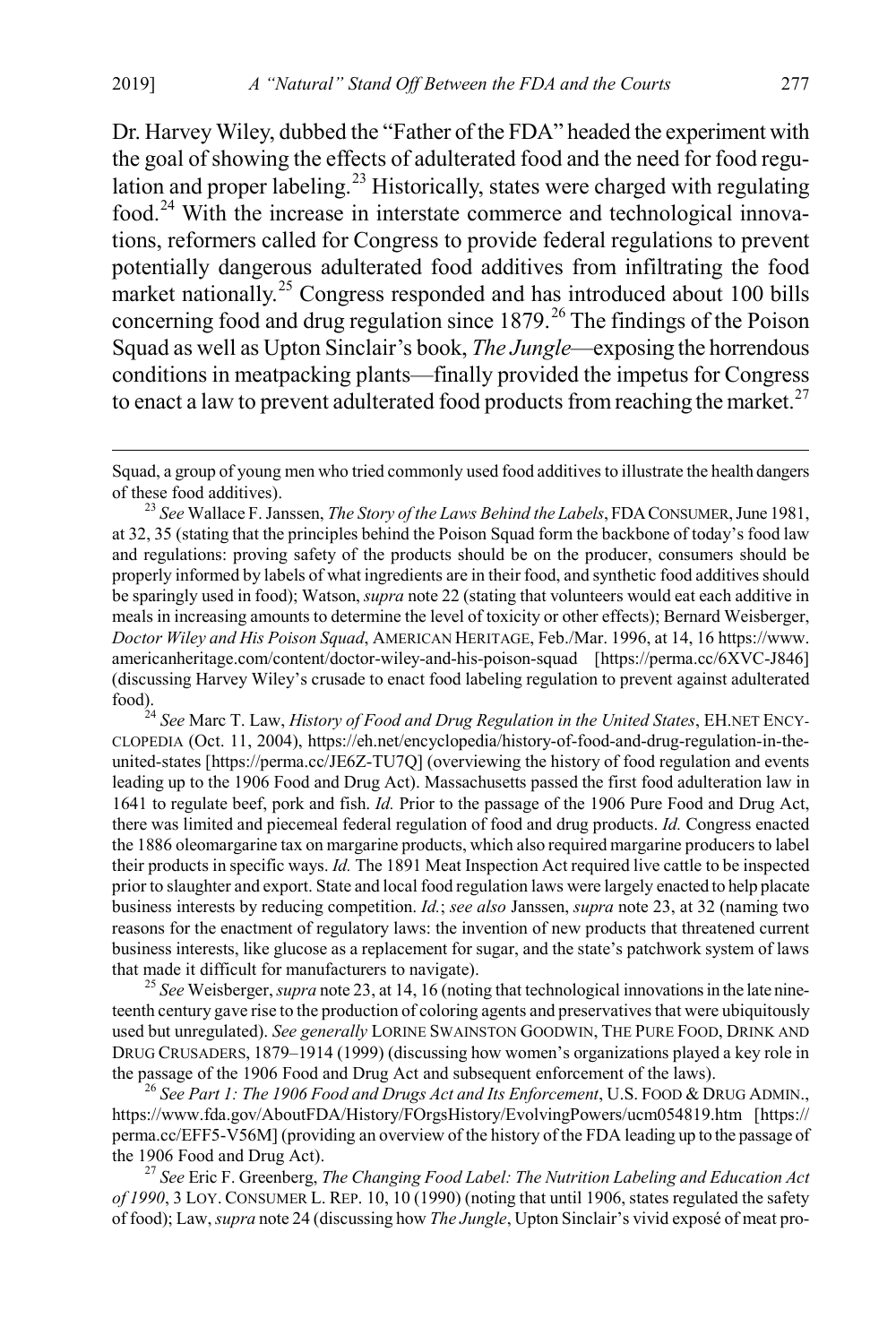<span id="page-8-0"></span>President Theodore Roosevelt signed the 1906 Pure Food and Drug Act— the first federal law regulating food mislabeling.<sup>[28](#page-8-1)</sup> The Act focused on promoting accurate labeling by outlawing misbranded food products.[29](#page-8-2) The Pure Food and Drug Act was enforced by the Bureau of Chemistry, which later became the Food and Drug Administration.<sup>[30](#page-8-3)</sup> As of 2018, the Food and Drug Administration—tasked with protecting the public health and ensuring proper labeling—regulates over eighty percent of the United States' food supply, equating to \$417 billion in fresh fruits and vegetables, baked foods, dairy products, and seafood, as well as about \$49 billion in imported food products.<sup>[31](#page-8-4)</sup> The 1906 Act, however, fell short of providing legal standards for addressing misleading statements on food packaging. $32$ 

The Federal Food, Drug, and Cosmetic Act ("FDCA"), passed in 1938, gave the FDA the power to define standards for food quality and food labels.<sup>[33](#page-8-6)</sup>

<span id="page-8-3"></span>ture (USDA). *Id.* In 1927, the division was renamed the Food, Drug, and Insecticide Administration. *Id.* The name was shortened to the Food and Drug Administration in 1931. *Id.* <sup>31</sup> *See* Negowetti, *Food Labeling Litigation*, *supra* not[e 9,](#page-3-4) at 2–3 (overviewing the FDA's regula-

<span id="page-8-4"></span>tory authority and noting that the FDA is also responsible for overseeing drugs, vaccines, medical devices, tobacco products, and dietary supplements). <sup>32</sup> *See* Holk v. Snapple Beverage Corp., 575 F.3d 329, 331 (3d Cir. 2009) (noting that the 1906

<span id="page-8-5"></span>Food and Drug Act lacked mechanisms for the agency to enforce compliance and only instituted moderate reforms). For example, a label did not need to provide accurate weight or measurements. *Id.*; *see also* Pezzullo, *supra* not[e 28,](#page-8-0) at 327 (discussing the problems with the 1906 Food and Drug Act that prompted Congress to pass the Food, Drug, and Cosmetic Act (FDCA)); Janssen, *supra* not[e 23,](#page-7-0) at 37 (noting that a prominent disadvantage of the 1906 Act was that it failed to regulate therapeutic claims that manufacturers made about their products). It was difficult for the government to prove that misleading claims were fraudulent under the Act because the Act required that the government prove a manufacturer's intent to defraud. Janssen, *supra* not[e 23,](#page-7-0) at 37. The difficultly in holding manufactures accountable under these rules allowed adulterated products to continue to be sold on the market. *Id.* Food-labeling and standardization problems were so prevalent that the FDA created an exhibit of deceptive food packaging nicknamed the "American Chamber of Horrors." *See generally The American Chamber of Horrors*, U.S. FOOD & DRUG ADMIN., https://www.fda.gov/AboutFDA/History/ ProductRegulation/ucm132791.htm [https://perma.cc/TXE2-BDHV] (describing the Chamber of Horrors display including food containers with false bottoms to deceive consumers about the amount of product in the package). <sup>33</sup> *See* Federal Drug and Cosmetic Act, 21 U.S.C. §§ 301–399f (2012) (prohibiting the sale of

<span id="page-8-6"></span>misbranded or adulterated foods, drugs, and cosmetics); Fellner v. Tri-Union Seafoods, 539 F.3d 237,

cessing plants, provided an impetus for Congress to pass the 1906 Act); *see also* Janssen, *supra* note [23,](#page-7-0) at 35 (discussing the grassroots Pure Food Movement as an impetus for the Pure Food and Drug

<span id="page-8-1"></span>Act).28 Pure Food and Drug Act, ch. 3915, <sup>34</sup> Stat. 768 (1906) (repealed 1938); *see* Andrea Pezzullo, Note, *The Crusade Against Misleading Labels, Are Manufacturers the Protectors of Consumer Interests?*, 49 SUFFOLK U. L.REV. 323, 326–27 (2016) (stating that the 1906 Act did not have guidelines to enforce compliance, prompting Congress to replace the 1906 Act with the Food, Drug, and Cosmetic

<span id="page-8-2"></span>Act of 1938). <sup>29</sup> *See* Law, *supra* not[e 24](#page-7-1) (noting that, for the first time in food and drug law, the 1906 Act regulated impurities in drug products). The Act also required manufacturers to indicate the presence of food additives on food labels. *Id.*<br><sup>30</sup> *Id.* The Bureau of Chemistry was originally a division within the U.S. Department of Agricul-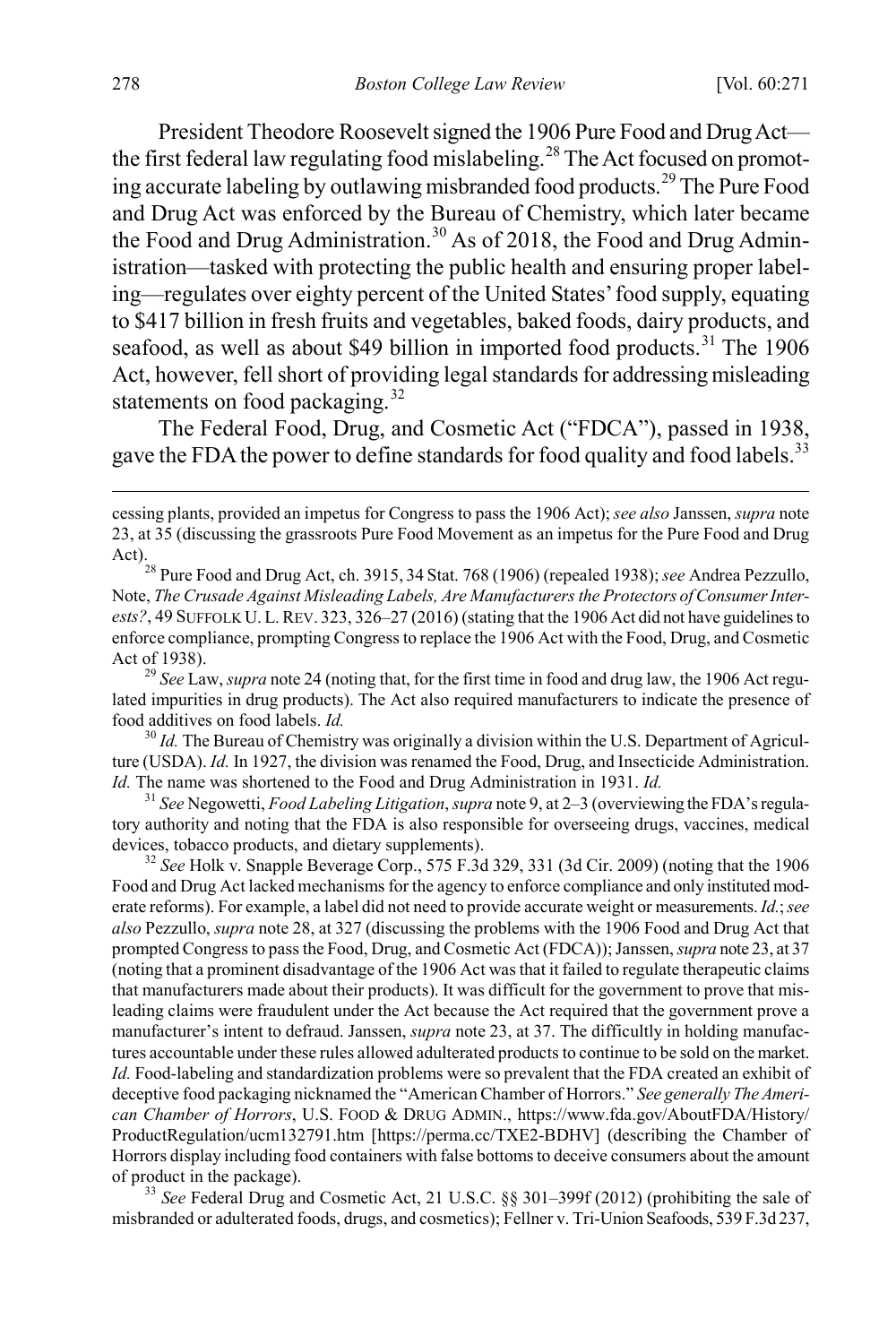<span id="page-9-0"></span>The FDCA's primary purpose is to protect consumers against misbranded food.[34](#page-9-1) The FDCA defines food as misbranded if its labeling is false or mis-leading.<sup>[35](#page-9-2)</sup> The Act provides that the FDA can (1) protect the public health by ensuring food products sold are properly labeled and (2) issue and enforce reg-ulations pursuant to this authority.<sup>[36](#page-9-3)</sup> This power includes the ability to regulate and assess nutritional or health claims, such as if a manufacturer labels a food product as "low in fat."<sup>[37](#page-9-4)</sup> The Act, however, did not mandate labeling, which limited the agency to addressing nutritional claims that companies were al-ready putting on food products.<sup>[38](#page-9-5)</sup>

<span id="page-9-7"></span>In the 1970s, there was an increase in scientific research showing the connection between diet and disease, prompting companies to begin making health claims on their food products.<sup>[39](#page-9-6)</sup> Many of these claims were not FDA

<span id="page-9-1"></span>*ing and Education Act of 1990 and Alternative Enforcement Mechanisms*, 18 OHIO N.U. L. REV. 77, 80 (discussing the purpose of the FDCA and providing an overview of national food and drug laws); *see also* Kordel v. United States, 335 U.S. 345, 349 (1948) (noting that the purpose of the FDCA is to protect consumers from misbranded products); United States v. Bradshaw, 840 F.2d 871, 874 (11th Cir. 1988) (noting that the congressional intent in passing the FDCA was to protect the public against adulterated or misbranded food and drug products).<br><sup>35</sup> 21 U.S.C. § 343(a) (2012).<br><sup>36</sup> *Id.* § 393(b)(2)(A); Food and Drugs, 21 C.F.R. §§ 7.1, 10.25, 10.40, 10.50 (2013). The FDCA

<span id="page-9-3"></span><span id="page-9-2"></span>defines a label as anything that includes graphic, written, or printed materials on the container of a food or beverage. *See* 21 U.S.C. § 321(k) (defining "label"); *id.* § 321(n) (requiring that, when determining if a food is misbranded, the FDA consider if the marketing claims made on the label would mislead a reasonable consumer into believing a product had attributes that it did not). <sup>37</sup> *See* 21 U.S.C. § 343(a) (defining a food product as misbranded if its label is false or in any way

<span id="page-9-4"></span>misleading to consumers). The statue provides guidelines for food labels to reflect accurate nutritional information. *See id*. § 343(e) (outlining the information that must be provided on the label); *see also* MORGAN LEWIS, APPETITE FOR LITIGATION: WHY PLAINTIFFS' LAWYERS HUNGER FOR FOOD LA-BELING LAWSUITS 5 (2015), https://www.morganlewis.com/-/media/files/publication/morgan-lewistitle/white-paper/lit-appetite-for-litigation-november-2015.ashx [https://perma.cc/H9Q6-7KB2] (noting that the most commonly cited sections in labeling cases are  $\S 201(n)$  and  $\S 403(a)$  of the FDCA). *See generally* 21 U.S.C. § 321(n) (providing that a label is misleading if it fails to reveal facts that are material to the representation made on the label).

<span id="page-9-5"></span><sup>38</sup> See Termini, *supra* not[e 34,](#page-9-0) at 89 (noting that including nutritional information on food packaging was optional prior to passage of the Nutrition Labeling Act).<br><sup>39</sup> *See* INST. OF MED., *supra* not[e 7,](#page-3-5) at 20 (noting that as scientific research increased that intimat-

<span id="page-9-6"></span>ed a relationship between diet and disease, so did consumer demand for information concerning what was in their food products). By comparison, up until the 1960s, most food was prepared in the home,

 <sup>251 (3</sup>d Cir. 2008) (noting that the FDA's powers include the ability to regulate nutritional claims). Although passage of legislative reforms was hotly contested for five years, the Elixir Sulfanilamide tragedy provided the impetus for congressional action. *See* Law, *supra* note [24](#page-7-1) (discussing how a Tennessee drug company manufactured a liquid drug using an antifreeze solvent, killing over 100 people). This tragedy highlighted the lack of regulation within the food and drug industries. *Id. See generally* Julian G. West, *The Accidental Poison That Founded the FDA*, THE ATLANTIC (Jan. 16, 2018), https://www.theatlantic.com/technology/archive/2018/01/the-accidental-poison-that-foundedthe-modern-fda/550574 [https://perma.cc/Q5Y7-CFR7] (discussing the lack of regulation that led to the Elixir Sulfanilamide tragedy and the establishment of the modern FDA regulations). <sup>34</sup> *See* Roseann B. Termini, *The Prevention of Misbranded Food Labeling: The Nutrition Label-*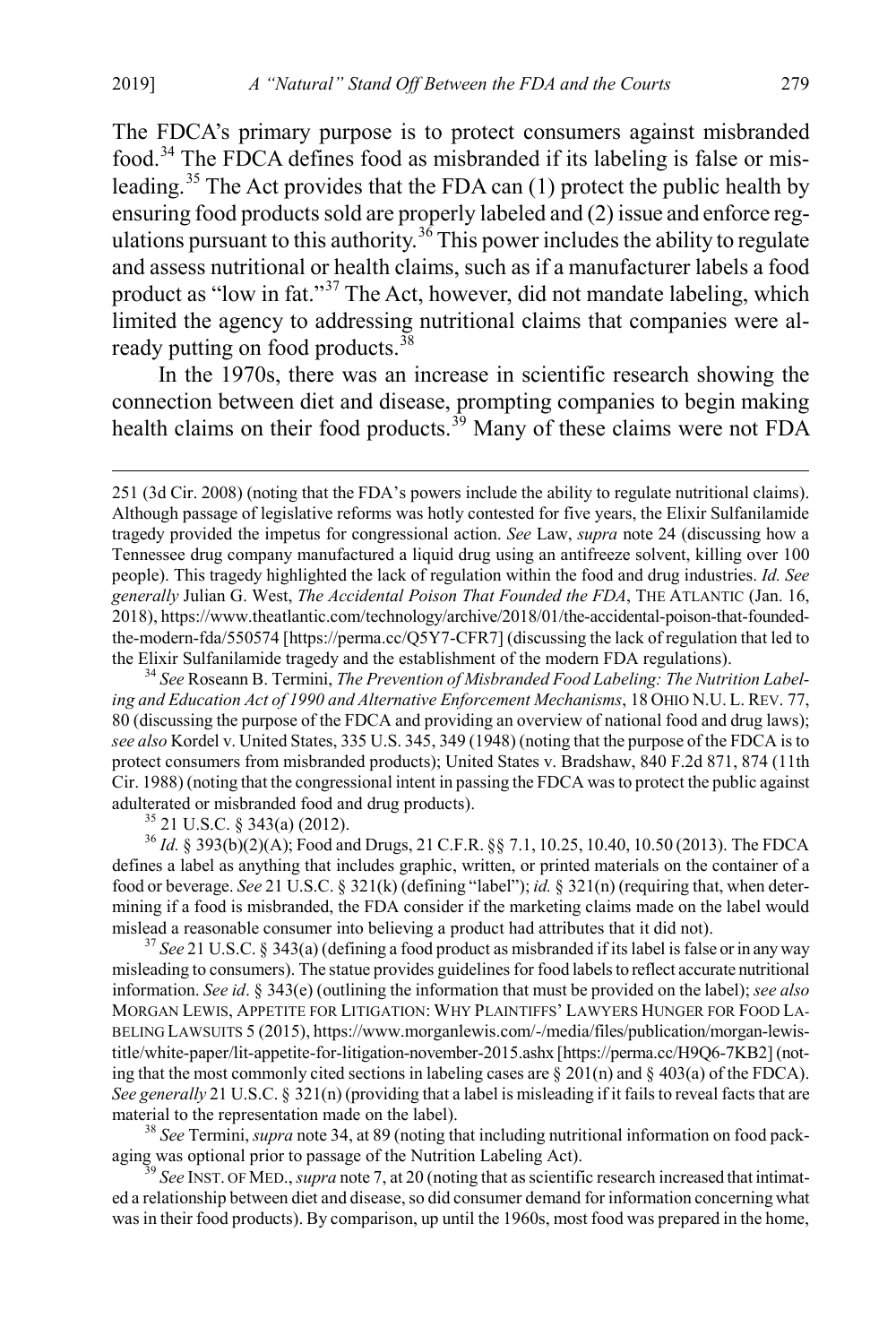verified, as the FDA had a policy of not prohibiting labeling on food products that claimed to mitigate or prevent against disease.<sup>[40](#page-10-0)</sup> Further, the emergence of processed foods lining grocery store shelves made it more difficult for con-sumers to understand the ingredients in their food products.<sup>[41](#page-10-1)</sup> In response, the 1969 White House Conference on Food, Nutrition, and Health recommended that the FDA establish a more uniform system of identifying and assessing nutritional claims.[42](#page-10-2)

Consumer interest in nutritional information, and specifically in food labeling, was further spurred by two 1980s reports discussing the relationship between diet and disease.[43](#page-10-3) The 1988 *Surgeon's General Report on Nutrition and Health* focused on the link between diet and some of the leading causes of

<span id="page-10-1"></span>foods in the market, consumers had less of an understanding of what ingredients were in their food products); Elizabeth Maurer, *How Highly Processed Foods Liberated 1950s Housewives*, NAT'L WOMEN'S HIST. MUSEUM (May 11, 2017), http://www.womenshistory.org/articles/how-highlyprocessed-foods-liberated-1950s-housewives [https://perma.cc/U5B4-KZRH] (noting that the period following World War II saw the rise of convenience and pre-packaged foods resulting from technological innovations); *see also* Jill Filipovic, *To Save American's Health, Government Must Intervene in Food Industry*, ALJAZEERA AMERICA (Nov. 17, 2013), http://america.aljazeera.com/opinions/2013/ 11/fda-food-trans-fatban.html [https://perma.cc/2EPW-UXR5] (noting that processed food is a onetrillion-dollar industry and that snacks, many of which are at the center of natural food litigation, account for \$90 billion of the processed food industry).<br><sup>42</sup> *See* INST. OF MED., *supra* not[e 7,](#page-3-5) at 19 (discussing how the rise of processed foods and con-

<span id="page-10-2"></span>sumer demand for nutritional information contributed to the White House Conference on Food, Nutrition, and Health); WHITE HOUSE CONFERENCE ON FOOD, NUTRITION AND HEALTH: FINAL REPORT 51 (1969) (assessing the state of the American diet in 1969 and finding that, in general, Americans had a poor diet that was contributing to disease). The conference sought to encourage truthful labeling on food products to enable consumers to follow dietary recommendations. INST. OF MED., *supra* note [7,](#page-3-5) at 19; *see also* Greenberg, *supra* not[e 27,](#page-7-7) at 11 (noting that the White House Conference was concerned with setting new regulations due to studies showing the presence of vitamin deficiencies and malnutrition in the American public).<br><sup>43</sup> *See* INST. OF MED., *supra* not[e 7,](#page-3-5) at 21 (discussing how the reports spurred consumer interest in

<span id="page-10-3"></span>having nutritional information on their food products).

so consumers were familiar with the ingredients and were not demanding nutritional information about food products. *Id.* at 19.<br><sup>40</sup> *See id.* at 20 (noting that a food is misbranded if it in any way implies that it could cure, miti-

<span id="page-10-0"></span>gate, or treat disease); Termini, *supra* not[e 34,](#page-9-0) at 91 (explaining that the FDA prohibited manufacturers from labeling food products with marketing claims that a food could "cure" a disease). This inability to put health claims on packaging was challenged in 1984 when the Kellogg Company, in collaboration with the National Cancer Institute, initiated a labeling campaign claiming that Kellogg cereal was high in fiber that could reduce the risk of cancer. INST. OF MED., *supra* not[e 7,](#page-3-5) at 20. In the absence of regulatory reform, other companies followed suit. *Id.* In response to the proliferation of claims, the FDA proposed a rule in 1987 to permit health claims on labels so long as certain criteria were met. *Id.* at 21. *See generally* JULIAN MELLENTIN & MICHAEL HEASMAN, FUNCTIONAL FOODS REVOLUTION: HEALTHY PEOPLE, HEALTHY PROFITS 149 (2001) (discussing *Businessweek* magazine calling attention to inaccurate labeling with its headline in 1989, "Can Cornflakes Cure Cancer?"). <sup>41</sup> *See* INST. OF MED., *supra* not[e 7,](#page-3-5) at 19 (noting that, with the increased prevalence of processed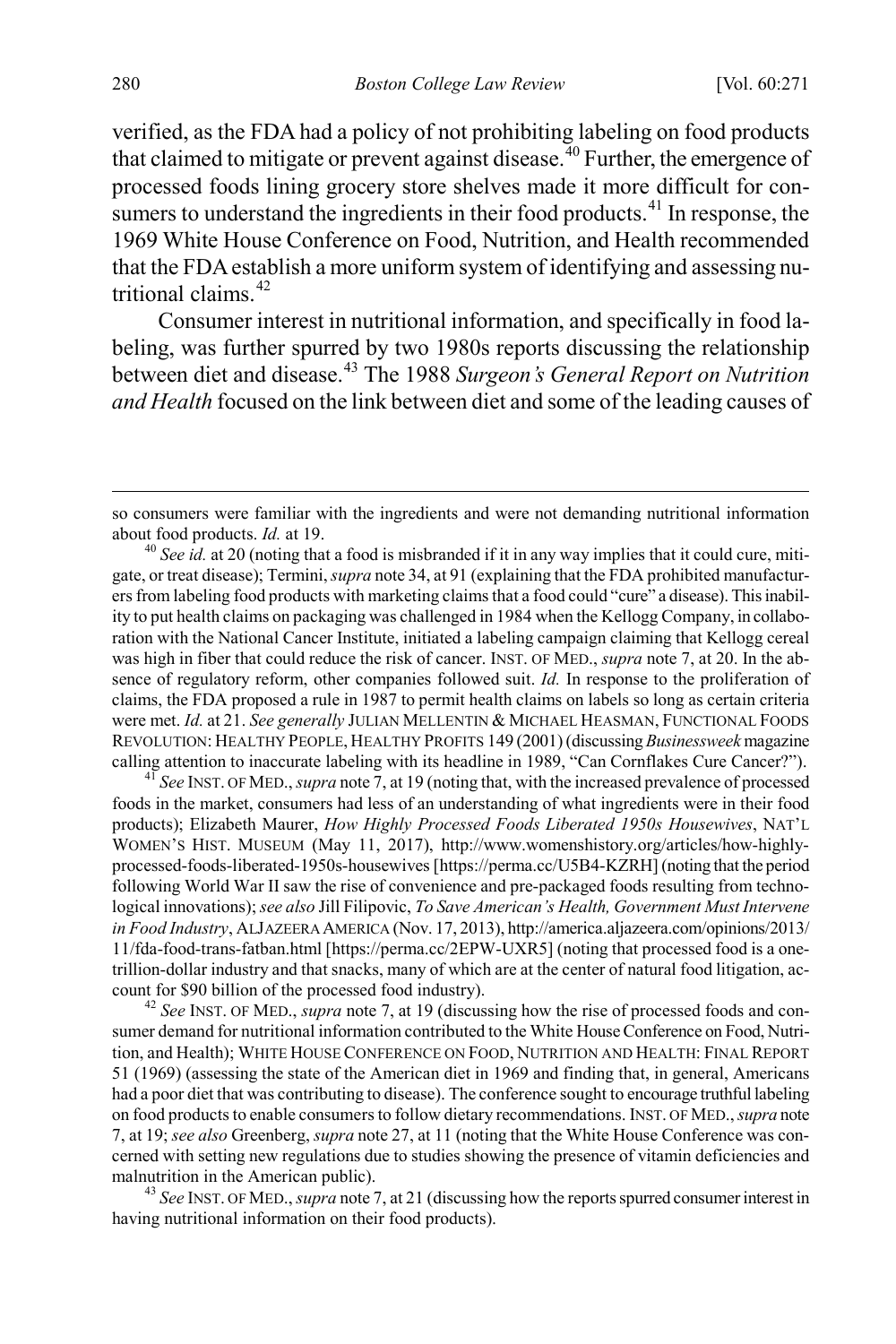<span id="page-11-1"></span><span id="page-11-0"></span>death in America and called on the food industry to reform food labels.<sup>[44](#page-11-2)</sup> The 1989 report by the National Research Council, *Diet and Health: Implications for Reducing Chronic Disease Risk*, found a correlation between chronic dis-ease and the American diet's high levels of fat.<sup>[45](#page-11-3)</sup> Both reports called for a reduction in fat consumption, cholesterol, and sodium, while increasing con-sumption of carbohydrates and fiber.<sup>[46](#page-11-4)</sup> These reports were the impetus for Congress and the FDA to review nutritional guidelines and require nutritional labeling for packaged foods.<sup>[47](#page-11-5)</sup>

The lack of regulation of nutrition labeling under the FDCA created congressional concern that consumers would not be able to abide by dietary guide-lines.<sup>[48](#page-11-6)</sup> Thus, Congress enacted the Nutrition and Labeling Education Act ("NLEA") in 1990.<sup>[49](#page-11-7)</sup> The NLEA amends the FDCA by allowing the FDA to regulate health claims on food packaging, standardize nutrient-content claims, and require detailed nutrient information.<sup>[50](#page-11-8)</sup> Significantly, for the first time in

<span id="page-11-4"></span>tween diet and chronic disease).<br>
<sup>46</sup> See supra notes [44](#page-11-0)[–45](#page-11-1) and accompanying text (overviewing the two reports and findings).<br>
<sup>47</sup> See INST. OF MED., *supra* not[e 7,](#page-3-5) at 21 (discussing the conclusions of the two reports

<span id="page-11-6"></span><span id="page-11-5"></span><sup>48</sup> See id. (noting that the Secretary of the Department of Health and Human Services claimed that Americans could not take advantage of nutritional guidelines given the current state of food labeling). The FDA responded to requests for improved food labeling by initiating rulemaking in 1989 for labels listing nutritional content. *Id.* The FDA used the Surgeon General's and National Research Council's reports as a guide to determine how fat, sugar, and calories should be displayed on a nutrition label. *Id.* at 22; *see also* Greenberg, *supra* not[e 27,](#page-7-7) at 11 (stating that the NLEA represented a "race to regulate" food labels between the agency and Congress). While the FDA initiated a rule-making process, Congress had several bills proposed to address the issue of food labeling. Greenberg, *supra* not[e 27,](#page-7-7) at 11. Some argue that the congressional action may have been due to the high priority of the issue for the American consumer. *Id.* 49 21 U.S.C. § 343. To implement the NLEA, in 1991, the FDA announced twenty-six regulations

<span id="page-11-7"></span>regarding proper food product labeling. *See* INST. OF MED., *supra* not[e 7,](#page-3-5) at 23 (noting that the FDA claimed that these proposals had three purposes: (1) to help eliminate confusion regarding nutrition labels, (2) to aid consumers in choosing foods that can promote a healthier diet, and (3) to encourage companies to improve the nutrient content of their food products). The Act, however, did not apply to meat and poultry product labels, which are overseen by the Food Safety and Inspection Service, an agency within the USDA. *Id.* at 23–24; *see also* MORGAN LEWIS,*supra* not[e 37,](#page-9-7) at 5 (noting that the NLEA expressly preempts state requirements and requires all states to adhere to federal guidelines). <sup>50</sup> 21 U.S.C. § 343; *see* Greenberg, *supra* not[e 27,](#page-7-7) at 11 (detailing the history of the NLEA and

<span id="page-11-8"></span>noting that, prior to the passage of the NLEA, nutrition labeling on packaged foods was voluntary). At the time that the NLEA was enacted, about sixty percent of food products had nutritional labels, but there was no uniformity in labeling to guide consumer purchases. Greenberg, *supra* not[e 27,](#page-7-7) at 11. The NLEA requires labeling on food products that states the serving size, the number of servings, the

<span id="page-11-2"></span> <sup>44</sup> *See* PUB. HEALTH SERV., U.S. DEP'T OF HEALTH & HUMAN SERVICES, PUB. NO. 88-50210, SURGEON GENERAL'S REPORT ON NUTRITION AND HEALTH 1–5 (1988) (recommending dietary changes such as reduction of foods high in fat and consumption of carbohydrates and fiber to combat rising chronic diseases such as heart disease, cancers, and diabetes). <sup>45</sup> *See* COMM. ON DIET & HEALTH ET AL., DIET AND HEALTH: IMPLICATIONS FOR REDUCING

<span id="page-11-3"></span>CHRONIC DISEASE RISK 7–9 (1989), https://www.ncbi.nlm.nih.gov/books/NBK218743/pdf/Book shelf NBK218743.pdf [https://perma.cc/E2FV-9MVX] (concluding that there is a relationship be-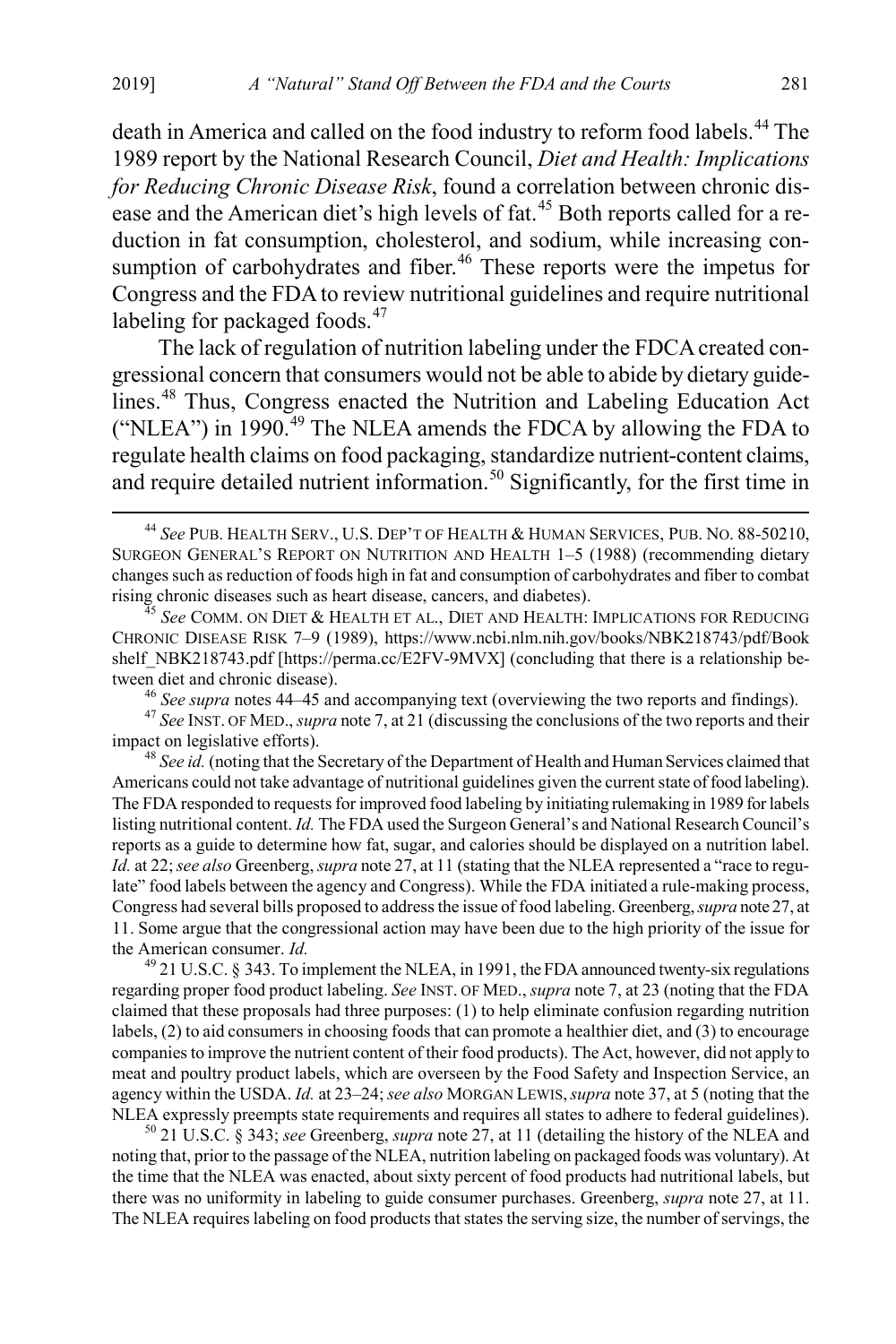food and drug law, the NLEA included an express preemption provision to aid in uniform compliance with food labeling  $\frac{1}{2}$  aws.<sup>[51](#page-12-1)</sup> The NLEA regulates three types of claims on food labels: (1) health claims, (2) nutrient-content claims, and (3) structure and function claims.<sup>[52](#page-12-2)</sup> The NLEA permits the agency to define terms, such as "free," "low," and "light."[53](#page-12-3) The FDA has never used its authority to define the term "natural."[54](#page-12-4) Thus, the most widely litigated claims are health and nutrition content claims, particularly those against products claiming to be "natural."[55](#page-12-5) Moreover, the FDA has limited authority to enforce

<span id="page-12-3"></span>ing similar words to be defined); 21 C.F.R. § 101.13 (detailing the requirements that food company must meet to use nutrient-content claims such as "light," "reduced," or "fortified" on a food label); INST. OF MED., *supra* not[e 7,](#page-3-5) at 35 (noting that the FDA defined the term "healthy" for use on food

<span id="page-12-4"></span>labels in 1994).<br><sup>54</sup> *See* Deena Shanker, *After More Than 30 Years, the US Government May Finally Define "Natural" Food*, QUARTZ (Nov. 10, 2015), https://qz.com/546118/after-more-then-30-years-the-usgovernment-may-finally-define-natural-food [https://perma.cc/4YTU-RUU3] (overviewing the FDA's policy on the term "natural" and noting that the FDA has declined to issue a formal definition). <sup>55</sup> *See* U.S. CHAMBER INST. FOR LEGAL REFORM, THE NEW LAWSUIT ECOSYSTEM: TRENDS,

<span id="page-12-5"></span>TARGETS AND PLAYERS 90 (2013) [hereinafter NEW LAWSUIT ECOSYSTEM], https://www.institutefor legalreform.com/uploads/sites/1/The\_New\_Lawsuit\_Ecosystem\_pages\_web.pdf [https://perma.cc/ D6FX-WWR3] (discussing the factors leading to the rise in food-labeling litigation); Shanker, *supra* note [54](#page-12-0) (noting the rise in food-labeling litigation).

<span id="page-12-6"></span><span id="page-12-0"></span>calorie count, the presence of any vitamins and minerals, and the breakdown of the fat, cholesterol, sodium, fiber, protein, carbohydrates, and sugars in the product. *Id.* at 12.<br><sup>51</sup> 21 U.S.C. § 343-1(a); *see* Greenberg, *supra* not[e 27](#page-7-7), at 13 (noting that the preemption provision

<span id="page-12-1"></span>was the culmination of a compromise between states and lobbying interests). States were opposed to a preemption clause because they preferred flexibility. Greenberg, *supra* not[e 27,](#page-7-7) at 13; *see* Pezzullo, *supra* not[e 28,](#page-8-0) at 330–32 (noting that the preemption language was largely added as a result of a need for uniformity in the marketplace because each state had its own laws regulating labels, which made it difficult for manufacturers to comply). The NLEA provides for no private right of action for consumers to enforce its provisions. Pezzullo, *supra* note [28,](#page-8-0) at 330–32; *see also* J. Christian Nemeth et al., *Expansion of Liability in Product Labeling Cases*, NAT'L L. REV. (Nov. 22, 2016), https://www. natlawreview.com/article/expansion-liability-product-labeling-cases [https://perma.cc/BER9-HZ9W] (providing an overview of state consumer protection laws identical to the federal FDCA and NLEA that provide a private right of action).<br><sup>52</sup> *See* 21 U.S.C. § 343(a) (overviewing the types of claims that the FDA can regulate); 21 C.F.R.

<span id="page-12-2"></span> $\S$  101.13(B) (2017) (providing the requirements for using a nutrient-content claim—a claim that describes the amount of a nutrient in the food); 21 C.F.R. § 101.14 (stating that health claims are limited to those that show how a substance has a relationship to a disease or health condition); 21 C.F.R. § 101.93 (discussing the requirements for using structure and function claims, being claims that "describe the role of a nutrient or dietary ingredient intended to affect the structure or function in humans"). Structure and function claims do not reference a disease. *See* 21 C.F.R. § 101.93 (noting that "these statements are not disease claims"); *see also* Negowetti, *Food Labeling Litigation*, *supra* note [9,](#page-3-4) at 5–7 (discussing how nutrient-content claims are the most widely used type of claim and the subject of the majority of food-labeling litigation, such as litigation over what constitutes a "healthy" or "natural" product). *See generally* FOOD & DRUG ADMIN., U.S. DEP'T OF HEALTH & HUMAN SER-VICES, FOOD LABELING GUIDE: GUIDANCE FOR INDUSTRY 72–87 (2013) (discussing nonbinding recommendations for food and nutritional labeling concerning nutrient; health; and structure and function claims).<br><sup>53</sup> *See* 21 U.S.C. § 343(c) (listing the specific types of claims that can be defined as well as allow-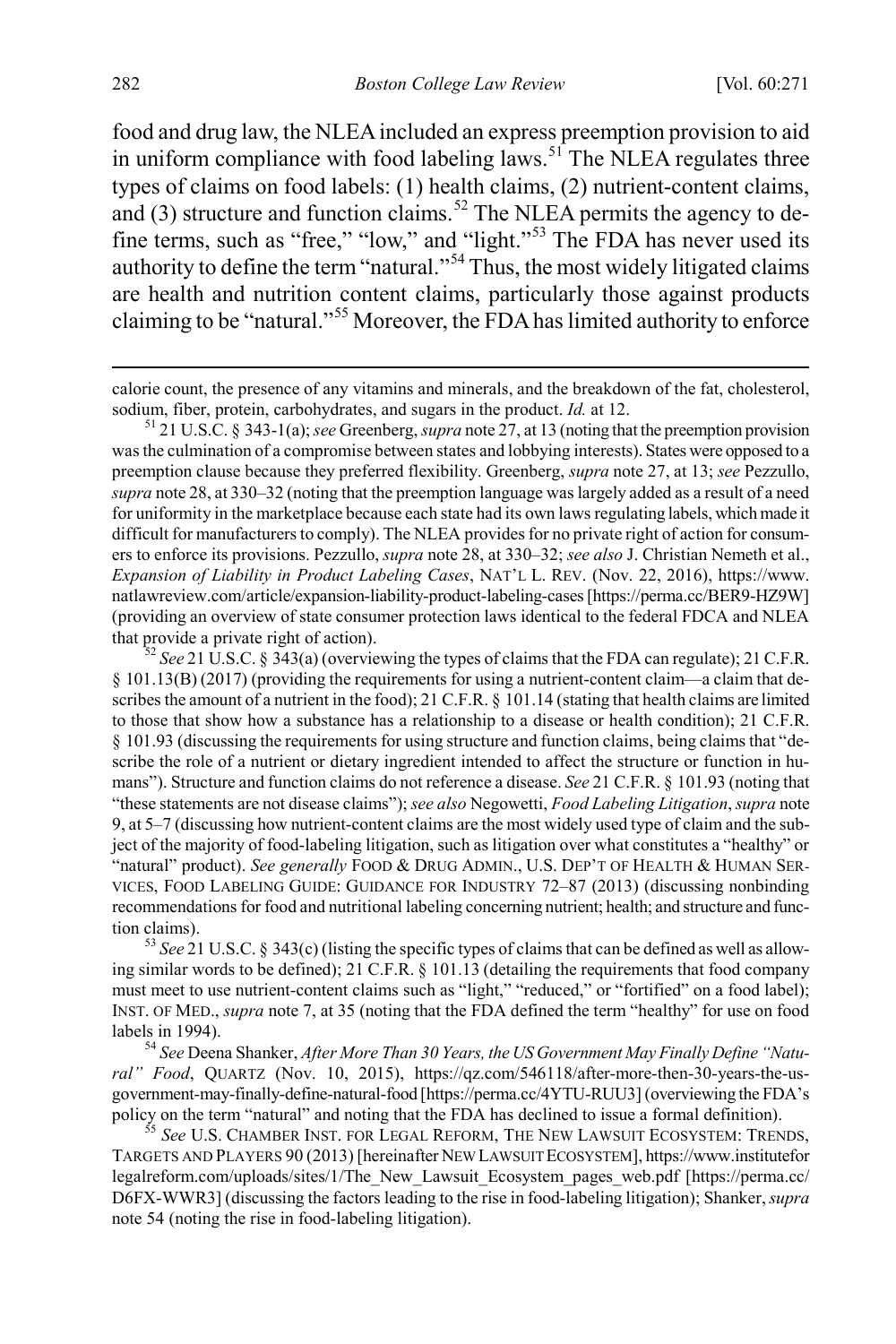<span id="page-13-6"></span>its definitions.<sup>[56](#page-13-0)</sup> The agency can only issue warning letters in an attempt to regulate companies using labeling terms inappropriately.<sup>[57](#page-13-1)</sup>

#### <span id="page-13-7"></span>*B. The Conscious Consumer and the Rise in Food-Labeling Litigation*

Today, grocery store shelves are lined with pre-packaged foods.<sup>[58](#page-13-2)</sup> These foods are dense with added sugars, fats, and calories.[59](#page-13-3) Lifestyle changes, exercise, and food consumption directly impact rates of chronic disease and weight gain.<sup>[60](#page-13-4)</sup> In response to the obesity and rise in chronic diseases, consum-ers are pushing for a return to healthy and fresh food.<sup>[61](#page-13-5)</sup>

<span id="page-13-2"></span>consequential impact on health). Modern junk and processed foods filled with fats, sugars, and salts stimulate the same areas of human brains as drugs such as cocaine and morphine. *Id.* at 299. These high concentrations of fats, sugars, and salts can cause people to become addicted to unhealthy food products. *Id.* at 300.<br><sup>59</sup> *Id.* at 300.<br><sup>60</sup> *See* CASTLE & GOODMAN, *supra* not[e 1,](#page-1-1) at 5 (discussing how rising rates of chronic disease are

<span id="page-13-0"></span> <sup>56</sup> *See* Nicole E. Negowetti, *A National "Natural" Standard for Food Labeling*, 65 ME. L. REV. 581, 588–89 (2013) [hereinafter Negowetti, *National "Natural" Standard*] (explaining that the goal of these warning letters is to achieve voluntary compliance and provide notice); Negowetti, *Food Labeling Litigation*,*supra* not[e 9,](#page-3-4) at 3 (noting that the FDA can issue injunctions, seize products to remove them from commerce, and seek civil penalties, but these enforcement mechanisms do not apply to mislabeling issues). The FDA can issue penalties if the misbranding of the food, such as missing allergen information, could result in severe health consequences. Negowetti, *Food Labeling Litigation*, *supra* note 9, at 4. 57 *See* Isidro, *supra* not[e 16](#page-5-3) (discussing how the FDA's undefined stance on the term "natural"

<span id="page-13-1"></span>can be somewhat illustrated by their warning letters); Negowetti, *Food Labeling Litigation*, *supra* note [9,](#page-3-4) at 4 (noting that these warning letters indicate what the FDA considers to be a misbranded food product, but these letters have little effect in gaining compliance from companies). For example, the agency issued a warning letter to Alexia Foods in 2011 regarding its "all natural" label on its "Roasted Red Potatoes & Baby Portabella Mushrooms" food product. Isidro, *supra* note [16.](#page-5-3) The agency claimed the company had improperly used the claim "all natural" because the food contained synthetic chemical preservatives. *Id.* The FDA claimed that this ingredient is not one that consumers would expect to find in the food, and thus the ingredient is not "natural." *Id.* <sup>58</sup> *See* CASTLE & GOODMAN, *supra* not[e 1,](#page-1-1) at 297 (discussing the rise in packaged foods and the

<span id="page-13-4"></span><span id="page-13-3"></span>directly related to lifestyle changes); Eliza Barclay et al., *It's Easy to Become Obese in America. These Seven Charts Explain Why*, VOX (Oct. 13, 2017), https://www.vox.com/2016/8/31/12368246/ charts-explain-obesity [https://perma.cc/BQL6-XXXM?type=image] (discussing seven factors that drive rising obesity rates in the United States, including that Americans eat more calories than they burn).<br><sup>61</sup> *See* Kell, *supra* note [6](#page-2-5) (noting that consumers' brand loyalty is overridden by their desire for

<span id="page-13-5"></span>fresh food and cleaner labels that provide transparency about food ingredients); Negowetti, *Food Labeling Litigation*, *supra* note [9,](#page-3-4) at 6 (explaining that a USDA Economic Research Service study found that, from 2001 to 2010, health and nutrition claims were a prominent and important feature on labels for new food products). *See generally* NIELSON, WE ARE WHAT WE EAT: HEALTHY EATING TRENDS AROUND THE WORLD 7, 11 (2015), https://www.nielsen.com/content/dam/nielsenglobal/eu/ nielseninsights/pdfs/Nielsen%20Global%20Health%20and%20Wellness%20Report%20-%20January %202015.pdf [https://perma.cc/85ZM-G4SP] (overviewing a study finding that consumers desire foods that are fresh, minimally processed, and "natural," and that consumers are willing to pay premium prices for foods that they view as having health benefits).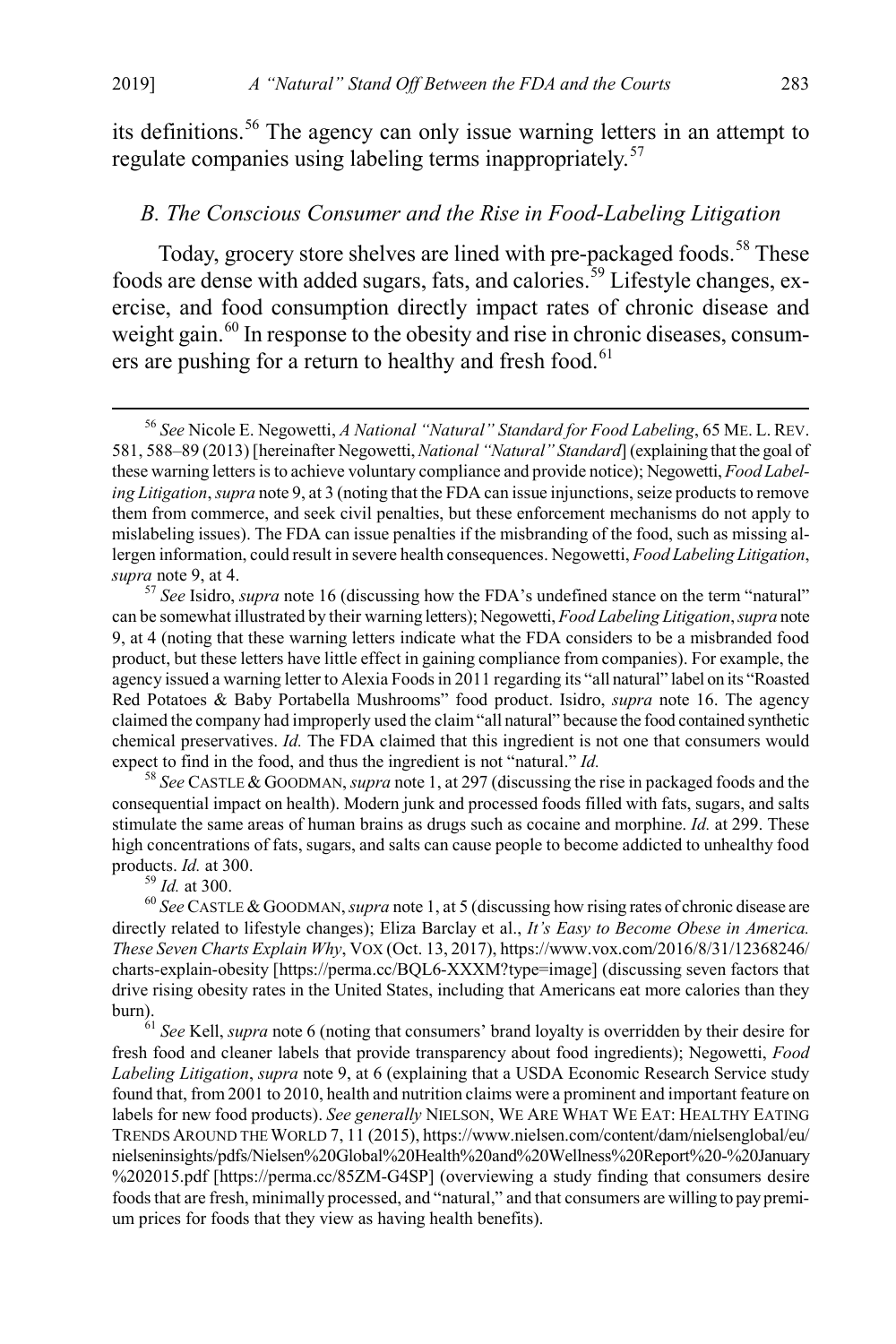<span id="page-14-4"></span><span id="page-14-3"></span>Manufacturers responded to consumer demand with the "all natural" la-bel.<sup>[62](#page-14-0)</sup> The American public spends over forty billion dollars per year on food products labeled as "natural."[63](#page-14-1) In 2011, "all natural" was the second most widely used claim on food products, gracing a range of products from Nature Valley granola bars to SunChips and Skinny Girl margaritas.<sup>[64](#page-14-2)</sup>

<span id="page-14-1"></span>17, 2016), https://well.blogs.nytimes.com/2016/05/17/is-your-food-natural-f-d-a-to-weigh-in [https:// perma.cc/856R-VZWR] (claiming that consumers favor "all natural" products because they believe that the products are more wholesome and devoid of synthetic substances); *see also* Negowetti, *Defining Natural Foods*, *supra* not[e 15,](#page-5-4) at 329 (finding that 51% of consumers look for food products labeled as "all natural" while grocery shopping); Andrea Rock, *Peeling Back the "Natural" Food Label*, CONSUMER REP.(Jan. 29, 2016), https://www.consumerreports.org/food-safety/peeling-back-thenatural-food-label [https://perma.cc/8P5V-YQMP] (detailing the finding from a consumer study that 87% of people noted they would spend more money on a product labeled as "natural" if it met their expectations for the definition of natural). Over 80% of consumers studied said that "natural" meant no chemicals, meaning synthetic ingredients, were used and that the product does not contain artificial ingredients, colors, toxic pesticides, or genetically modified organisms ("GMOs"). *See* Kell Haws et al., Why Is Healthy Food So Expensive? Maybe Because We Expect It to Be, WASH. POST (Jan. 5, 2017), https://www.washingtonpost.com/posteverything/wp/2017/01/05/why-is-healthy-food-soexpensive-maybe-because-we-expect-it-to-be [https://perma.cc/NL9Z-DSCN] (finding that, despite evidence about the actual health benefits of the food, consumers were more likely to associate healthier foods with higher costs and be willing to pay more for those products); Catherine Roberts, *Why Healthy Food Doesn't Have to Cost More*, CONSUMER REP. (Mar. 23, 2017), https://www.consumer reports.org/healthy-eating/healthy-food-does-not-have-to-cost-more [https://perma.cc/DRB9-5JW6] (noting an Ohio University study finding that consumers thought more expensive products were "healthier" based on health claims on the package compared to health claims on cheaper products); Rock, *supra* at 63 (discussing a study about the importance of the marketing label "natural" to consumers). *See generally* Mayuree Rao et al., *Do Healthier Foods and Diet Patterns Cost More Than Less Healthy Options? A Systematic Review and Meta-Analysis*, BMJ OPEN (Dec. 5, 2013), https:// bmjopen.bmj.com/content/3/12/e004277 [https://perma.cc/KC2H-F8ZR] (announcing a study finding that eating an overall healthier diet only costs about \$1.50 more per day, quashing the myth that a healthy diet is prohibitively expensive).<br><sup>64</sup> *See In re* Frito-Lay N. Am., Inc., "All Natural" Litig., No. 12-MD-2413, 2013 WL 4647512, at \*1

<span id="page-14-2"></span>(E.D.N.Y. Aug. 29, 2013) (noting that plaintiffs alleged Frito-Lay and SunChips are mislabeled as "all natural" because they contain genetically modified ingredients); Janney v. Gen. Mills, 944 F. Supp. 2d 806, 809 (N.D. Cal. 2013) (noting plaintiffs' allegations that Nature Valley granola bars are mislabeled as "natural" because they contain artificially produced ingredients); Stewart v. Beam Glob. Spirits & Wine

<span id="page-14-5"></span><span id="page-14-0"></span> <sup>62</sup> *See* Karlene Lukovitz, *'Natural' Claims Most Common on New F&B Product*s, MEDIAPOST-NEWS (Jan. 19, 2009), https://www.mediapost.com/publications/article/98562/natural-claims-mostcommon-on-new-fb-products.html [https://perma.cc/DE8N-TLG9] (noting that claims of "natural" were the most used claim on new food products, constituting thirty-three percent of new U.S. products launched). Labeling claims reflect consumer lifestyle changes. *Id.* For example, the decrease in labels advertising foods as "low-fat" and "low-calorie" indicate that consumers view these dieting trends as passé. *Id. See generally*, DAVID L. TER MOLEN & DAVID S. BECKER, FREEBORN & PETERS LLP, AN "ALL NATURAL" DILEMMA: AS THE MARKET FOR "ALL NATURAL" FOODS CONTINUES TO GROW, SO DO THE RISKS FOR THE UNWARY 2 (2014), https://www.freeborn.com/assets/white\_papers/ freeborn peters white paper- an all natural dilemma- 0.pdf [https://perma.cc/95R5-VG2U] (stating that the Frito-Lay company reformulated over half of their products in 2011 in order to be able to state "natural" on their labels, representing the single largest product transformation in the company's history). <sup>63</sup> *See* Anahad O'Connor, *Is Your Food "Natural"? F.D.A to Weigh In*, N.Y.TIMES:WELL (May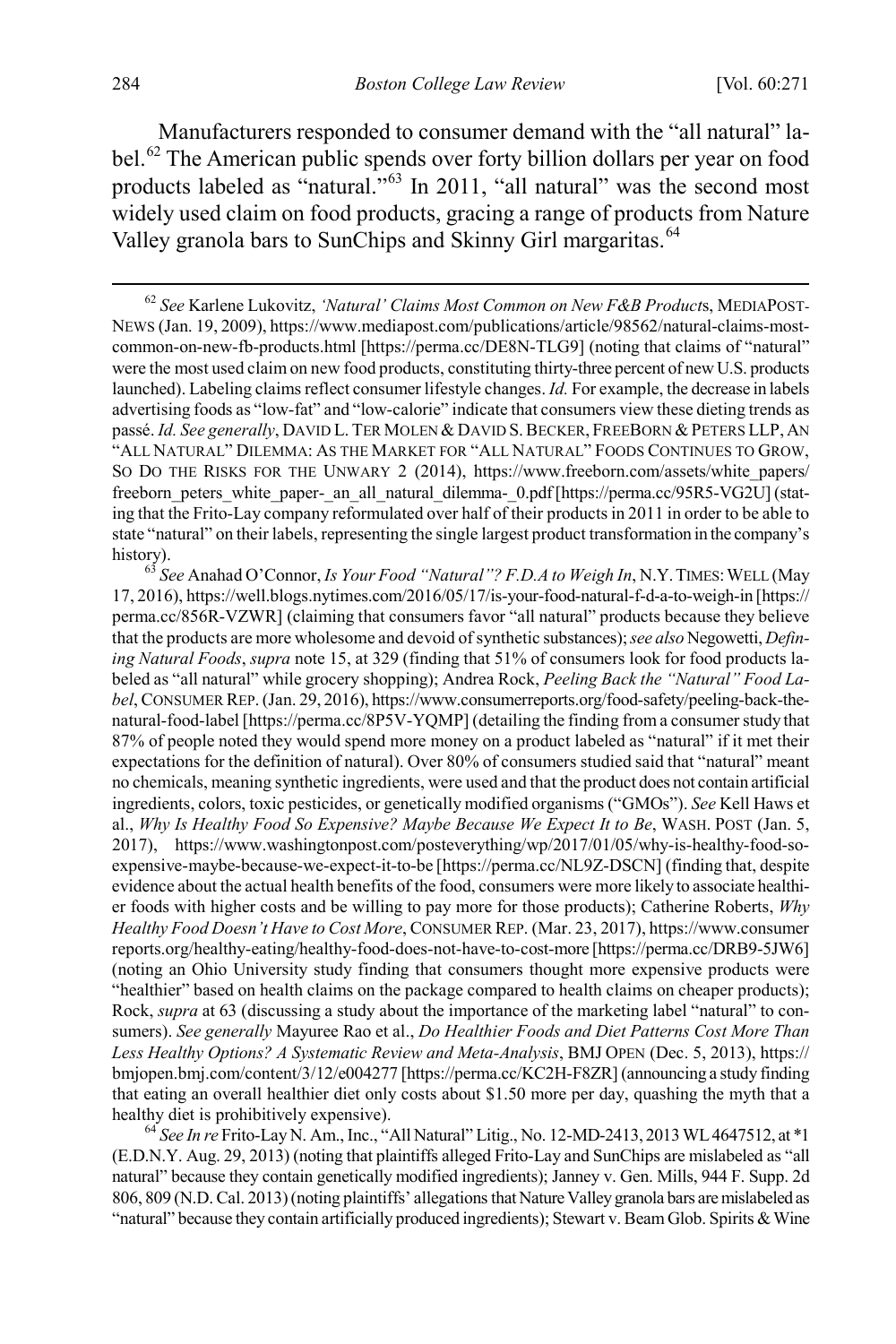There is a discrepancy, however, between how consumers understand and manufacturers use the term "natural."<sup>[65](#page-15-0)</sup> To consumers, the word "natural" conveys a sense of wholesomeness and an understanding that the food was not produced using pesticides, artificial colorings, synthetic ingredients, or genetically modified organisms ("GMOs").<sup>66</sup> Manufacturers often use the term "natural" as a marketing tool, and their products may contain ingredients that do not align with consumer expectations.[67](#page-15-2)

<span id="page-15-7"></span>Food and beverage manufacturers' use and misuse of the word "natural" on food labels has contributed to the surge in lawsuits alleging false advertising.[68](#page-15-3) The FDA has not engaged in rulemaking to define the term "natural."[69](#page-15-4) Rather, the FDA adopted a nonbinding, informal policy in 1991, stating "natural" means, "nothing artificial or synthetic has been added to the food product besides what would otherwise be expected."[70](#page-15-5) The FDA recognized consumer

<span id="page-15-0"></span>Healthy Choice, Whole Foods, Chipotle, Ghiradelli, Bear Naked, Vans, Synder's, Mott's, and Annie's). <sup>65</sup> *See supra* note[s 62](#page-14-3)[–63](#page-14-4) and accompanying text (overviewing how consumers define the term "natural" compared to how manufacturers use the term on food labeling). <sup>66</sup> *See* Rock, *supra* not[e 63](#page-14-4) (discussing a *Consumer Reports* study revealing how consumers un-

<span id="page-15-1"></span>derstand the term "natural").<br><sup>67</sup> *See* Julie Creswell, *Is It "Natural?" Consumers, and Lawyers, Want to Know*, N.Y. TIMES

<span id="page-15-2"></span>(Feb. 16, 2018), https://www.nytimes.com/2018/02/16/business/natural-food-products.html [https:// perma.cc/PM65-B3NA] (discussing how manufacturers are willing to risk litigation to capitalize on the "natural" market by labeling products such as Pop-Tarts and 7UP as "natural" when they are made with artificial ingredients); *supra* note [64](#page-14-5) and accompanying text (discussing the liability claims against a variety of name-brand products that allegedly misuse the term "natural"). <sup>68</sup> *See* MORGAN LEWIS, *supra* not[e 37,](#page-9-7) at 14 (noting that plaintiffs' claims are not generally based on

<span id="page-15-3"></span>actual injury but on paying premium prices for products); Paul Chan, *Liable Labels: Consumer Groups and Regulators Are continuing to Test New Theories Against Manufacturers Over Food Labels*, L.A. LAW., Feb. 2015, at 25, https://www.lacba.org/docs/default-source/lal-magazine/2015-issues/2015-testarticles/february2015testarticle.pdf [https://perma.cc/96P6-MPSY] (observing that food-labeling lawsuits are not traditional liability suits, as they are seeking damages for paying higher prices, not for

<span id="page-15-4"></span>harms to their health).<br><sup>69</sup> Use of the Term "Natural" in the Labeling of Human Food Products; Request for Information and Comments, 80 Fed. Reg. 69,905 (proposed Nov. 12, 2015) (to be codified at 21 C.F.R. pt. 101) (noting that the FDA has had a long-standing policy on the term "natural" but has yet to define the

<span id="page-15-5"></span>term).<br><sup>70</sup> Food Labeling: Nutrient Content Claims, General Principles, Petitions, Definition of Terms, 56 Fed. Reg. 60,421, 60,466 (proposed Nov. 27, 1991) (codified at 21 C.F.R. pts. 5, 101, 105). This definition includes artificial or synthetic flavoring and colors. *Id.*; *see* Negowetti, *National "Natural" Standard*, *supra* not[e 56,](#page-13-6) at 585 (noting that the policy is only an advisory opinion and does not establish a legal requirement forcing companies to comply with its definition). The FDA has declined to engage in rulemaking and define "natural," which would result in a regulation that would have legal effect. Negowetti, *National "Natural" Standard*, *supra* not[e 56,](#page-13-6) at 585. *See generally FDA Rules and Regulations*,

<span id="page-15-6"></span>Inc., 877 F. Supp. 2d 192, 193 (D. N.J. 2012) (noting plaintiff's allegations that Skinny Girl margaritas are mislabeled as "all natural" because they contain a chemical preservative); Negowetti, *National "Natural" Standard*, *supra* not[e 56,](#page-13-6) at 582 (discussing food companies' marketing of the term "natural" because of consumer demand). *See generally*, *Natural Food Lawsuits*, CLASSACTION.ORG, https:// www.classaction.org/natural-foods [https://perma.cc/NTC5-EYJX] (tracking the numerous class actions against food companies for making misleading "all natural" claims, including suits against Popchips,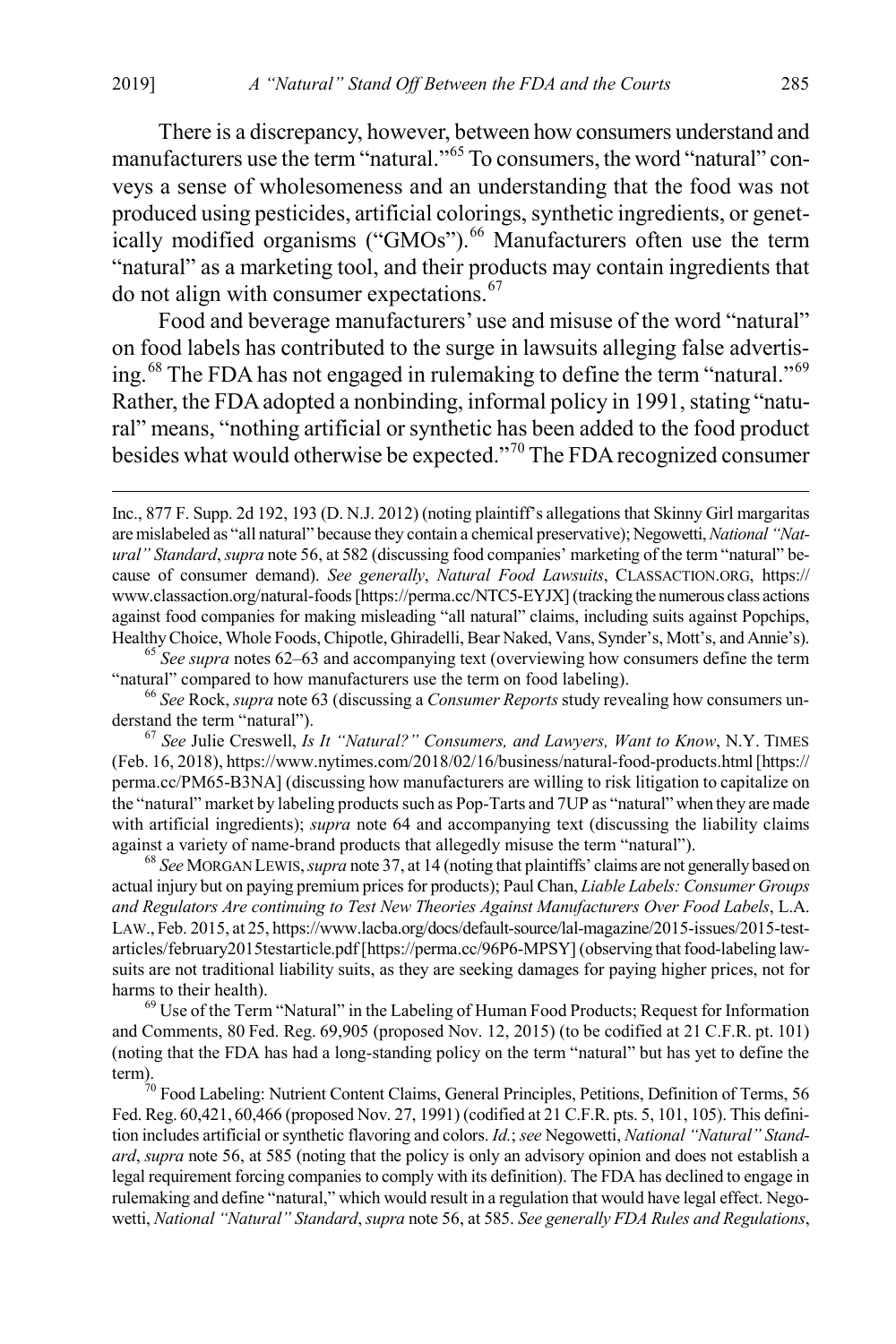interest in defining the term "natural" after reviewing comments from imple-menting the NLEA in 1990.<sup>[71](#page-16-0)</sup> The agency declined to adopt a formal definition in 1991.<sup>[72](#page-16-1)</sup> The agency claimed that the four thousand comments reflected too many interpretations of the term "natural"—making it difficult to formulate a single definition.<sup>[73](#page-16-2)</sup>

In 2006, the Sugar Association petitioned the FDA to define the term to alleviate ambiguity and consumer confusion.<sup>[74](#page-16-3)</sup> One year later, the FDA also received a petition from the Sara Lee Corporation urging the agency to collaborate with the United States Department of Agriculture (USDA) to define the term "natural."[75](#page-16-4) In response to these industry petitions, the agency issued a letter declining to adopt a uniform definition.<sup>[76](#page-16-5)</sup> The FDA outlined several rea-

<span id="page-16-3"></span><span id="page-16-2"></span>Foods and Beverages Regulated by FDA, at 8–9 (Feb. 28, 2006), https://cspinet.org/sites/ default/files/attachment/sugar\_fda\_petition.pdf [https://perma.cc/5UCS-VF9V]. The Sugar Association proposed adopting the definition of "natural" as given in the USDA Food Standards and Labeling Policy Book, which define "natural" food as food that (1) does not contain any artificial or synthetic ingredients and (2) is minimally processed. *Id.* The Sugar Association, originally formed in 1943 as the Sugar Research Foundation, is a trade organization composed of members of the United States sugar industry. *About Us*, THE SUGAR ASS'N, https://www.sugar.org/about [https://perma.cc/SVC9- 8DR4] (noting that the organization's stated goal is to fund research and educate the public about sugar's role in food and diet).

<span id="page-16-4"></span> $\frac{75}{15}$  Use of the Term "Natural" in the Labeling of Human Food Products; Request for Information and Comments, 80 Fed. Reg. at 69,907 (discussing the citizen petition received from Sara Lee urging the FDA to define the term "natural"); *see also* Negowetti, *National "Natural" Standard*, *supra* note [56,](#page-13-6) at 586 (explaining that the Sara Lee Corporation argued that the FDA should provide a definition for "natural" that included food-processing methods). <sup>76</sup> *See* Lorraine Heller, "*Natural" Will Remain Undefined, Says FDA*, FOODNAVIGATOR-USA(Jan.

<span id="page-16-5"></span>4, 2008), https://www.foodnavigator-usa.com/Article/2008/01/04/Natural-will-remain-undefined-says-FDA [https://perma.cc/9D7S-AC6X] (reporting that the FDA declined to adopt a formal definition despite increasing litigation and consumer confusion over the term "natural"); Letter from Geraldine A. June, Supervisor of the Prod. Evaluation and Labeling Team, FDA, Dep't of Health & Human Servs., to Audrae Erickson, President of the Corn Refiners Ass'n (July 3, 2008) [hereinafter FDA Letter to Corn Refiners Ass'n], http://www.corn.org/wp-content/uploads/2008/07/FDAdecision7-7-

<span id="page-16-6"></span>U.S. FOOD & DRUG ADMIN. (Apr. 23, 2014), https://www.fda.gov/RegulatoryInformation/Rules Regulations/default.htm [https://perma.cc/446J-TPNF] (overviewing FDA procedure for rulemaking, including the requirement for a notice and public comment process during which the public can weigh in on the FDA's proposed rule). Once the FDA reviews the comments, it proposes a rule that is reviewed by other agencies before it is published in the Federal Register. *FDA Rules and Regulations*, *supra*; *see Holk*, 575 F.3d at 342 (holding that FDA policy is informal and not legally compelling). The *Holk* court held that the FDA has not taken actions that would result in their informal policy having preemptive legal effect. 575 F.3d at 339. To determine whether an agency policy has legal effect, the court stated that it is necessary to consider the process by which the agency arrived at its decision and not whether or how an agency has enforced the policy. *Id.* at 341.<br><sup>71</sup> *See* Food Labeling: Nutrient Content Claims, General Principles, Petitions, Definition of

<span id="page-16-0"></span>

<span id="page-16-1"></span>Terms, 56 Fed. Reg. at 60,466 (recognizing consumer interest in defining the term "natural"). <sup>72</sup> *See id.* (stating that resource limitations preclude the agency from promulgating a formal definition).<br><sup>73</sup> *Id.*<br><sup>74</sup> Sugar Association Citizen Petition re Definition of the Term "Natural" for Making Claims on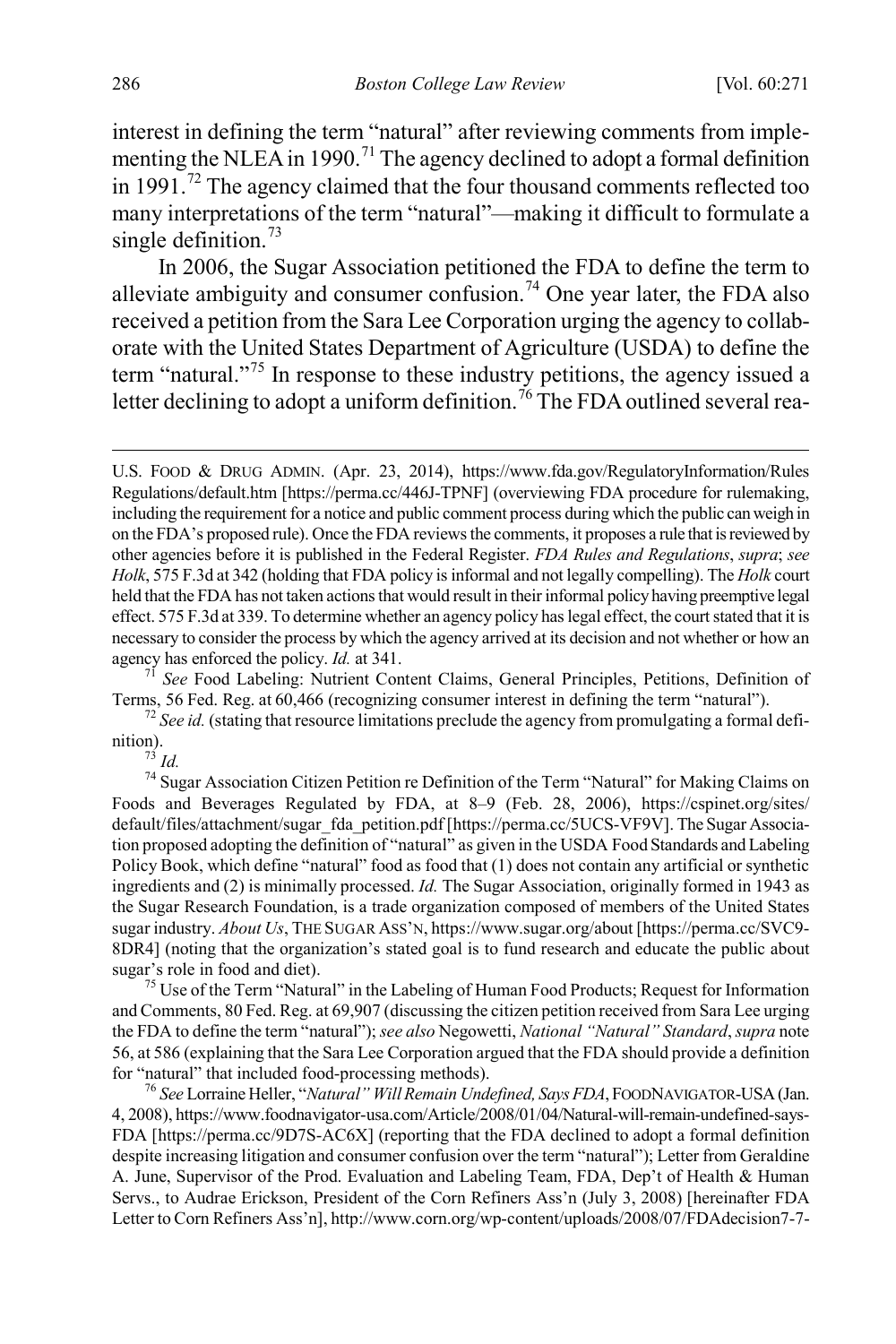sons for not adopting a formal definition including: (1) defining "natural" was not a priority for the agency and (2) lawsuits should be evaluated on a case-by-case basis, because no agency or consumer can agree on a definition.<sup>[77](#page-17-0)</sup>

In addition to the FDA, three other federal agencies regulate foods and beverages labeled as "natural": the United States Department of Agriculture, the Federal Trade Commission ("FTC"), and the United States Alcohol and Tobacco Tax  $&$  Trade Bureau.<sup>[78](#page-17-1)</sup> The FTC and the FDA share authority over the regulation of marketing claims on food product labels.<sup>[79](#page-17-2)</sup> Although no agency has issued a formal definition of what constitutes a "natural" product, each agency has issued limited guidance on what qualifies as misuse of the term.<sup>[80](#page-17-3)</sup>

<span id="page-17-5"></span>Although experts predicted that food-labeling suits would peter out, courts have experienced a substantial increase in such lawsuits.<sup>[81](#page-17-4)</sup> Four states

<span id="page-17-1"></span>cies overseeing food regulation).

<span id="page-17-2"></span><sup>79</sup> *See* 21 U.S.C. § 343(a) (2012) (prohibiting misbranding of food and regulating labeling); Negowetti, *Food Labeling Litigation*, *supra* not[e 9](#page-3-4), at 3 (discussing § 403(a) of the FDCA, which prohibits claims on food labels that are false or would mislead consumers). The Federal Trade Commission ("FTC") oversees food advertising and regulates false advertisements that can be misleading to consumers. 15 U.S.C. § 52 (2012). Under the FTC Act, Section 5 prohibits "unfair" competition and deceptive practices whereas Sections 12 and 15 prohibit false advertising of food products that can materially mislead consumers and influence buying decisions. *Id.* § 45.<br><sup>80</sup> *See* Blau & Wiand, *supra* not[e 12](#page-4-0) (noting that the USDA defines "natural" products on a case-

<span id="page-17-3"></span>by-case basis in relation to regulation of organic products); *see also* Negowetti, *National "Natural" Standard*, *supra* note [56,](#page-13-6) at 584 (explaining that the FTC initially proposed a rule in 1974 defining "natural" foods as those that are minimally processed and free of artificial ingredients, but that the FTC withdrew this rule in 1983 based on problems with enforcement and a lack of understanding about how consumers defined the term "natural"). The FTC has since refrained from making any definitive statements about the definition of "natural." Negowetti, *National "Natural" Standard*, *supra* not[e 56,](#page-13-6) at 584; *see also* Product Labeling: Use of the Voluntary Claim "Natural" in the Labeling of Meat and Poultry Products, 9 C.F.R §§ 317, 381 (2006) (discussing that the Food Safety and Inspection Service (FSIS) issued advanced notice of proposed rulemaking in 2006 to define the term "natural"). The FSIS is the public health agency in the USDA that is responsible for regulating the nation's meat, poultry, and egg products. 9 C.F.R §§ 317, 381. The FSIS received over 12,000 comments on its proposed rulemaking on the term "natural." *Id.* The FSIS did not issue a final rule but decided to request further comments to understand the economic effects of a potential rule. *Id.* 81 *See* U.S. CHAMBER INST. FOR LEGAL REFORM, *supra* not[e 12,](#page-4-0) at 5 (noting that consumer class

<span id="page-17-4"></span>actions are increasing rather than decreasing); *see also* Jessica Dye, *Food Companies Confront Spike in Consumer Fraud Lawsuits*, REUTERS LEGAL, June 13, 2013 (noting that the "litigation explosion" of food-labeling claims could not have been predicted five years ago); August Horvath et al., *Food Litigation Trends: New and Undefined Claims in 2017*, FOOD &DRUG LAW INST. (Nov./Dec. 2017), https://www.fdli.org/2017/12/food-litigation-trends-new-undefined-label-claims-2017 [https://perma.

 <sup>08.</sup>pdf [https://perma.cc/7APC-UDTJ] (qualifying the FDA's policy position and declining to issue decision on for the term "natural").<br><sup>77</sup> *See* Negowetti, *National "Natural" Standard*, *supra* not[e 56,](#page-13-6) at 587 (stating that the FDA add-

<span id="page-17-0"></span>ed confusion to its stance on "natural" when, in 2008, the agency claimed high-fructose corn syrup does not align with its definition of "natural"); FDA Letter to Corn Refiners Ass'n, *supra* note [76](#page-16-6) (noting that determining whether high-fructose corn syrup is "natural" would require an evaluation of whether there were synthetic agents used in making the product).<br><sup>78</sup> *See* Blau & Wiand, *supra* not[e 12](#page-4-0) (discussing the interaction between the various federal agen-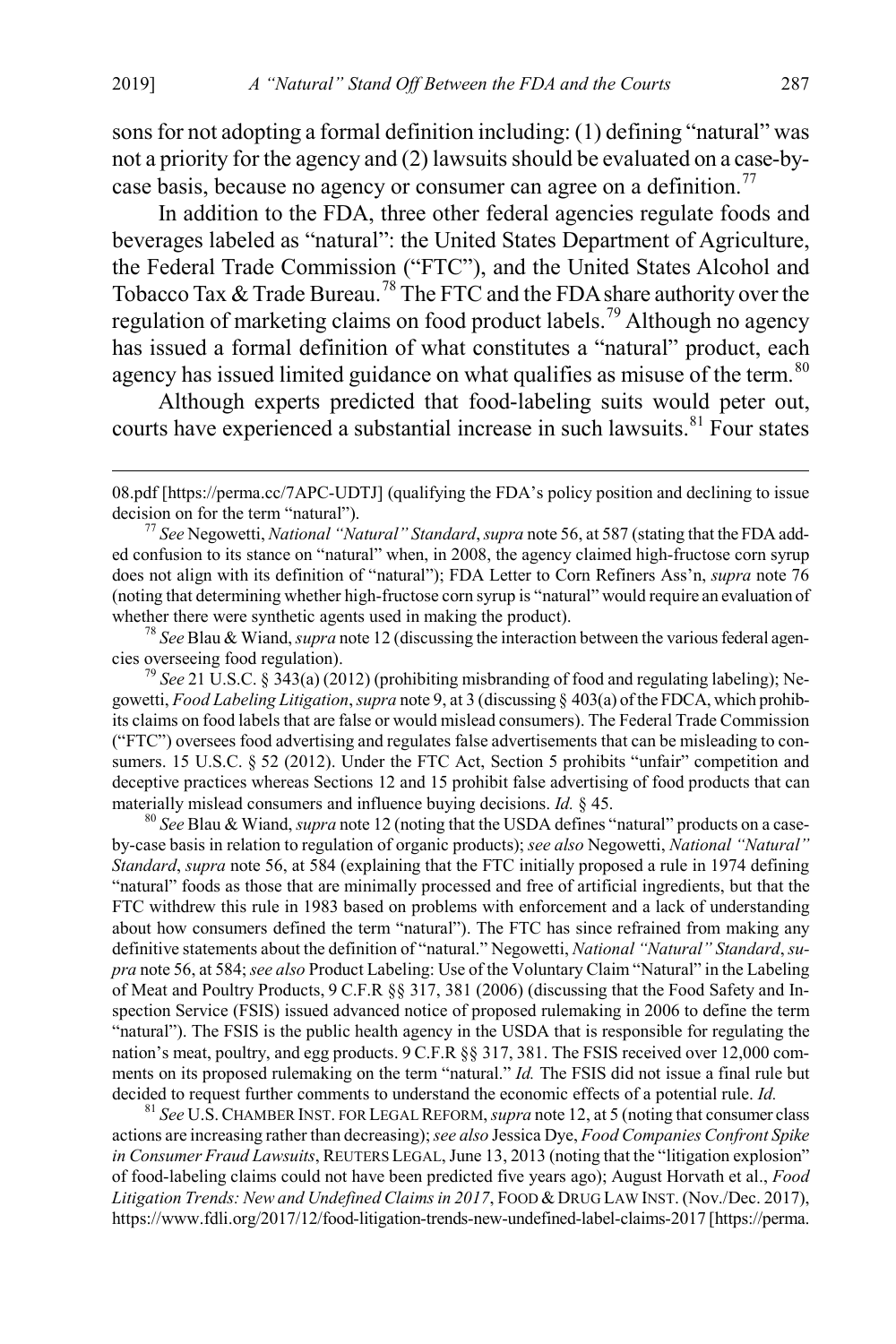(California, New York, Illinois, and Florida) are preferred venues for food litigation with over three-quarters of all food-labeling class action cases filed in these states.<sup>[82](#page-18-0)</sup> The Northern District of California has been dubbed the "Food Court," as more than thirty-six percent of the cases are filed in this state. $83 \text{ In}$  $83 \text{ In}$ 2015 and 2016, more than 425 suits regarding food labeling were filed in the United States, a staggering increase from the mere twenty suits filed in 2008.<sup>[84](#page-18-2)</sup> If the FDA decides to issue a ruling on defining "natural," this could impact the litigation landscape.<sup>[85](#page-18-3)</sup>

#### <span id="page-18-5"></span>*C. Causes of Actions Against Misleading-Labeling Claims*

Food-labeling litigation is mostly based on false advertising claims.<sup>[86](#page-18-4)</sup> The most prominent litigation tactic is to assert violations of state consumer protec-

<span id="page-18-1"></span>a preferred venue for food-labeling litigation because the state is known to have some of the most comprehensive consumer protection statutes). California is known to have some of the most comprehensive consumer protection statutes in the United States. *Id.* at 9; *see* Negowetti, *Defining Natural Foods*, *supra* not[e 15,](#page-5-4) at 333 (describing the California false advertising claims that plaintiffs bring against products labeled as "natural"). Plaintiffs generally allege violations of California's Uniform Competition Law, False Advertising Law, or the Consumer Legal Remedies Act, all of which bar misleading marketing claims on consumer products*.* Negowetti, *Defining Natural Foods*, *supra* note [15,](#page-5-4) at 333. Claims challenged under these laws are subject to the "reasonable consumer" test, which evaluates the likelihood that the public would be deceived by the marketing claim. *Id.* This analysis essentially requires courts to assess what an average and reasonable consumer would consider to be "natural." *Id.* at 334.

<span id="page-18-2"></span><sup>84</sup> U.S. CHAMBER INST. FOR LEGAL REFORM, *supra* note [12,](#page-4-0) at 1. There has been a steady rise each year in the number of class actions suits: from about 20 in 2008, to 102 in 2012, to 120 in 2015, to over 170 filings in 2016. *Id.* at 5. In the first 40 weeks of 2017, an average of 1.7 cases regarding food labels were filed per week. *See* Horvath et al., *supra* not[e 80](#page-17-5) (discussing trends in food-labeling litigation and the continued prominence of such suits). <sup>85</sup> *See* Administrative Procedure Act, <sup>5</sup> U.S.C. § 553 (2012) (stating that before issuing a rule, an

<span id="page-18-3"></span>agency is required to elicit public input on its proposed rule and allow consumers time to weigh in); *FDA Rules and Regulations*, *supra* note [70](#page-15-6) (stating that the FDA engages in "notice and comment rulemaking"); *Use of the Term "Natural" in the Labeling of Human Food Products; Request for Information and Comments*, REGULATIONS.GOV (May 10, 2016), https://www.regulations.gov/docket? D=FDA-2014-N-1207 [https://perma.cc/94JD-7TUT] (cataloging over 7,000 comments from citizens on what the term "natural" should mean on packaging). The first step of rulemaking is to issue a proposed rule and request public comments. 5 U.S.C. § 553. The FDA will review the comments in order to define a specific policy. *FDA Rules and Regulations*, *supra* not[e 70.](#page-15-6) If the FDA decides to issue a final rule, it will be published in the *Federal Register*. *Id.* <sup>86</sup> *See* MORGAN LEWIS, *supra* not[e 37,](#page-9-7) at 14 (noting that plaintiffs in food-labeling suits are not

<span id="page-18-4"></span>asserting actual injury from using the product, but rather their claim rests on being deceived into pay-

cc/3RNT-PG2B] (finding that food-labeling litigation cases have continued to increase, with over sixty-nine federal cases filed in the first forty weeks of 2017).

<span id="page-18-0"></span><sup>82</sup> *See* U.S. CHAMBER INST. FOR LEGAL REFORM, *supra* note [12,](#page-4-0) at 2 (stating that California, New York, Illinois, and Florida are preferred venues for food-labeling litigation for plaintiffs as those states have the most consumer-friendly protections statutes). These states allow consumers to bring causes of action because the state statutes mirror the federal FDCA and NLEA. *Id.* <sup>83</sup> *See* U.S.CHAMBER INST. FOR LEGAL REFORM, *supra* not[e 12,](#page-4-0) at 8–9 (noting that California is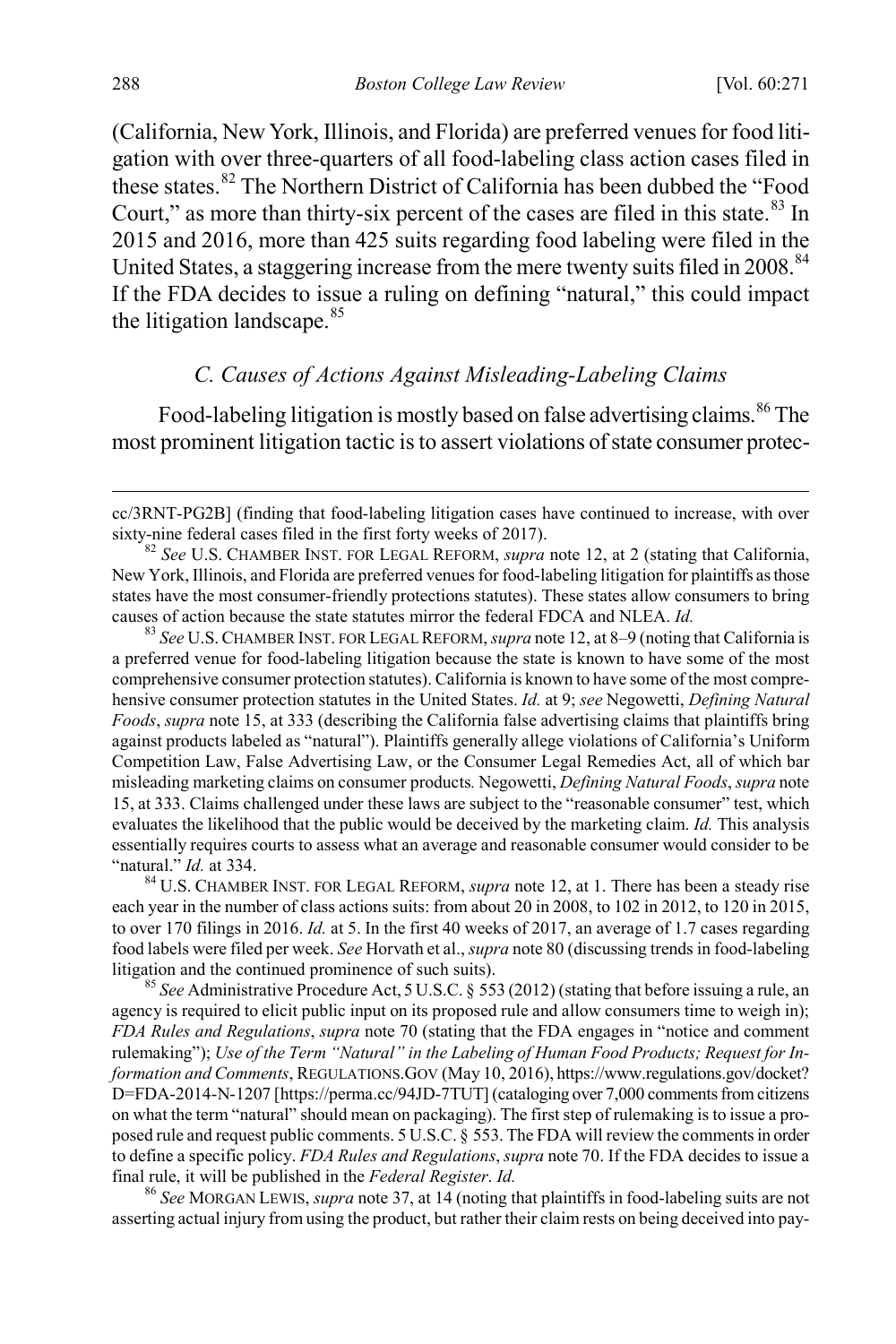tion law and common-law theories of fraud, breach of warranties, and misrep-resentation<sup>[87](#page-19-0)</sup>

#### 1. Causes of Action for "All Natural" Suits

<span id="page-19-5"></span>The first wave of food litigation consisted of claims against companies selling products that are labeled as "natural."<sup>[88](#page-19-1)</sup> The two most common claims of false advertising are regarding (1) food products mislabeled as "natural" and (2) food products with misleading claims about the product's supposed health benefits.<sup>[89](#page-19-2)</sup> Beginning in 2007, lawsuits targeted companies such as Arizona Beverages and Snapple for claiming their foods were "100% natural" when the foods contained high-fructose corn syrup.<sup>[90](#page-19-3)</sup> The 2009 case against Dannon alleging that Dannon made false claims about the health benefits of its Activia yogurt—changed the litigation landscape.<sup>[91](#page-19-4)</sup> The case's forty-five-million-

<span id="page-19-1"></span>"false and misleading" food labeling in the FDCA and NLEA. *Id.* at 14. <sup>88</sup> *See* U.S.CHAMBER INST. FOR LEGAL REFORM,*supra* not[e 12,](#page-4-0) at 17–20 (noting that theories of liability and claims against food mislabeling have evolved over time).<br><sup>89</sup> JOHN BURLINGAME & ADAM FOX, SQUIRE PATTON BOGGS, THE ROLE OF SCIENCE IN BUR-

<span id="page-19-2"></span>GEONING HEALTH LITIGATION: A NEW PERSPECTIVE ON FOOD & BEVERAGE FALSE ADVERTISING CLAIMS 4 (2015), https://www.squirepattonboggs.com/~/media/files/insights/publications/2015/10/ the-role-of-science-in-burgeoning-health-litigation/20984--food-and-beverage-false-advertisingclaims-brochure.pdf [https://perma.cc/2PCJ-F7AP]; *see also* MORGAN LEWIS, *supra* not[e 37,](#page-9-7) at 9–10 (stating that the four most common targets of suits are foods labeled as "natural" that (1) contain highfructose corn syrup, (2) contain GMOs, (3) contain artificial preservatives, or (4) have been chemical-

<span id="page-19-3"></span>ly processed or contain unnatural ingredients, such as added sugar or artificial colorings).<br><sup>90</sup> *See Holk*, 575 F.3d at 332 (discussing the plaintiff's allegations that Snapple labeling its beverages as "all natural" was misleading because the beverages contain high-fructose corn syrup); *Coyle*, 2010 WL 2539386, at \*1 (holding that Arizona Iced Tea's claims of being "100% natural" were misleading because the tea contains high-fructose corn syrup); *see also* U.S.CHAMBER INST. FOR LEGAL REFORM, *supra* note [12,](#page-4-0) at 19 (discussing how the FDA did issue a policy statement in May 2016 stating that manufacturers cannot describe sweeteners made from sugar cane as "evaporated cane juice," but instead should label such sweeteners as "sugar" or "cane sugar" in order to not mislead

<span id="page-19-4"></span>consumers). <sup>91</sup> *See* Troy McMullen, *Dannon to Pay \$45M to Settle Yogurt Lawsuit*, ABC NEWS (Feb. 26, 2010), https://abcnews.go.com/Business/dannon-settles-lawsuit/story?id=9950269 [https://perma.cc/ 9PT5-AFLQ] (stating that Dannon claimed that Activia yogurt could help with digestion and aid in improving the immune system, but the company's own studies failed to show this correlation). The suit, originally filed by Trish Weiner in Los Angeles, claimed that Dannon's health claims misled consumers. *Id.* Weiner bought the product to aid in her digestion but noticed no difference. *Id.* Dannon sold their product at a thirty-percent markup because of their health claims. *Id.* The company argued that their product is not designed to cure health issues. *Id.* The Judge approved the settlement, noting the company had made claims that it could not prove. *Id.*

ing higher prices for a product); NEW LAWSUIT ECOSYSTEM, *supra* not[e 55,](#page-12-6) at 90 (summarizing a plaintiff's typical motives for bringing false advertising claims in food-labeling litigation). <sup>87</sup> *See* MORGAN LEWIS *supra* not[e 37,](#page-9-7) at 14 (discussing current theories of liability). The NLEA

<span id="page-19-0"></span>expressly preempts state-imposed labeling requirements and only allows states to adopt standards identical to federal labeling standards*. Id.* at 5. Consumers then rely on state consumer protection statutes that guard against deceptive and unfair business practices by mirroring the federal bar on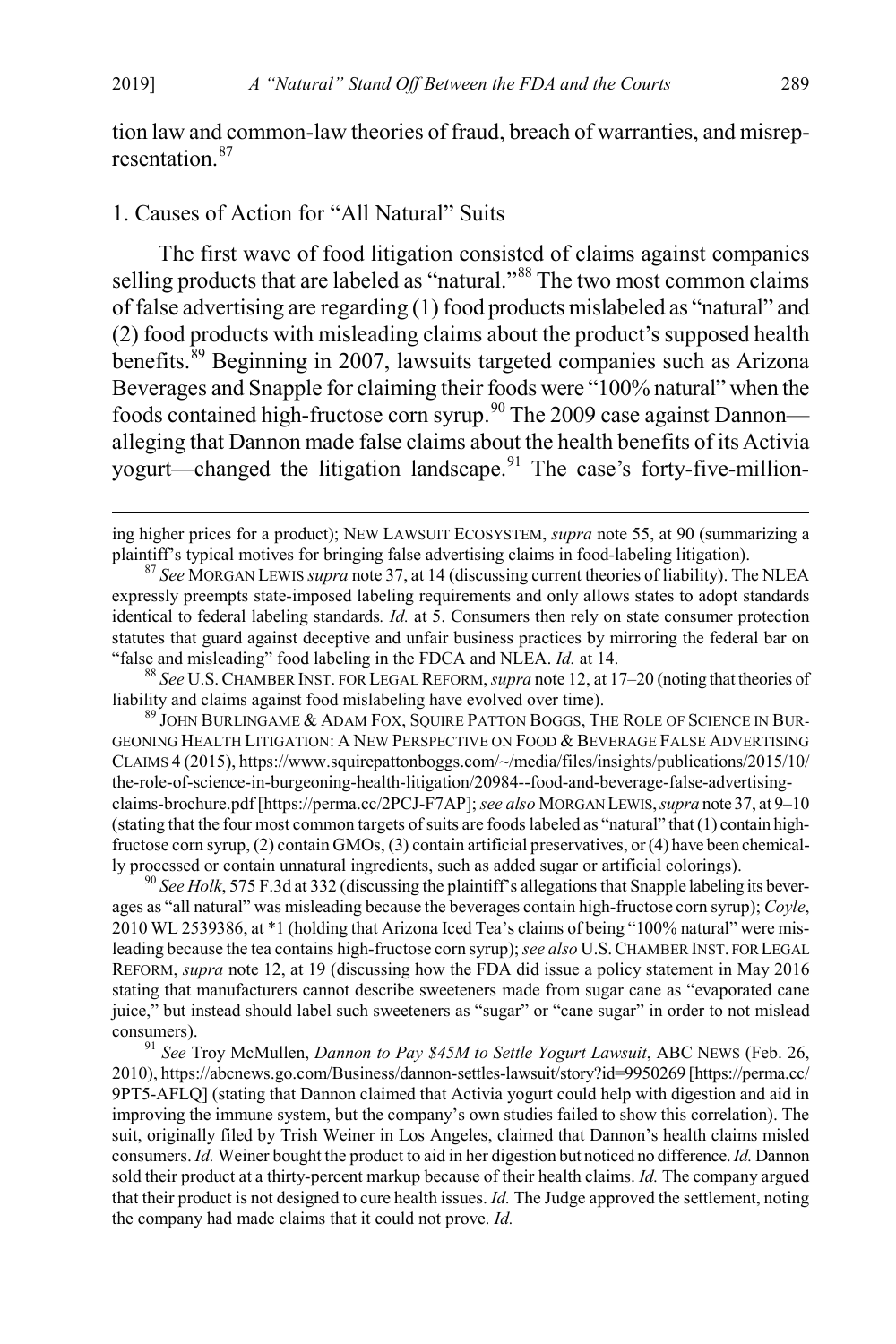dollar settlement was touted as one of the first major victories against the food industry.<sup>[92](#page-20-0)</sup>

Food-labeling litigation has expanded against companies that use genetically modified or synthetic ingredients, and plaintiffs are targeting some of the most prominent and well-known brands.<sup>[93](#page-20-1)</sup> For example, in 2017, one of the largest class action suits was filed against a variety of brands and retailers for mislabeling Parmesan cheese that contained cellulose powder, as "100% Grat-ed Parmesan Cheese."<sup>[94](#page-20-2)</sup> The plaintiffs claimed that the presence of cellulose powder, a type of synthetic additive, deceptively undermined the quality of the product.<sup>[95](#page-20-3)</sup> The court dismissed the case in 2017, reasoning that reasonable consumers would understand that dairy products would contain some additives to keep it fresh.<sup>[96](#page-20-4)</sup> Given that "natural" remains an undefined label, litigants are now using new tactics such as claiming that meat and dairy products are not "natural" if the animals were fed genetically modified feed.<sup>9</sup>

<span id="page-20-0"></span> <sup>92</sup> *See* NEW LAWSUIT ECOSYSTEM, *supra* not[e 55,](#page-12-6) at 90 (noting that food-labeling litigation increased after the Dannon settlement); *Dannon Settles Lawsuit, to Pay Yogurt Buyers \$35 Million,* ABC NEWS, https://abcnews.go.com/Business/dannon-settles-lawsuit-pay-yogurt-buyers-35m/story? id=8620700 [https://perma.cc/ZT8P-S62G] (noting that Dannon agreed to settle to avoid further litigation and expense). <sup>93</sup> *See* Figy v. Frito-Lay N. Am., Inc*.*, 67 F. Supp. 3d 1075, 1080 (N.D. Cal. 2014) (discussing

<span id="page-20-1"></span>how Rold Gold Thin Pretzels being labeled as "Made with All Natural Ingredients" is misleading because the products were made with artificial ingredients including riboflavin and ammonium bicarbonate); Complaint at 1–3, Newton v. Kraft Heinz Foods Co*.*, No. 1:16-cv- 04578 (E.D.N.Y. Aug. 17, 2016) (discussing plaintiffs' claim that Kraft's Daisy Brand sour cream cannot be labeled as "all natural" because the cows were fed genetically modified feed); *see also* Michele Simon, *Lawsuit Alleges Frito-Lay's GMO Snacks Aren't "Natural*,*"* HUFFINGTON POST (Dec. 27, 2011), https://www. huffingtonpost.com/michele-simon/lawsuit-alleges-fritolays b 1171533.html [https://perma.cc/ EW2D-NDZ5] (discussing how Frito-Lay was sued for claiming it was making fifty percent of its biggest brands with "natural" ingredients when the products were actually made with artificial ingredients). <sup>94</sup> *See* Chris Moran, *Judge Throws Out Dozens of Lawsuits Over Cellulose in '100% Grated* 

<span id="page-20-2"></span>*Parmesan Cheese*,*'* CONSUMERIST (Aug. 24, 2017), https://consumerist.com/2017/08/24/judgethrows-out-dozens-of-lawsuits-over-cellulose-in-100-grated-parmesan-cheese [https://perma.cc/6LD3- C94M] (discussing the judge's dismissal of the plaintiff's claims against brands and companies marketing "100% Grated Parmesan Cheese" for lack of merit). <sup>95</sup> *See* Tina Bellon, *U.S. Judge Tosses Lawsuits About Labels on Parmesan Cheese*, REUTERS

<span id="page-20-3"></span><sup>(</sup>Aug 24, 2017), https://www.reuters.com/article/us-kraft-heinz-lawsuit-cheese/u-s-judge-tosseslawsuits-about-labels-on-parmesan-cheese-idUSKCN1B429G [https://perma.cc/6YD4-RKFN] (noting that the court held that the plaintiffs' claims lacked merit because the ingredient panel on the label disclosed the presence of synthetic food additives for freshness). <sup>96</sup> *See In re* 100% Grated Parmesan Cheese Marketing & Sales Practice Litig., 275 F. Supp. 3d

<span id="page-20-4"></span><sup>910, 924 (</sup>N.D. Ill. 2017) (finding that a reasonable consumer would know that a dairy product could contain synthetic additives to preserve freshness). Interestingly, the court noted that it is immaterial whether consumers expected to find cellulose in a container of cheese and held that consumers should expect there to be some additives to keep the cheese fresh. *Id.* 97 *See* Horvath et al., *supra* not[e 80](#page-17-5) (discussing new tactics in suits over the term "natural"); Paul

<span id="page-20-5"></span>Tessin, *Sargento Cheese Class Action Says 'Natural' Label Is Misleading*, TOP CLASS ACTIONS (May 22, 2017), https://topclassactions.com/lawsuit-settlements/lawsuit-news/684747-sargento-cheese-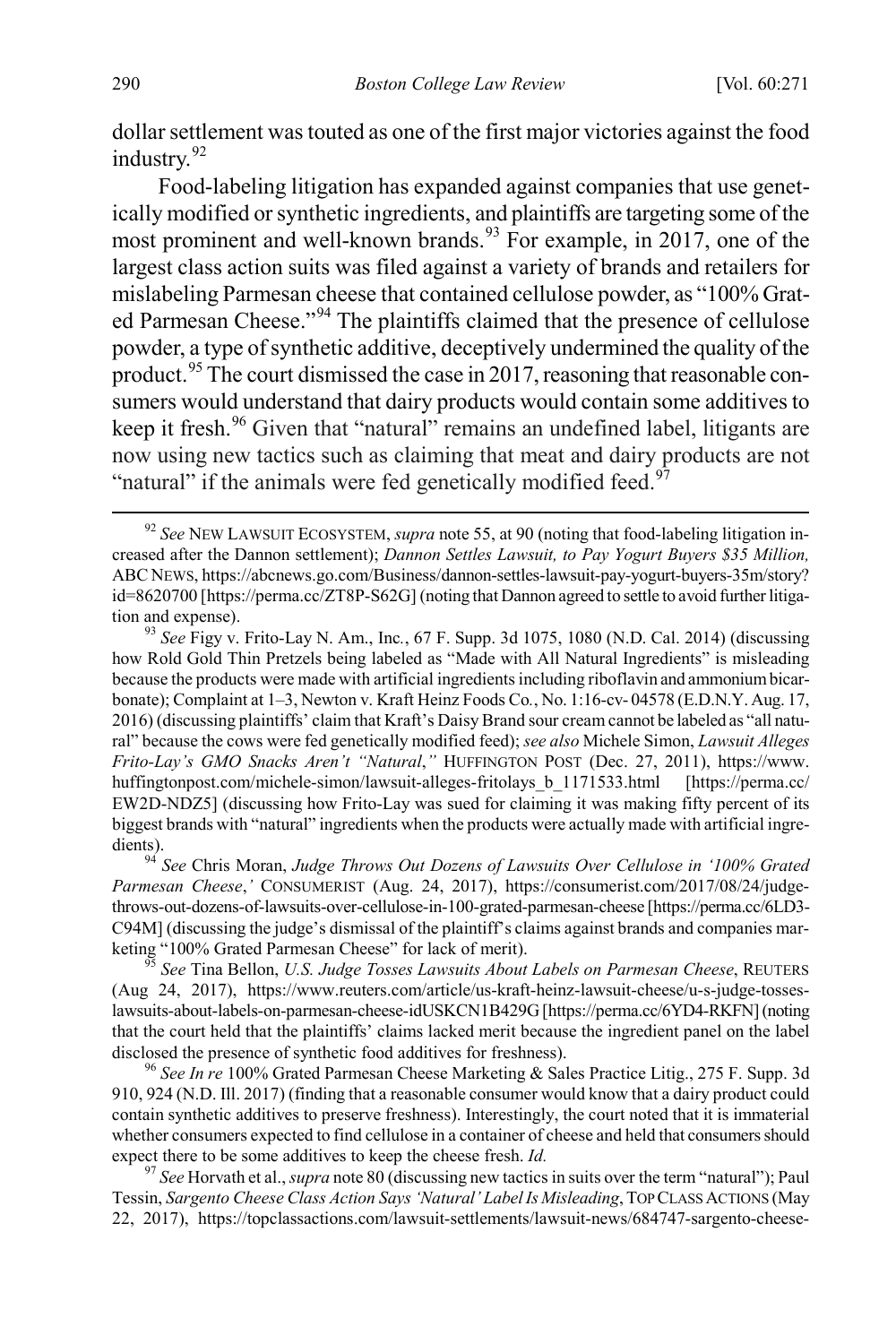#### 2. Rising Litigation Against Foods Labeled as "Healthy"

<span id="page-21-0"></span>Recently, false advertising claims have increased against food products labeled as "healthy."<sup>[98](#page-21-1)</sup> Plaintiffs claim that even though these labels display all of the ingredients, the label "healthy" can deceive consumers into erroneously believing that foods are nutritious, when they are actually packed with sugar and high in fat.<sup>[99](#page-21-2)</sup> The most notorious health-claims case is the 2012 suit against Nutella.[100](#page-21-3) The plaintiff, a mother of a four-year-old, filed a class ac-tion lawsuit alleging deceptive marketing practices.<sup>[101](#page-21-4)</sup> She argued that Nutella induced the plaintiff to pay premium prices for the product based on Nutella's marketing of its hazelnut spread as a "healthy" breakfast food that could be part of a balanced breakfast.<sup>[102](#page-21-5)</sup> The Nutella advertisements focused on the product's positive attributes such as containing hazelnuts and skim milk but  $\overline{d}$  did not mention the sugar and fat content.<sup>[103](#page-21-6)</sup> Nutella contains 21 grams of sug-ar, 200 calories, and 11 grams of fat per serving.<sup>[104](#page-21-7)</sup> Nutella agreed to a three-

class-action-says-natural-label-misleading [https://perma.cc/YVL5-GN34] (discussing one of the newest suits over "natural" labeling, which challenges the "natural" label on packaged Sargento cheese because the cows are fed genetically modified corn or soy). The cows are also injected with a hormone, rbST, which increases milk production. Tessin, *supra*. The plaintiff states that because the growth hormones are not naturally occurring, consumers are being misled into paying more for products than they otherwise would. *Id.*; *see, e.g*., Complaint at 2, Stanton v. Sargento Foods Inc., No. 3:17-cv-02881 (N.D. Cal. May 19, 2017) (alleging that Sargento cheese products are mislabeled because the cows are fed genetically modified organisms).

<span id="page-21-1"></span><sup>98</sup> *See* U.S. CHAMBER INST. FOR LEGAL REFORM, *supra* note [12,](#page-4-0) at 17–20 (discussing common food-labeling claims and the evolution of litigation strategies). The most recent surge in litigation is against the makers of sugary cereals such as Lucky Charms and Cocoa Puffs. *Id.* at 30. The claims against these manufacturers focus on the companies highlighting one positive aspect of the food, such as that it contains whole grains, in an effort to mislead consumers into thinking that the product is healthy when it is really more akin to a candy bar than a health food. *Id.* <sup>99</sup> *Id.* at 19–20 (discussing the rise in lawsuits challenging food labeled as "healthy" even when

<span id="page-21-2"></span>the food product completely discloses all of its ingredients).<br><sup>100</sup> *See id.* at 43–44 (noting that the news media widely mocked the Nutella case as illegitimate).<br><sup>101</sup> *See* Ted Burnham, *Nutella Maker May Settle Decep* 

<span id="page-21-4"></span><span id="page-21-3"></span><sup>26, 2012),</sup> https://www.npr.org/sections/thesalt/2012/04/26/151454929/nutella-maker-may-settledeceptive-ad-lawsuit-for-3-million [https://perma.cc/EQL8-MEHF] (providing background information on the Nutella case). 102 Complaint at 1, Hohenberg v. Ferrero U.S.A., Inc., No. 3:11-cv-00205-H (S.D. Cal. Feb. 1,

<span id="page-21-5"></span><sup>2011) (</sup>alleging five causes of action: (1) violation of the California Unfair Competition Law, (2) violation of the California Unfair Competition Law, (3) violation of the California False Advertising Law, (4) violation of the Consumer Legal Remedies Act, (5) Breach of Express Warranty). The plaintiff claimed that she relied on the images of a mother feeding Nutella to "healthy" children as part of breakfast as the reason for feeding her own child Nutella. *Id.* at 3.<br><sup>103</sup> *See id.* at 6 (noting that the plaintiff stated that Nutella is primarily made of high-saturated-fat

<span id="page-21-6"></span>palm oil and sugar, both of which are substantial contributors to childhood obesity and childhood type-2 diabetes).

<span id="page-21-7"></span><sup>&</sup>lt;sup>104</sup> *See* Burnham, *supra* not[e 101](#page-21-0) (noting that there are 200 calories in every two-tablespoon serving of Nutella, and half of those calories are from fat).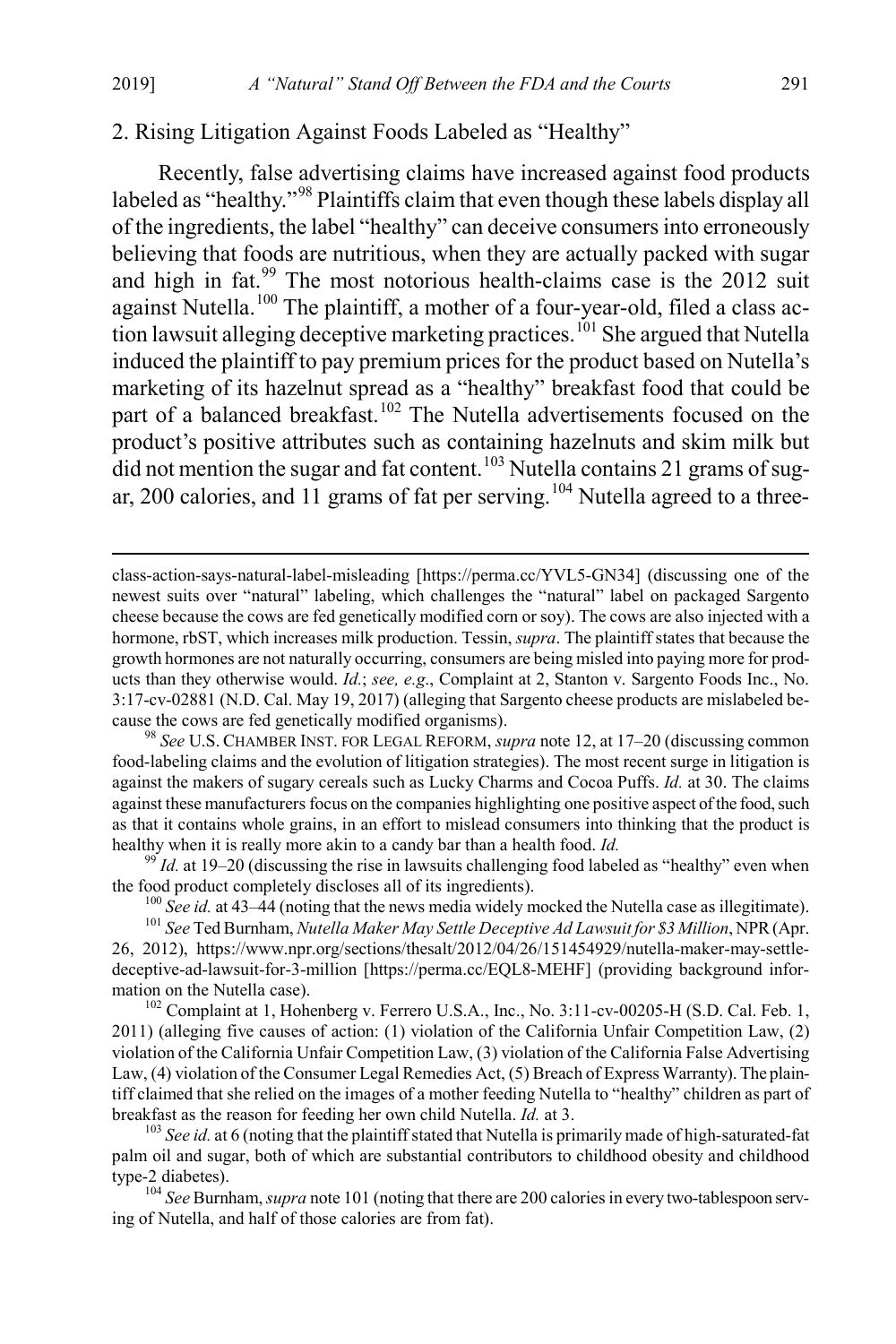<span id="page-22-0"></span>million-dollar class action settlement.<sup>[105](#page-22-1)</sup> The settlement also required the com-pany to remove any misleading health claims from its ads.<sup>[106](#page-22-2)</sup> This lawsuit, however, remains highly criticized because many claim that it was unreasona-ble to believe that a chocolate spread is healthy.<sup>[107](#page-22-3)</sup>

<span id="page-22-8"></span>The FDA is currently reconsidering what it means to designate a product as "healthy."[108](#page-22-4) A 2016 case against Krispy Kreme alleged that the artificial berry and fruit fillings of the company's doughnuts deprived consumers of the real health benefits of consuming these fruits whose nutrients are known to be preventative of cancer and vascular disease.<sup>[109](#page-22-5)</sup> Instead, the doughnuts were high in fat and devoid of the premium ingredients known to combat heart disease.[110](#page-22-6) This litigation prompted the FDA to issue guidelines in June 2015 re-quiring manufacturers to remove trans fat from food within three years.<sup>[111](#page-22-7)</sup> The

<span id="page-22-3"></span><span id="page-22-2"></span>and the Third Circuit upheld it). Attorney's fees totaled about \$625,000. *Id.*<br><sup>106</sup> See Tepper, *supra* not[e 105](#page-22-0) (discussing the consequences of the Nutella lawsuit).<br><sup>107</sup> See U.S. CHAMBER INST. FOR LEGAL REFORM, *supr* as meritless); Whitney Wyckoff, *A Mom Sues Nutella Maker for Deceptive Advertising*, NAT'L PUB. RADIO (Feb. 10, 2011), https://www.npr.org/sections/health-shots/2011/02/10/133565759/a-momsues-nutella-maker-for-deceptive-advertising [https://perma.cc/Q7CA-P3VW] (questioning how a

<span id="page-22-4"></span>mother could be surprised that chocolate spread is unhealthy).<br><sup>108</sup> Maggie Fox, *Are Kind Bars 'Healthy?' FDA Settles Battle Over Snack Label*, TODAY (May 10, 2016), https://www.today.com/health/are-kind-bars-healthy-fda-settles-battle-over-snack-labelt91851 [https://perma.cc/39JK-83TS] (noting that the FDA will re-examine what it defines as "healthy"). <sup>109</sup> Class Action Complaint at 3, Saidan v. Krispy Kreme Doughnut Co., No. 2:16-cv-08338 (C.D.

<span id="page-22-5"></span>Cal. Nov. 9, 2016) (alleging that Krispy Kreme engaged in deceptive practices by selling doughnuts not made with real ingredients while charging premium prices).<br><sup>110</sup> *See id.* at 9–10 (stating that the doughnuts did not contain real raspberries, which are known to

<span id="page-22-6"></span>help fight against heart disease and cancers, or blueberries, which are rich in antioxidants that prevent disease); *Glazed Blueberry Doughnut Holes: Nutrition Facts*, KRISPY KREME (Mar. 22, 2016), http:// kkd-nutritional-panels.s3.amazonaws.com/2018GlazedBlueberyCakeDoughnutHolesRetailPanel.pdf [https://perma.cc/U5BZ-8EMY] (noting that a serving of four of Krispy Kreme's blueberry-filled doughnut holes contain fifteen percent of the daily recommended value of saturated fat and eleven percent of the total fat recommended for daily consumption). <sup>111</sup> *See* Final Determination Regarding Partially Hydrogenated Oils, 80Fed. Reg. 34,650 (June 17,

<span id="page-22-7"></span>2015); U.S. CHAMBER INST. FOR LEGAL REFORM, *supra* not[e 12,](#page-4-0) at 26 (discussing the evolution of trans-fat litigation along with scientific research illustrating that trans fat is no longer generally recognized as safe by the medical health community); Helen Evich, *It's Official: Obama Axes Trans Fat*, POLITICO (June 2015), https://www.politico.com/story/2015/06/obama-bans-trans-fat-119050 [https://perma.cc/QR9E-JKJL] (stating that the new FDA guidance gives the food industry until 2018 to phase out trans fats but could prompt heightened litigation to hold corporations accountable in the interim). The FDA recognized trans fats as safe beginning in the 1950s. Evich, *supra*. Despite the purported safety of trans fats, public health officials estimate that reducing consumption of trans fat would prevent about 20,000 heart attacks per year. *Id. See generally Trans Fat*, AM. HEART ASS'N (Mar. 24,

<span id="page-22-1"></span> <sup>105</sup> Rachel Tepper, *Nutella Lawsuit: Ferrero Settles Class-Action Suit Over Health Claims for \$3 Million*, HUFFINGTON POST (Dec. 6, 2017), https://www.huffingtonpost.com/2012/04/26/nutellalawsuit n 1457183.html [https://perma.cc/5BTA-7YKF]. Initially, the plaintiffs proposed \$5.5 million to settle, but plaintiffs' attorneys requested \$3.75 million in fees. *See* U.S. CHAMBER INST. FOR LEGAL REFORM, *supra* not[e 12,](#page-4-0) at 44 (noting that Judge Wolfson approved of the lower settlement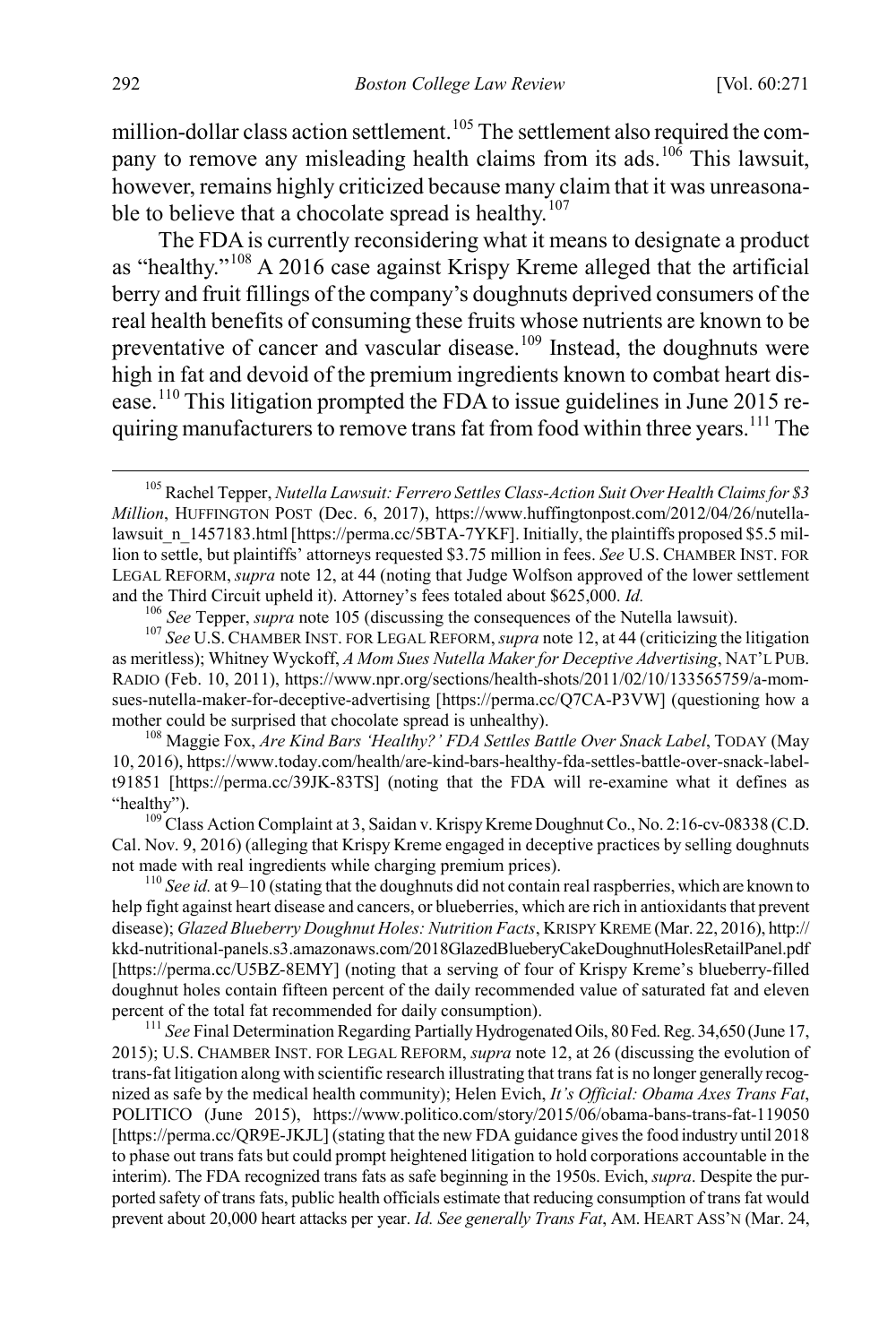<span id="page-23-0"></span>FDA's definition of "healthy" reflects an old understanding of what qualifies as healthy or unhealthy fat, and conflicts with current scientific consensus.<sup>[112](#page-23-1)</sup> For example, a Pop-Tart can be labeled as "healthy" but almonds cannot.<sup>[113](#page-23-2)</sup>

# 3. Expanding Causes of Action Under the Lanham Act

In 2010, in *POM Wonderful v. Coca-Cola,* the Supreme Court recognized that competitors could bring claims against each other under the Lanham Act, signaling that food litigation focused on false advertising claims could continue to hold a prominent place in the courts.[114](#page-23-3) *POM Wonderful* filed suit against competitor Coca-Cola for its prominently displayed blueberry juice label claiming that, because the product contained only 0.3% pomegranate juice and

<span id="page-23-1"></span>https://www.theatlantic.com/business/archive/2016/10/food-labeling-lawsuits-healthy-natural/503990 [https://perma.cc/VP6C-UM4Q] (stating that the FDA redefining "healthy" is a result of food companies and litigants seeking an update to the 1994 health standards on which the term's definition is based); Fox, *supra* not[e 108](#page-22-8) (discussing how the FDA defines what is "healthy" based on two decades old research and fat content in food products). KIND filed a citizen petition after receiving a warning letter from the FDA, which claimed KIND could not put "healthy" on their snack bars as the bars exceeded the amount of fat allowed. *Id.* The FDA definition of healthy requires that foods meet the government criteria on their content of fat, saturated fat, sodium, cholesterol, and nutrients. Chandler, *supra*; *see* James Hamblin, *KIND Bars to U.S. Government: Redefine 'Healthy*,*'* THE ATLANTIC (Dec. 8, 2015), https://www.theatlantic.com/health/archive/2015/12/hands-off-nuts-govt/419352 [https:// perma.cc/BE4T-AHWM] (explaining that, according to the FDA guidelines, any food containing more than four grams of fat is not considered to be healthy, reflecting an antiquated nutritional focus on macronutrients rather than the collective effect of the food product on health). <sup>113</sup> *See* Hamblin, *supra* not[e 112](#page-23-0) (noting that the FDA guidelines for healthy food are out of date

<span id="page-23-2"></span>with current scientific consensus, and giving the example that a Pop-Tart meets the FDA definition of

<span id="page-23-3"></span>"healthy" because it is low in fat but an almond does not because it is high in fat). 114 *See* Lanham Act, 15 U.S.C. § 1051 (prohibiting trademark infringement as well as false advertising claims on products); POM Wonderful LLC v. Coca-Cola Co., 573 U.S. 102, 120–21 (2014) (noting that the FDCA and Lanham Act complement each other and permitting POM Wonderful's claim against Coca-Cola to proceed). Industry competitors can bring actions against each other under the Lanham Act for placing misleading labels on products, but consumers cannot bring claims under the law. *POM Wonderful*, 573 U.S. at 107. By comparison, the FDCA limits causes of actions primarily to federal enforcement and contains an express preemption provision over state laws. *Id*.; *see also* Pezullo, *supra* not[e 28,](#page-8-0) at 333 (noting that the Lanham Act only permits commercial competitors that have an economic interest to bring suits against competitors). *See generally* BURLINGAME &FOX, *supra* not[e 89,](#page-19-5) at 4 (noting that, although consumers do not have standing to sue under the Lanham Act, the *POM Wonderful* decision is significant for commercial false advertising lawsuits).

 <sup>2017),</sup> https://www.heart.org/en/healthy-living/healthy-eating/eat-smart/fats/trans-fat [https://perma. cc/HZC6-WZZY] (overviewing the types of trans fat and the health consequences of consuming it). There are two types of trans fats: natural and artificial. *Trans Fat*, *supra*. Natural trans fats occur in the gut of animals and are contained in milk and meat products. *Id.* Artificial trans fats are industrially produced, normally in the form of hydrogenated oils. *Id.* Companies use trans fats because they are inexpensive and can extend a product's shelf life. *Id. Id.* 112 *See Adam Chandler, <i>What's Healthy? What's Natural?*, THE ATLANTIC (Oct. 13, 2016),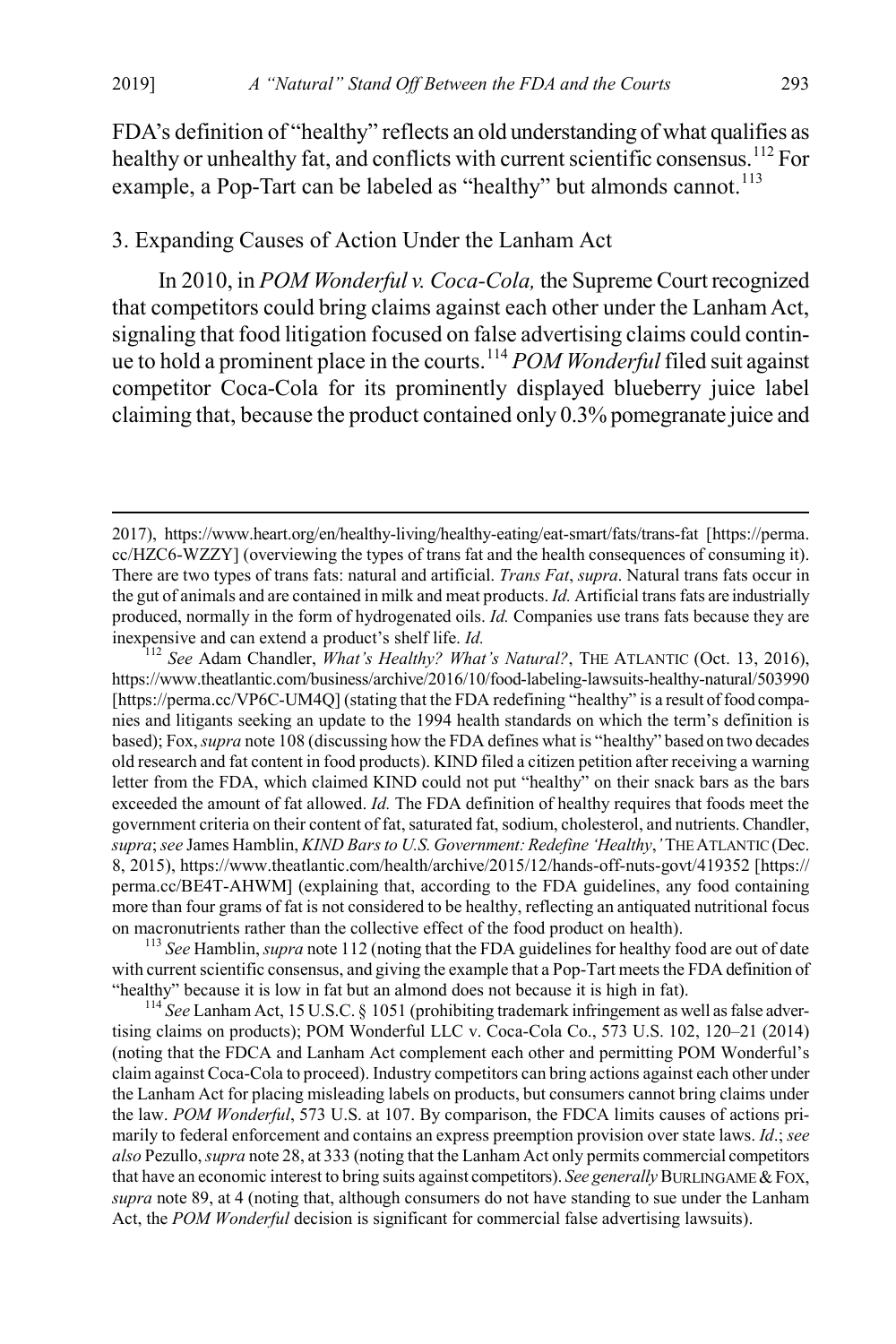$0.2\%$  blueberry juice, the company was misleading consumers.<sup>[115](#page-24-2)</sup> In a unanimous decision, the Court reasoned that the Food, Drug, and Cosmetic Act complements the Lanham Act and therefore does not preclude unfair competi-tion claims based on allegations of mislabeling or deceptive food labeling.<sup>[116](#page-24-3)</sup>

# <span id="page-24-7"></span><span id="page-24-1"></span><span id="page-24-0"></span>II. THE COURTS, CONGRESS, AND THE FDA: IMPACTS ON THE FOOD-LABELING LITIGATION LANDSCAPE

Current food litigation largely stems from an absence of regulatory guidance, as the FDA has declined to define the term "natural" as of  $2018$ .<sup>117</sup> The rise in food litigation against deceptive labeling and false advertising is an indication of regulation by litigation, with plaintiffs seeking to police brands that misuse the term "natural."<sup>[118](#page-24-5)</sup> In 2004, the Center for Science in the Public Interest ("CSPI") established a litigation department with the primary purpose of filling the void left by the FDA's lack of oversight on food labels.<sup>[119](#page-24-6)</sup> The CSPI has successfully pursued claims against the products of some of the largest food companies, including General Mills' Nature Valley Granola bars, Kraft's

<span id="page-24-2"></span> <sup>115</sup> *POM Wonderful*, 573 U.S. at 105 (noting that POM Wonderful competes with Coca-Cola and sells pomegranate blueberry juice). *But see* Tiffany Ikeda & James Blackburn, *Coca-Cola Defeats POM Wonderful's Misleading Labeling Claims: A Key Takeaway for Food and Beverage Manufacturers*, SELLER BEWARE (Mar. 25, 2016), https://www.consumeradvertisinglawblog.com/2016/03/coca-coladefeats-pom-wonderfuls-misleading-labeling-claims-a-key-takeaway-for-food-and-beverage-man.html [https://perma.cc/3YWY-NRNZ] (noting that, after an eight-year litigation between POM Wonderful and Coca-Cola, a jury ultimately rejected POM's allegations against its rival).

<span id="page-24-3"></span><sup>116</sup> *See POM Wonderful*, 573 U.S. at 106 (holding that both statutes are complementary in scope—the Lanham Act protects against unfair competition, whereas the FDCA has a broader reach addressing public health and safety).<br><sup>117</sup> *See* Chan, *supra* not[e 68,](#page-15-7) at 25 (discussing how the absence of clear federal guidelines opens

<span id="page-24-4"></span>the floodgates for litigation); Heller, *supra* not[e 76](#page-16-6) (noting that the FDA has declined to adopt a formal definition despite increasing litigation and consumer confusion over the term "natural").<br><sup>118</sup> *See* MORGAN LEWIS, *supra* not[e 37,](#page-9-7) at 2 (stating that, in the absence of FDA definition of

<span id="page-24-5"></span><sup>&</sup>quot;natural," plaintiffs have attempted to fill the regulatory void using litigation). <sup>119</sup> *See In the Courts*, CTR. FOR SCI. PUB. INT. (2018), https://cspinet.org/protecting-our-health/

<span id="page-24-6"></span>courts [https://perma.cc/J95D-CY9J] (noting that CSPI is a non-profit organization established in the 1970s that seeks to provide information on nutrition, food safety, and health for consumer protection and was one of the first leaders in food law). One of the first cases CSPI brought was against Kellogg in 2006 for marketing sugary breakfast foods to children as healthy. *See Kellogg Makes Historic Settlement Agreement, Adopting Nutrition Standards for Marketing Foods to Children*, CTR. FOR SCI. PUB. INT. (June 14, 2007), https://cspinet.org/news/kellogg-makes-historic-settlement-agreementadopting-nutrition-standards-marketing-foods [https://perma.cc/3XRW-VANW] (noting that CSPI dropped the suit because Kellogg's agreed to change its marketing as well as the content of its products). CSPI also brought suit against PepsiCo for its NAKED Juice products, alleging that its fruit juices were not low in sugar and misled consumers by touting vegetables on their labels when they were mainly composed of apple and orange juice. *In the Courts*, *supra*. Although NAKED denied that their labels misled consumers, the company agreed to substantially revise their labels. *Id.*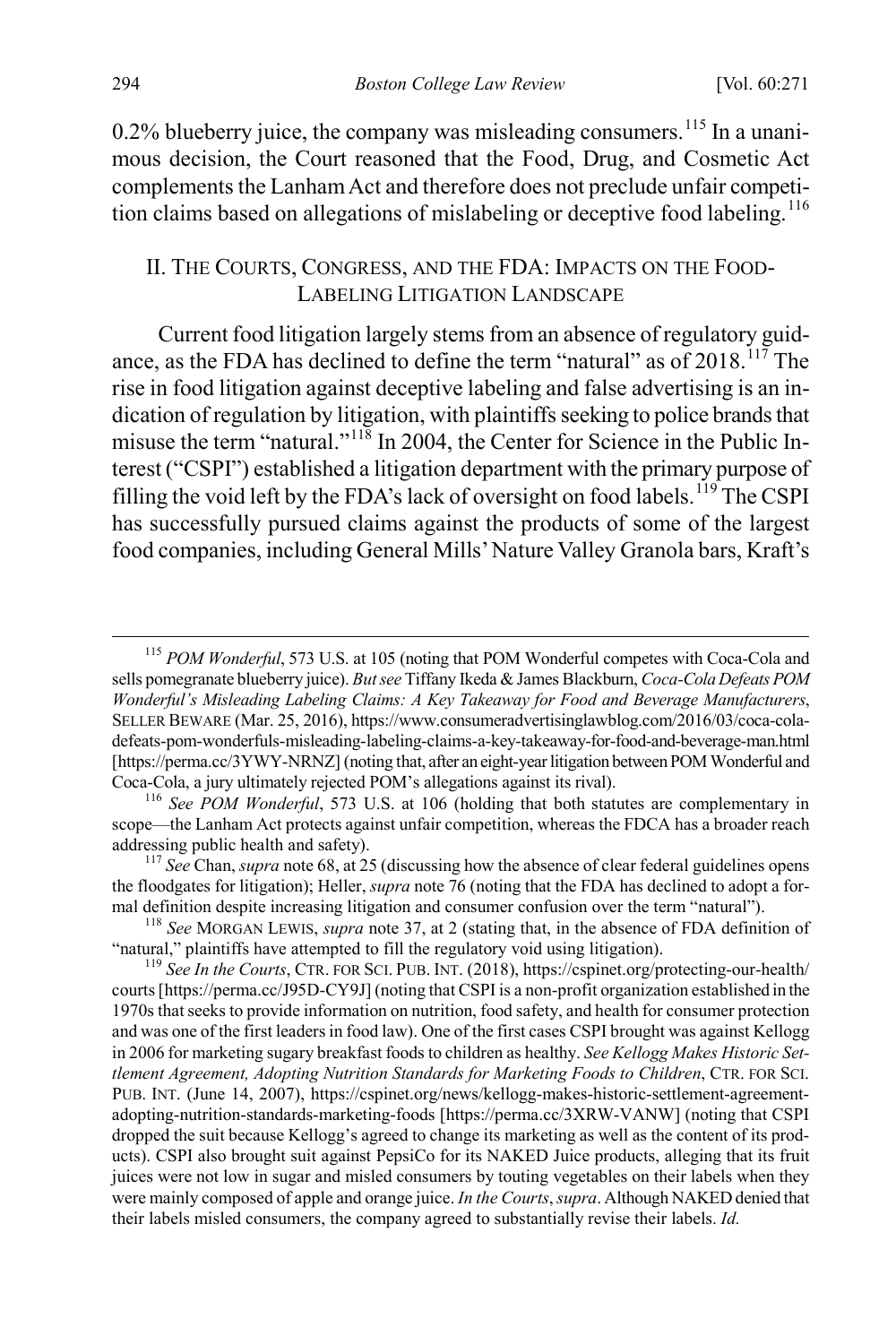<span id="page-25-0"></span>Capri Sun, and Cadbury's 7UP.<sup>[120](#page-25-1)</sup> As a result of these lawsuits, each company eliminated the "all natural" label on the food products at issue in the suits.<sup>[121](#page-25-2)</sup>

The lack of FDA guidance has effectively left the door open for litigants to define the amorphous term "natural" and for courts to provide consumers with clarity.<sup>[122](#page-25-3)</sup> Litigants have brought suits successfully challenging the labels of Dole fruits, Tostitos chips, Kellogg's Kashi brand of cereal, Naked Juices fruit and vegetable juices, Blue Diamond almond milk, Tropicana orange juice, and Ben  $\&$  Jerry's ice cream.<sup>[123](#page-25-4)</sup> These suits have prompted these companies to change their labeling as well as the ingredients in their food products.[124](#page-25-5) For

<span id="page-25-2"></span>*ficial Ingredients*, *supra* not[e 120](#page-25-0) (discussing General Mills dropping the "100% Natural" label from its Nature Valley granola bars); *In the Courts*, *supra* not[e 119](#page-24-7) (discussing NAKED dropping "all natural" from its fruit juice labels).

<span id="page-25-3"></span><sup>122</sup> *See* Astiana v. Kashi Co., 291 F.R.D. 493, 508 (S.D. Cal. 2013) (holding that the term "natural" on products has disparate meanings according to different consumers). *Compare Natural*, BLACK'S LAW DICTIONARY (10th ed. 2014) (defining "natural" as "in accord with the regular course of things in the universe and without accidental or purposeful interference" or "brought about by nature as opposed to artificial means"), *with Natural*, MERRIAM-WEBSTER, http://www.merriamwebster.com/dictionary/natural [https://perma.cc/ZG3M-7NHP] (defining "natural" as "existing in or produced by nature; not artificial" or "relating to or being natural food," among other definitions). *But see* Negowetti, *National "Natural" Standard*, *supra* note [56,](#page-13-6) at 596 (stating that the FDA has acknowledged that the word "natural" connotes that food products are not manmade). <sup>123</sup> *See* Blau & Wiand, *supra* not[e 12](#page-4-0) (overviewing the following "natural" suits: (1) a suit against

<span id="page-25-4"></span>Naked Juice for claiming its juices to be "natural" despite containing GMOs; (2) a suit against Ben & Jerry's for its claim that its ice cream is "all natural" when the product contains alkalized cocoa, which is made with processed ingredients; (3) a suit against Tropicana for selling as "natural" orange juice that underwent engineering in a laboratory; (4) a suit against Kashi Cereal for labeling products as containing "nothing artificial" when they actually contained synthetic ingredients; and (5) a suit against Blue Diamond for selling almond milk labeled as "all natural" when it contained potassium citrate—a synthetic ingredient). <sup>124</sup> *See* McDonald & Adjemian, *supra* not[e 6](#page-2-5) (discussing how Trader Joe's agreed in a multimil-

<span id="page-25-5"></span>lion-dollar settlement in 2014 to remove the label "all natural" from their food products); Monica Watrous, Mondolez to Remove Artificial Flavors by 2020, FOOD BUS. NEWS (Oct. 1, 2015), https:// www.foodbusinessnews.net/articles/5178-mondelez-to-remove-artificial-colors-flavors-by-2020 [https://perma.cc/4RCF-8DE4?type=image] (reporting that the manufacturer of Triscuit crackers and Oreo cookies is removing artificial flavorsto address consumer expectations); Monica Watrous, *Kellogg to Remove Artificial Colors, Flavors from Cereal*, FOOD BUS. NEWS (Aug. 4, 2015), https:// www.foodbusinessnews.net/articles/6576-kellogg-to-remove-artificial-colors-flavors-from-cereal [https://perma.cc/2MUB-MUNK?type=image] (reporting that, in response to consumer concerns,

<span id="page-25-1"></span> <sup>120</sup> *See General Mills to Drop "100% Natural" Claims on Nature Valley Granola Bars with Artificial Ingredients*, CTR. FOR SCI. PUB. INT. (Nov. 18, 2014), https://cspinet.org/news/general-millsdrop-100-natural-claims-nature-valley-granola-bars-artificial-ingredient-20141118 [https://perma.cc/ V4W5-UAN9] (stating that CSPI's suit against General Mills was one of the first successful lawsuits over the term "all natural"). CSPI filed suit based on General Mills using high-maltose corn syrup and maltodextrin—both ingredients that do not occur in nature and are chemically synthesized—while claiming that their granola bars were "100% natural." *Id.* CSPI claims that their threats of litigation have resulted in changes for products including 7UP and Capri Sun. *Id.* CSPI's stated goal in resorting to litigation is to fill in the lack of oversight from the FDA and police companies. *Id.* <sup>121</sup> *See General Mills to Drop "100% Natural" Claims on Nature Valley Granola Bars with Arti-*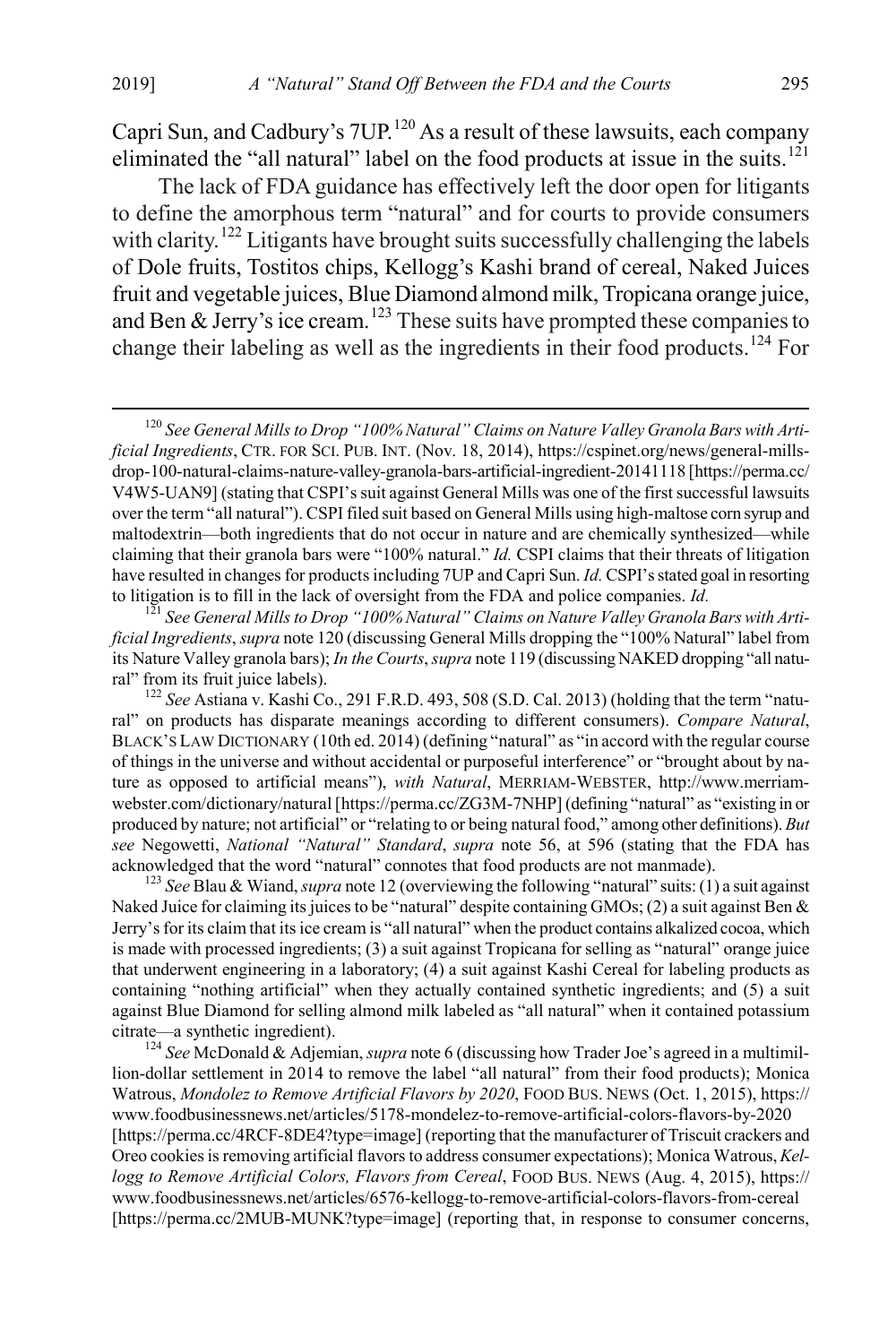example, in 2017 Frito-Lay agreed to remove "all natural" from its products that were made with genetically modified organisms.<sup>[125](#page-26-0)</sup> In response to this wave of litigation, lawyers and experts in the field are advising food companies to refrain from using "natural" because of the high risk of litigation given that the term is not currently regulated.<sup>[126](#page-26-1)</sup>

Although some of this litigation is meritorious, there are numerous claims filed that call into question the validity of these lawsuits.<sup>[127](#page-26-2)</sup> For example, plaintiffs in one suit challenged the "all natural" label on Buitoni pasta.<sup>[128](#page-26-3)</sup> The court dismissed the case with prejudice, reasoning that reasonable consumers would not be misled into believing that processed pasta would be "all natu-ral."<sup>[129](#page-26-4)</sup> Some of these suits could lend credence to critics' claims that food-labeling lawsuits are merely for the benefit of the lawyers.<sup>[130](#page-26-5)</sup> In the 2012 class action against Kashi for claiming that its cereal and granola bars, which contain synthetic ingredients, are "all natural," the lawyers involved were awarded about \$1.5 million in fees out of the total settlement amount of \$3.99 mil-lion.<sup>[131](#page-26-6)</sup> The plaintiffs only received a maximum of \$27.50 per household.<sup>[132](#page-26-7)</sup>

<span id="page-26-2"></span>that the plaintiff's reliance on the dictionary definition of "natural" was inadequate, because potato chips are processed and so cannot be natural); U.S.CHAMBER INST. FOR LEGAL REFORM, *supra* note [12,](#page-4-0) at 32 (discussing lawsuits that have relied on claims of questionable merit). <sup>128</sup> *See* Pelayo v. Nestle USA, Inc., 989 F. Supp. 2d 973, 980 (C.D. Cal. 2013) (holding that no

<span id="page-26-3"></span>consumer would believe pasta to be natural because pasta is mass produced and processed).<br><sup>129</sup> *Id.* <sup>130</sup> *See* Strom, *supra* not[e 12](#page-4-0) (discussing how lawyers who led class action lawsuits against tobac-

<span id="page-26-5"></span><span id="page-26-4"></span>co companies see food-labeling lawsuits as the next large-settlement cases). Critics argue that many of the plaintiffs in food-labeling suits are not real victims because they are not getting sick, so plaintiff's lawyers may be looking for the next big payout rather than seeking compensation for truly injured clients. *Id.* Class action lawsuits against tobacco giants like R.J. Reynolds and Phillips Morris were notorious for record settlements totaling hundreds of millions of dollars. *Id.* Others argue that, because food gives rise to chronic disease, false or misleading false labeling is not a victimless crime. *Id.* 

<span id="page-26-6"></span>food gives rise to chronic disease, false or misleading false labeling is not a victimless crime. *Id.* <sup>131</sup> *See* U.S. CHAMBER INST. FOR LEGAL REFORM, *supra* not[e 12,](#page-4-0) at 43 (comparing settlement amounts to actual plaintiff damages). For example, Red Bull settled a suit for thirteen million dollars,

<span id="page-26-7"></span>Kellogg's agreed to remove artificial colors from its branded cereals, including Froot Loops and Ap-<br>ple Jacks, by 2018).

<span id="page-26-0"></span><sup>&</sup>lt;sup>125</sup> See Andrew Levad & Jason Gordon, *Chipped Away: Frito-Lay Removes "All-Natural" Label from Products Containing GMOs*, ADLAW BY REQUEST (Nov. 14, 2017), https://www.adlawby request.com/2017/11/articles/in-the-courts/chipped-away-frito-lay-removes-all-natural-label-fromproducts-containing-gmos [https://perma.cc/4HRC-JZYC] (discussing the five-year class action litigation against PepsiCo, which is the parent company of Frito-Lay, SunChips and Tostitas). <sup>126</sup> *See* Watrous, *supra* not[e 14](#page-4-5) (noting that lawyers are urging manufacturers to be wary of using

<span id="page-26-1"></span>the term "natural" because of its broad applicability, which opens companies to liability suits). *See generally* Stephen Safranski & Adam Welle, *Natural-Labeling Litigation: Preparing for the Next Five Years*, ROBINS KAPLAN (Apr. 8, 2014), https://www.robinskaplan.com/resources/articles/naturallabeling-litigation-preparing-for-the-next-five-years [https://perma.cc/UF5L-4CTW] (providing tips and guidance for managing the "natural" litigation risk). Recommendations for managing litigation risk include auditing ingredients, advising manufacturers to consider providing their own definition of what "natural" means on their products, and discussing the importance of "natural" to the brand. *Id.* <sup>127</sup> *See* Kelly v. Cape Cod Potato Chip Co., 81 F. Supp. 3d 754, 760 (W.D. Mo. 2015) (holding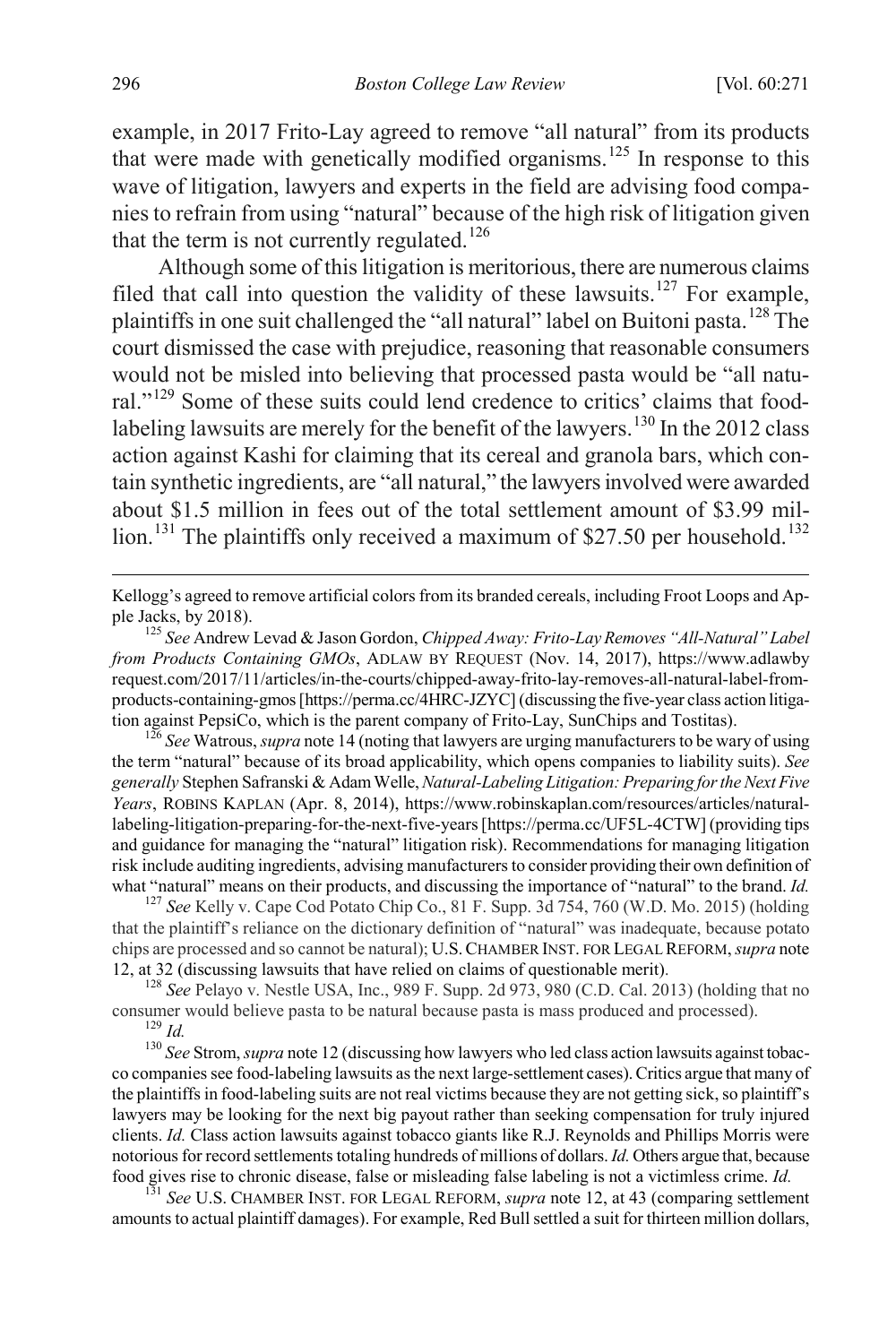Because many lawsuits settle, a common criticism of "natural" litigation is that it does not produce real change for the consumer.<sup>[133](#page-27-0)</sup> Despite the criticism that these suits only benefit lawyers, many of these cases have provided refunds to consumers and, more significantly, caused defendants to change their market-ing practices and product labels by removing the "all natural" label.<sup>[134](#page-27-1)</sup>

# *A. Courts' Reluctance to Define the Term "Natural"*

There is a lack of consensus among courts regarding who should be defin-ing the term "natural"—the courts or the agency.<sup>[135](#page-27-2)</sup> The principal reason that courts dismiss or stay food-labeling litigation is the doctrine of primary juris-diction.<sup>[136](#page-27-3)</sup> Primary jurisdiction is a common law doctrine promoting the rela-

<span id="page-27-0"></span>order to collect those damages. *Id.* 132 *Id.* 133 *Id.* 133 *See id.* at 43–44 (discussing the multimillion-dollar fees that lawyers receive while individual 133 *See id.* at 43–44 (discussing the multimillion-dollar fee plaintiffs obtain minimal awards); Benny, *supra* not[e 11,](#page-4-6) at 1506 (arguing that lawsuits over the term "natural" do little more than benefit plaintiffs' lawyers). <sup>134</sup> *See* MORGAN LEWIS *supra* not[e 37,](#page-9-7) at 23–24 (overviewing class action settlements and subse-

<span id="page-27-1"></span>quent changes that companies made to their products). For example, Jamba Juice agreed to re-label its products labeled as "all natural" because the smoothie kits contained synthetic ingredients. *Id.* at 24. <sup>135</sup> *See* G. Edward White, *Allocating Power Between Agencies and the Courts: The Legacy of* 

<span id="page-27-2"></span>*Justice Brandeis*, 1974 DUKE L.J. 195, 198 (1974) (discussing the history of the relationship between agencies and the courts). Administrative agencies were originally created to handle technical and complex questions that required expertise beyond the judicial system. *Id.* at 199. There has long existed a tension between the courts and agencies on interpretation. *Id.* at 207; *see also* Tex. & Pac. Ry. v. Abilene Cotton Oil Co., 204 U.S. 426, 441 (1907) (noting that the Court created the primary jurisdiction doctrine to ensure standardization and uniformity).<br><sup>136</sup> Bohac v. Gen. Mills, Inc., No. 12-CV-05280-WHO, 2013 WL 5587924, at \*3 (N.D. Cal. Oct.

<span id="page-27-3"></span>10, 2013) (holding that the court could rule on whether the "natural" labels were misleading without risk of undercutting the FDA's authority because the FDA had issued no formal regulation or rules, including informal policy statements); Lisa Sokolowski, *Judges Vary in Deference to FDA's Primary Jurisdiction Over "All-Natural" Food Labeling Claims*, PROD. LIAB. MONITOR (July 25, 2013), https://product-liability.weil.com/class-action-law-suits/judges-vary-in-deference-to-fdas-primaryjurisdiction-over-all-natural-food-labeling-claims [https://perma.cc/2RB4-WF5W] (noting when and why courts invoke primary jurisdiction doctrine and explaining that there is no fixed formula). In addition to defendants raising the primary jurisdiction doctrine, some defendants have unsuccessfully raised preemption claims, stating that the federal FDCA and NLEA preempt state consumer protection statues. *See* Barnes v. Campbell Soup Co., No. C12-05185 JSW, 2013 WL 5530017, at \*7 (N.D. Cal. July 25, 2013) (reasoning that because the FDA had not provided an actual federal requirement regarding the term "natural," the FDCA does not preempt state law claims); Negowetti, *Defining Natural Foods*, *supra* note [15,](#page-5-4) at 334 (noting that federal courts, however, have consistently declined to uphold defendants' preemption claims). The *Barnes* court noted that, until the FDA issues a ruling regarding the term "natural," the court would hold that plaintiffs' claims are not preempted. *Barnes*, 2013 WL 5530017, at \*7; *see also* Holk v. Snapple Beverage Corp., 575 F.3d 329, 341–42 (3d Cir. 2009) (concluding that the plaintiff's state law claims were not preempted).

<span id="page-27-4"></span>with lawyers receiving about three million dollars in fees, despite the questionable merit of the claim that plaintiffs believed the tagline proclaiming that "Red Bull gives you wings." *Id.* Although the lawyers' fees were steep, consumers were given a choice of ten dollars or the equivalent value in free products. *Id.* Notably, consumers did not need to prove that they had actually purchased the product in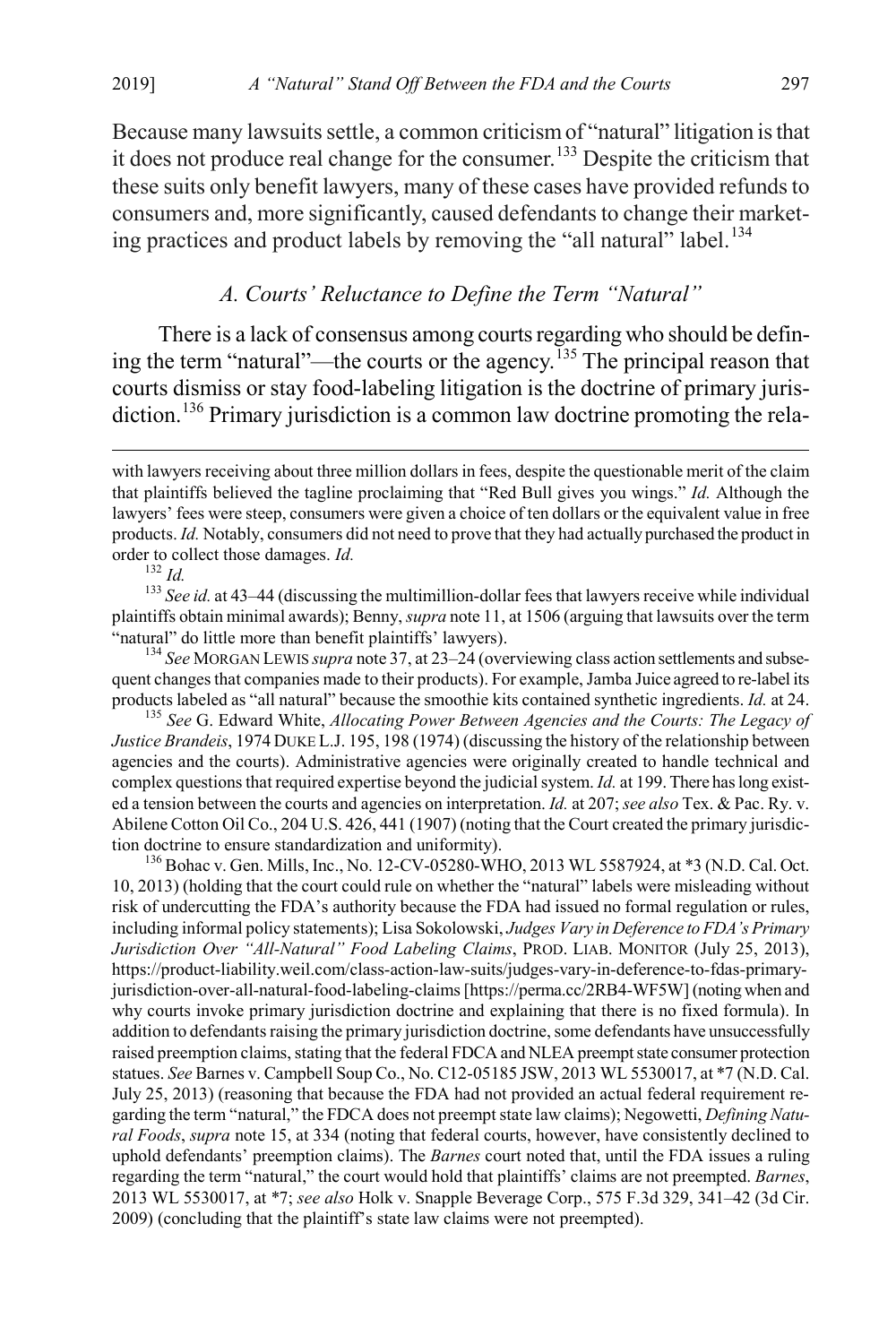<span id="page-28-3"></span>tionship between courts and administrative agencies by allocating the initial decision-making to the agencies when the subject matter overlaps.<sup>[137](#page-28-0)</sup> The doctrine is appropriately invoked when the legislature places the resolution of is-sues under a regulatory scheme within the special competence of an agency.<sup>[138](#page-28-1)</sup> When a court believes that litigation should be suspended until the agency has had adequate time to review the issue, then the court will defer to the agency for a decision.<sup>[139](#page-28-2)</sup> In deciding whether to invoke primary jurisdiction, courts

*Cox*, 2013 WL 3828800, at \*1 (quoting Syntek Semiconductor Co. v. Microchip Tech., Inc., 307 F.3d 775, 781 (9th Cir. 2002)). The *Cox* court found that the case could be stayed as it met all four factors. *See id.* (applying the four-factor primary jurisdiction test and deciding to stay the case against the Gruma Corporation for claims that its corn products are mislabeled as "all natural").<br><sup>139</sup> *See* United States v. W. Pac. R.R. Co., 352 U.S. 59, 65 (1956) (explaining that, when primary

<span id="page-28-2"></span>jurisdiction applies, the issue should be referred to the administrative body for review before judicial interference). The Court noted that primary jurisdiction is more than just a procedural doctrine as it transfers the power to decide an issue from the courts to the agencies. *Id.*

<span id="page-28-0"></span><sup>&</sup>lt;sup>137</sup> United States v. Philip Morris USA, Inc., 686 F.3d 832, 837 (D.C. Cir. 2012) (noting that primary jurisdiction is invoked when resolution of issues has been placed within the competence of a regulatory agency); *see also* Michael Botein, *Primary Jurisdiction: The Need for Better Court/Agency Interaction*, 29 RUTGERS L. REV. 867, 876 (1976) (noting that primary jurisdiction can impact the outcome of court decisions because it can limit a court's role as the doctrine decides which authority—the court or the agency—has the first right of review). One explanation for the Court's creation of primary jurisdiction doctrine was the Court's desire to protect a new agency, the Interstate Commerce Commission, from judicial encroachment. Botein, *supra*, at 879.<br><sup>138</sup> *See* White, *supra* note 135, at 214 (noting that Justice Louis Brandeis created the four criteria

<span id="page-28-1"></span>that became the principal test for allocating power between courts and regulatory agencies). Brandeis' four factors to determine when primary jurisdiction applies are:

<sup>(1)</sup> whether the complexity of the social problem necessitated that it be addressed by a body of experts with specialized training; (2) whether the question presented was one that could be conclusively resolved in one sitting or needed to be addressed over time by a decision-making body; (3) whether the controversy presented questions that were by their very nature "administrative" and (4) whether particular issues raised were issues of "fact" or "law."

*Id.* In establishing the four-factor criteria, Brandeis noted both a role for agencies to handle complex questions and a role for the judiciary limiting those powers. *Id.* at 214–15. The Ninth Circuit has modified this list of four factors. *See* United States v. Gen. Dynamics Corp., 828 F.2d 1356, 1362 (9th Cir. 1987) (discussing the four factors present when courts invoke primary jurisdiction); *see also* Cox v. Gruma Corp., No. 12-CV- 06502, 2013 WL 3828800, at \*1 (N.D. Cal. July 11, 2013) (noting that the court considered four factors enumerated in the Ninth Circuit when determining whether to stay proceedings under the primary jurisdiction doctrine). The four factors considered by the Ninth Circuit are:

<sup>(1)</sup> the need to resolve an issue that (2) has been placed by Congress within the jurisdiction of an administrative body having regulatory authority (3) pursuant to a statute that subjects an industry or activity to a comprehensive regulatory scheme that (4) requires expertise or uniformity in administration.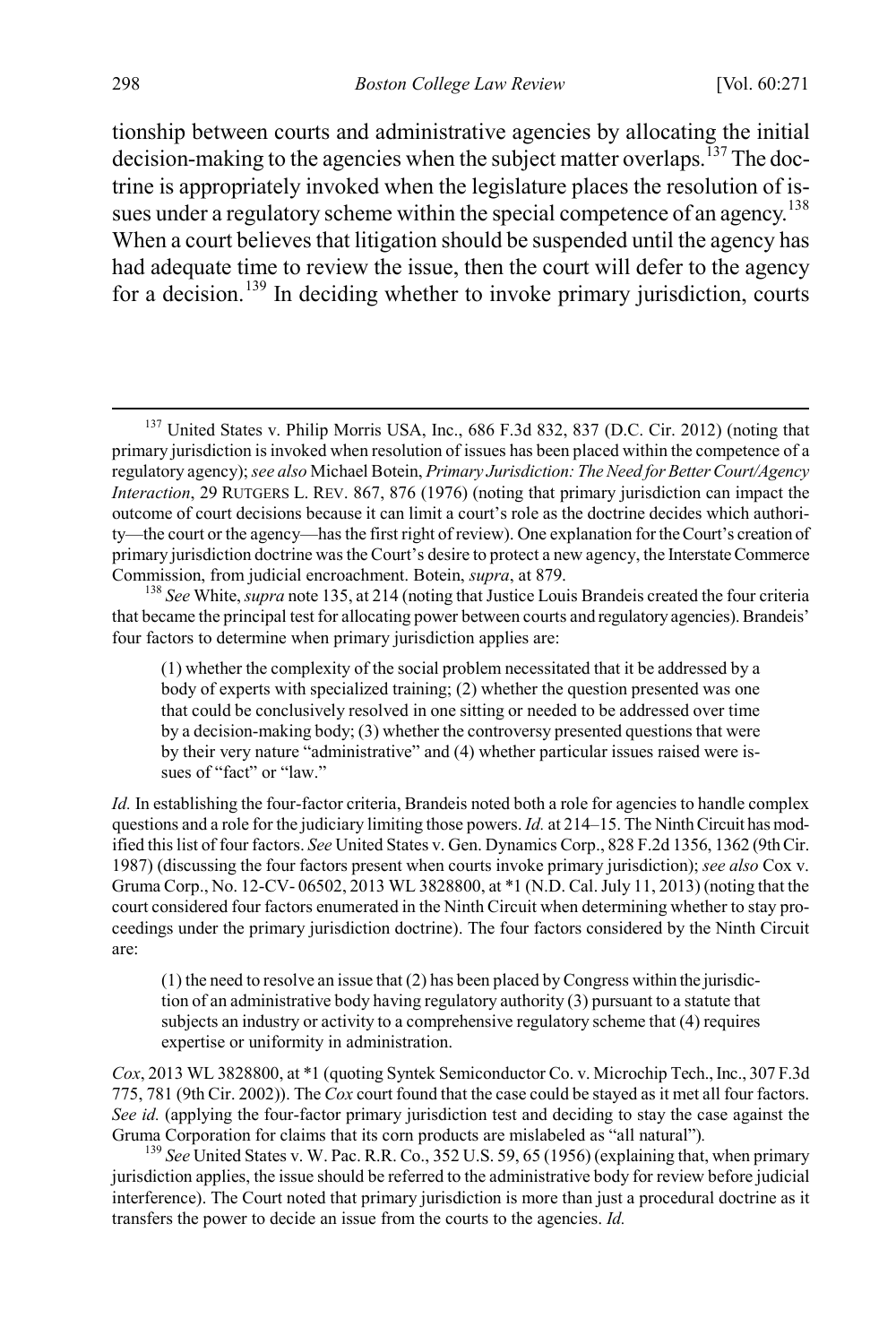consider the need for uniform decisions and the specialized knowledge of the agency involved.<sup>[140](#page-29-0)</sup>

Without federal guidance, courts consistently hold that suits against mis-leading food labels are not preempted.<sup>[141](#page-29-1)</sup> Significantly, in 2010 in *Holk v. Snapple Beverage Corp*., the Third Circuit held that the FDA's informal policy on "natural" did not have preemptive effect over state claims.<sup>[142](#page-29-2)</sup> The Third Circuit reasoned that the informal policy does not have the effect of law.<sup>[143](#page-29-3)</sup>

# 1.Why Courts Defer to Agency Discretion for Defining "Natural"

There is a lack of uniformity among the courts on when to invoke the primary jurisdiction doctrine and defer to the FDA in "natural" mislabeling cases.[144](#page-29-4) In 2010 in *Coyle v. Hornell Brewing Co.*, the federal district court in

<span id="page-29-2"></span>natural" when they contain high-fructose corn syrup, which is made of processed cornstarch. *Id.* at 332. The plaintiff claimed that she was deceived into paying premium prices for a product that is not "all natural." *Id.*; *see* Food Labeling: Nutrient Content Claims, General Principles, Petitions, Definition of Terms, 56 Fed. Reg. 60,421, 60,466 (proposed Nov. 27, 1991) (codified at 21 C.F.R. pts. 5, 101, 105) (noting that the FDA's informal definition of "natural" means that "nothing artificial or

<span id="page-29-3"></span>synthetic has been added to the food product besides what would otherwise be expected to be there"). <sup>143</sup> *Holk*, 575 F.3d at 341–42. The court found that the FDA's informal policy did not have the weight of law because of the FDA's lack of formal procedure in issuing that policy. *Id.* The court focused on the FDA's lack of formal process in establishing the definition and stated that isolated instances of enforcement did not constitute a legally binding precedent that would have the weight of federal law. *Id.* <sup>144</sup> *Compare* Kane v. Chobani, LLC, 645 F. App'x 593, 594 (9th Cir. 2016) (deciding to stay the

<span id="page-29-4"></span>litigation under primary jurisdiction doctrine because the FDA has requested comments showing interest in defining "natural"), *and* Coyle v. Hornell Brewing Co., No. 08-cv-02797, 2010 WL 2539386, at \*4 (D.N.J. June 15, 2010) (deciding that determining whether high-fructose corn syrup is "natural" or artificial is a task for the regulatory agency and not the courts), *with Bohac*, 2013 WL 5587924, at \*3 (noting that making a determination on the term "natural" when there are no rules or regulations in place is within the court's competence), *and* Brazil v. Dole Food Co., 935 F. Supp. 2d 947, 960 (N.D. Cal. 2013) (stating that primary jurisdiction doctrine does not mean that a court cannot decide a case when presented with an issue within the agency's purview). *See generally* Reiter v. Cooper, 507 U.S.

<span id="page-29-0"></span> <sup>140</sup> *See* Sokolowski, *supra* not[e 136](#page-27-4) (noting that there is no defined test for deciding when courts invoke primary jurisdiction, but agency expertise is the most commonly invoked reason for applying

<span id="page-29-1"></span><sup>&</sup>lt;sup>141</sup> See Holk, 575 F.3d at 342 (reasoning that the FDA's informal policy stance on "natural" is not legally compelling but is only an advisory opinion and is not preemptive of claims brought under state law). The plaintiff in *Holk* filed claims based on the New Jersey Fraud Act, asserting breach of express and implied warranty and unjust enrichment. *Id.* at 332. Snapple argued that Holk's state law claims were preempted by the federal NLEA. *Id.* at 335. A claim is preempted when federal regulation leaves no room for state regulation. *Id.* at 336; *see also Barnes*, 2013 WL 5530017, at \*7 (holding that a plaintiffs' state law claims were not preempted); Astiana v. Ben & Jerry's Homemade Inc., Nos. C10-4387 PJH & C10- 4937 PJH, 2011 WL 2111796, at \*7–8 (N.D. Cal. May 26, 2011) (holding that the plaintiff's claims were not preempted by the FDCA); Hitt v. Ariz. Bev. Co., No. 08CV809 WQH, 2009 WL 449190, at \*3 (S.D. Cal. Feb. 4, 2009) (stating that deliberate agency inaction does not by itself preempt state law). <sup>142</sup> *Holk*, 575 F.3d at 341. The case concerned whether Snapple could label its beverages as "all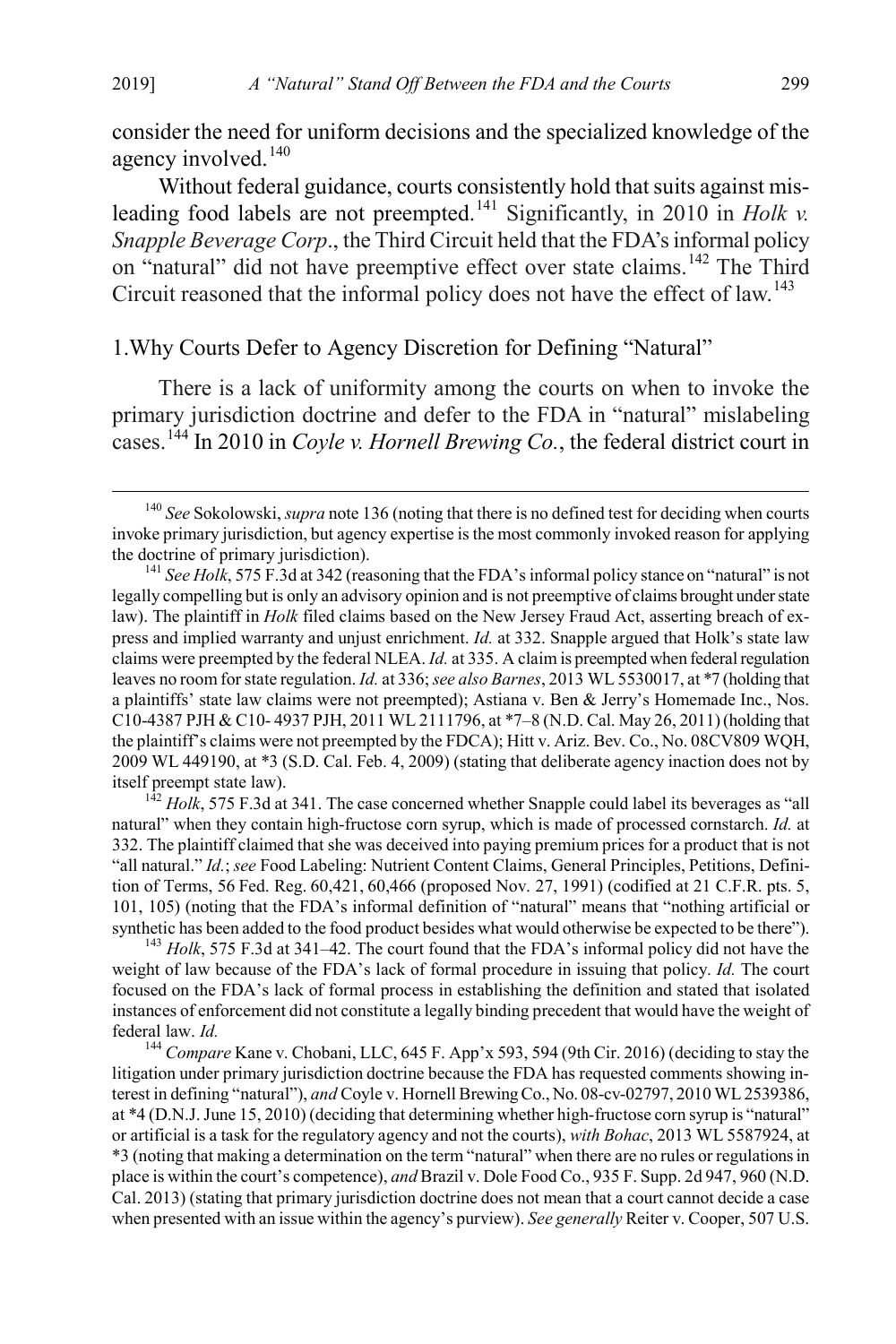New Jersey declined to decide what was meant by the term "natural" without FDA guidance.<sup>[145](#page-30-0)</sup> The court stated that the FDA should decide whether highfructose corn syrup could be considered "natural."[146](#page-30-1) Central to the court's conclusion was determining whether the use of word "natural" falls solely within the FDA's discretion.<sup>[147](#page-30-2)</sup> The court expressed concern about the lack of uniformity in court rulings by noting that other federal courts could come to vastly different conclusions on what is defined as "natural."[148](#page-30-3) Ultimately, the court reasoned that this judicial rulemaking would impose a burden on the industry, because the industry would have to conform to the judicial definition, which could change if the FDA chooses to speak directly to the question.<sup>[149](#page-30-4)</sup>

<span id="page-30-6"></span>Similarly, in dismissing *Cox v. Gruma Corp*. in 2014, the U.S. District Court for the Northern District of California held that it was the FDA's job to determine whether the term "natural" could be used for products that contain genetically modified organisms.<sup>[150](#page-30-5)</sup> The court noted that the FDA should be provided an opportunity to decide the issue before the court addresses the

<span id="page-30-4"></span><span id="page-30-3"></span><span id="page-30-2"></span><span id="page-30-1"></span>term "natural" in six months, then the court would consider extending the length of the stay. *Id*.<br>
<sup>146</sup> *Id.* at \*4–5.<br>
<sup>147</sup> *Id.* at \*4.<br>
<sup>148</sup> *Id.*<br>
<sup>148</sup> *Id.*<br>
<sup>149</sup> *Id.* The court was eventually forced to lift ral" or address whether high-fructose corn syrup could be considered to be "natural." *See* Mark D. Anstoetter & Madeline M. McDonough, *Stay in Snapple "Natural" Beverage Lawsuit Extinguished*, FOOD & BEVERAGE LITIGATION UPDATE (Shook, Hardy, & Bacon L.L.P., Kansas City, Mo.), Oct. 22, 2010, at 7 (noting that the stay in *Coyle* was eventually lifted because the agency failed to address the issue). Because of the FDA's refusal to decide whether high-fructose corn syrup falls into the "natural" label, several district courts have ruled that primary jurisdiction doctrine does not apply. *Id.*; *see* Janney v. Gen. Mills, 944 F. Supp. 2d 806, 814–15 (N.D. Cal. 2013) (reasoning that referring the matter to the FDA would be futile because of the agency's prior refusal to step in during *Coyle*). In response, the FDA stated that consumers already had some protection under the FDCA because the Act requires all food products to be properly labeled. *See* Negowetti, *National "Natural" Standard*, *supra* not[e 56,](#page-13-6) at 588 (noting the FDA's reasons for not wanting to define the term "natural"). *But see*  Turek v. Gen. Mills, Inc., 662 F.3d 423, 426 (7th Cir. 2011) (stating that if federal courts decide the meaning of "natural" differently based on varied state laws it may have negative consequences for the food and beverage industry). The Seventh Circuit in *Turek* stated that the potential for different labels to be either permitted or banned in different jurisdictions would place undue burdens on the industry, which would be resolved if the FDA directly addressed the issue. 662 F.3d at 426.

<span id="page-30-5"></span> $^{150}$  Cox, 2013 WL 3828800, at  $*2$  (holding that, because the FDA has authority to issue a definition of "natural," the court should give deference to the FDA's authority).

 <sup>258, 268 (1993) (</sup>stating that if the primary jurisdiction doctrine does apply, the Court will "refer" the issue of defining the term "natural" to the appropriate agency); Negowetti, *Defining Natural Foods*, *supra* not[e 15,](#page-5-4) at 341 (discussing discrepancy in court decisions regarding primary jurisdiction). <sup>145</sup> *Coyle*, 2010 WL 2539386, at \*4 (concluding that determining whether high-fructose corn

<span id="page-30-0"></span>syrup is "natural" or artificial is a task for the regulatory agency and not the courts). Central to the court's determination was the concern that its definition of "natural" would be inconsistent with that of other courts and the FDA, especially because the defendants were involved in another suit in a different jurisdiction. *Id.* The court concluded that the FDA has the primary responsibility to resolve this dispute. *Id.* Of note, the court stated that if the FDA did not revisit the question of defining the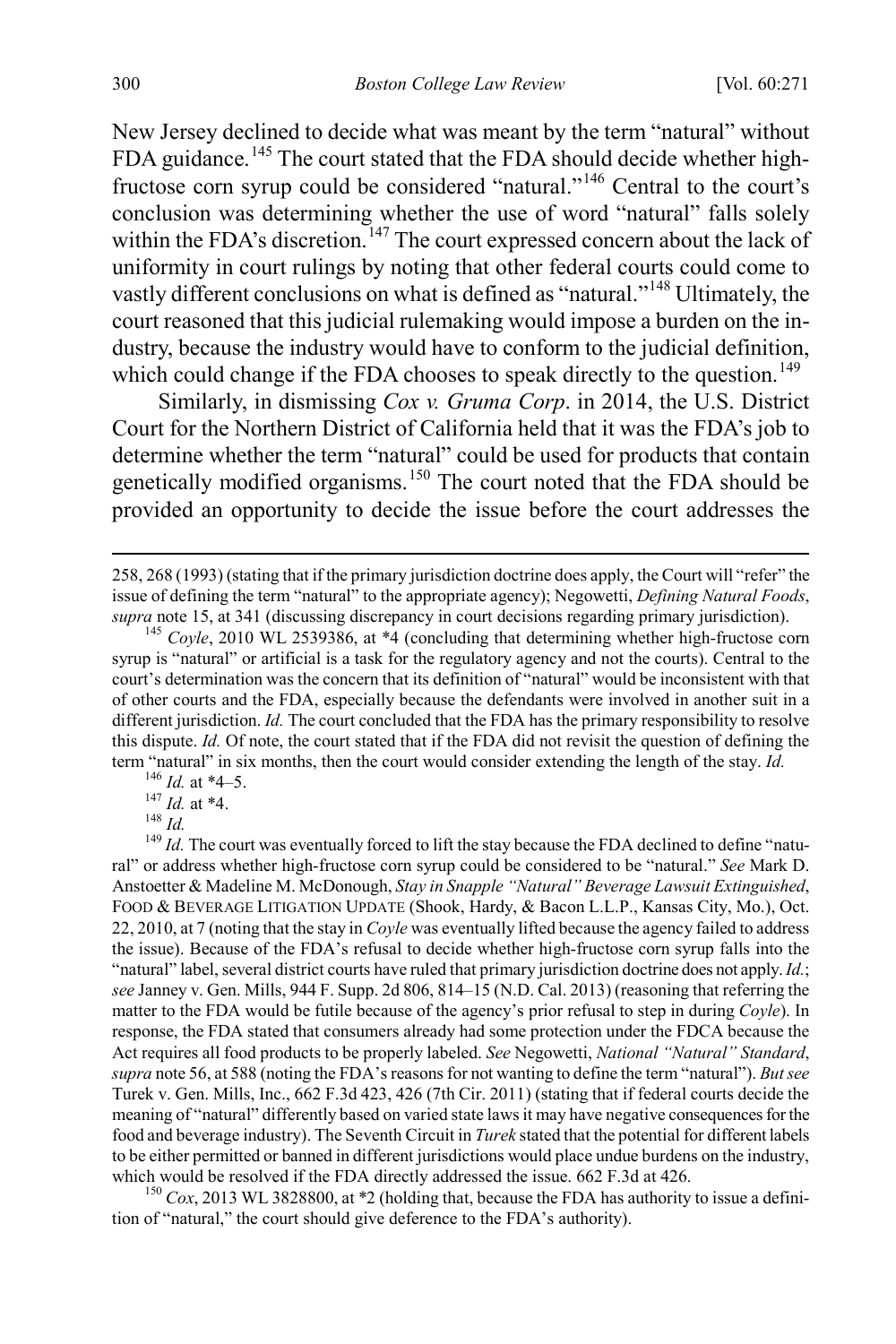question, as the FDCA gives the FDA authority to regulate food labeling.<sup>[151](#page-31-0)</sup> Central to the court's decision to refer this question to the agency was the court's observation that the FDA had yet to resolve whether foods containing GMOs can be labeled as "natural."<sup>[152](#page-31-1)</sup>

In the wake of the FDA initiating public comment, the Ninth Circuit in *Kane v. Chobani, LLC* stayed litigation based on primary jurisdiction in March 2016.[153](#page-31-2) The plaintiff claimed that *Chobani* yogurt could not be labeled as "natural" because the product contains evaporated cane sugar, a processed sub-stance.<sup>[154](#page-31-3)</sup> Noting that the goal of primary jurisdiction is to ensure uniform outcomes for cases, the Ninth Circuit stayed proceedings to avoid creating con-flicting interpretations of the term "natural."<sup>[155](#page-31-4)</sup>

Following the Ninth Circuit's holding in *Kane*, other courts have followed suit to stay litigation.<sup>[156](#page-31-5)</sup> For example, the Federal District Court for the Eastern District of New York stayed litigation based on primary jurisdiction in *Forsher v. J.M. Smucker*, where plaintiffs alleged that the defendant company deceptively labeled their peanut butter spread as "natural" when the product contains GMOs.[157](#page-31-6) The court acknowledged that the FDA never adopted a formal defi-

<span id="page-31-1"></span><span id="page-31-0"></span><sup>151</sup> *Id.* 152 *Id.* (ordering the action stayed for six months with the possibility of extending the stay 152 *See id.* (ordering the action stayed for six months with the possibility of extending the stay upon a showing of good cause, including the FDA demonstrating an intention to address this issue); *see also* MORGAN LEWIS, *supra* not[e 37,](#page-9-7) at 7 (listing the five reasons for the FDA's refusal to issue a uniform policy on the definition of "natural," being (1) that changing the policy would require undergoing a public comment process; (2) that changing the policy would require the FDA to coordinate and cooperate with the USDA and other federal agencies that oversee food and beverages; (3) that the process would entail an extensive consideration of a variety of issues including consumer beliefs, First Amendment implications, and food production methods; (4) that the FDA lacks the resources to undertake the process and there are more pressing matters that require the agency's attention; and (5) that defining "natural" has implications that go beyond the scope of the parties who have litigated the

<span id="page-31-2"></span>issue).<br><sup>153</sup> *See Kane*, 645 F. App'x at 594 (deciding to stay the litigation under primary jurisdiction be-<br>cause the FDA has requested comments showing interest in defining "natural").

<span id="page-31-4"></span><span id="page-31-3"></span><sup>154</sup> *See id.* (noting that the plaintiff claims that calling its product as "natural" is misleading).<br><sup>155</sup> *See id.* (noting the term "natural" implies technical and policy questions that are best addressed by the agen

<span id="page-31-5"></span><sup>156</sup> See, e.g., George v. Blue Diamond Growers, No. 4:15-cv-962 (CEJ), 2016 WL 1464644, at \*3 (E.D. Mo. Apr. 14, 2016) (staying litigation based on primary jurisdiction because the FDA has the appropriate authority and expertise to determine the question); *see also* U.S. CHAMBER INST. FOR LEGAL REFORM, *supra* note [12,](#page-4-0) at 33 (noting that other courts have followed the Ninth Circuit's example and stayed litigation pending an FDA rule). Because the Ninth Circuit has been rife with food litigation in the past, the decision to stay *Kane* is significant in shaping the future of food litigation. U.S. CHAMBER INST. FOR LEGAL REFORM, *supra* not[e 12,](#page-4-0) at 33; *see also* Astiana v. Hain Celestial Grp., Inc., 783 F.3d 753, 761–62 (9th Cir. 2015) (looking to other court decisions that have stayed proceedings as persuasive authority to support invoking primary jurisdiction by finding that regulating the term "natural" for cosmetics is a technical question).

<span id="page-31-6"></span><sup>157</sup> Forsher v. J.M. Smucker Co., CV 2015-7180, 2016 WL 5678567, at \*1 (E.D.N.Y. Sept. 30, 2016).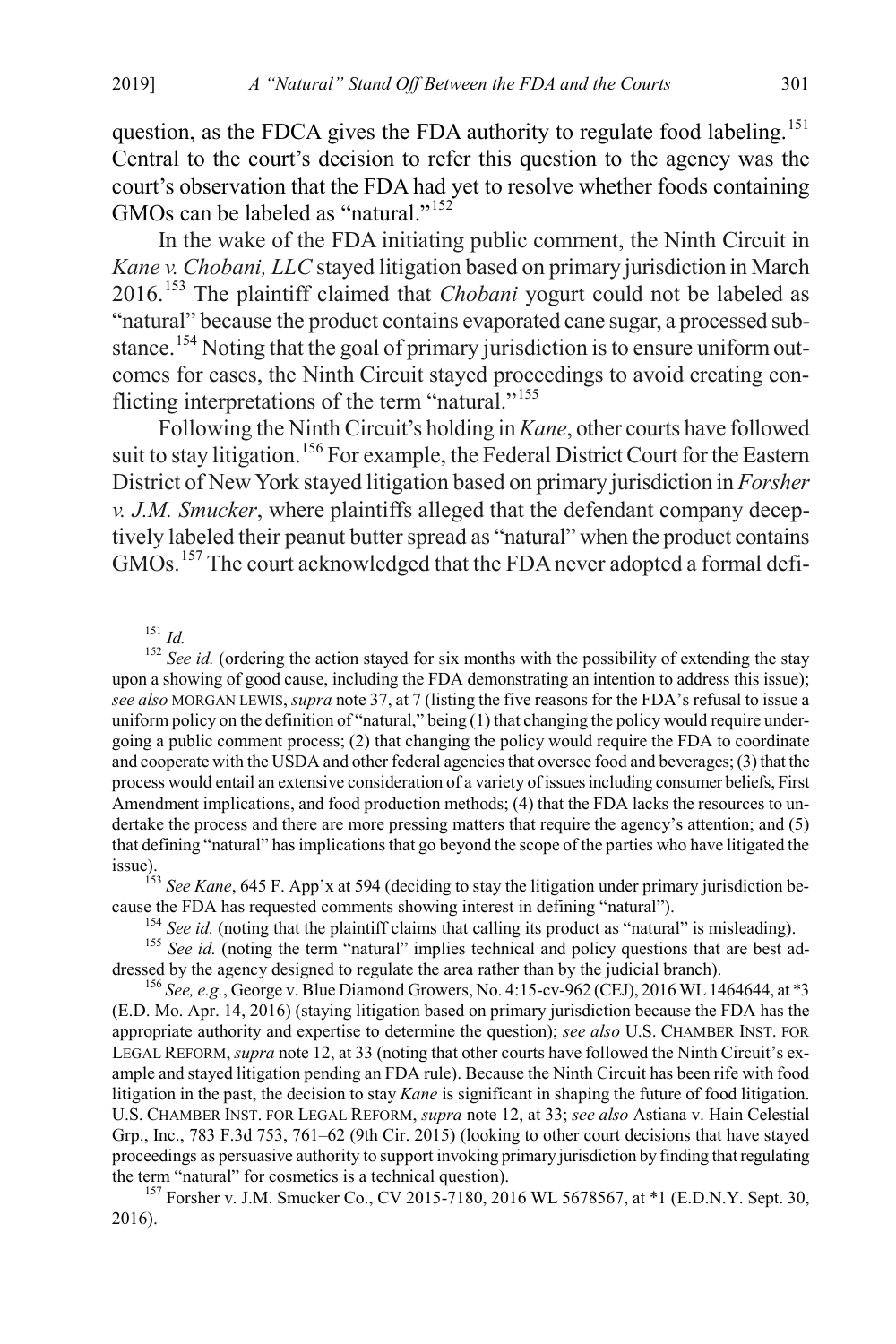nition of the term "natural" and held that the FDA could best address the technical and policy issues raised.[158](#page-32-0) The court cited recent stays in other circuits as persuasive and similarly invoked primary jurisdiction pending an FDA deci-sion regarding "all natural" claims.<sup>[159](#page-32-1)</sup>

The FDA's extended silence since issuing public comment has not com-pletely deterred courts from invoking primary jurisdiction.<sup>[160](#page-32-2)</sup> The stays of litigation in the wake of *Chobani* has also not persuaded consumers to refrain from bringing suits.[161](#page-32-3) Rather, in 2017, there continued to be an uptick in "all natural" lawsuits being filed, such as a suit against Wal-Mart for its "all-natural" pita chips.<sup>[162](#page-32-4)</sup>

<span id="page-32-5"></span><span id="page-32-0"></span> <sup>158</sup> *See Forsher*, 2016 WL 5678567, at \*2 (noting that determining whether genetically modified ingredients are "natural" is a technical question); *Coyle*, 2010 WL 2539386, at \*4 (stating that whether a product can use the term "natural" is an issue that does not fall within the conventional expertise

<span id="page-32-1"></span>of judges). <sup>159</sup> *See Forsher*, 2016 WL 5678567, at \*2 (deciding to stay litigation based on other district courts granting stays pending an FDA decision); *In re* KIND LLC "Healthy and All Natural" Litig., 209 F. Supp. 3d 689, 695, 697 (S.D.N.Y. 2016) (deciding to stay the litigation as the FDA guidance would harmonize court holdings on "natural" litigation). The plaintiffs in *KIND* alleged that KIND products are deceptively labeled as "all natural" because they contain synthetic and processed ingredients such as soy protein isolate and ascorbic acid. *In re KIND LLC*, 209 F. Supp. 3d at 691. The court reasoned that the volume of litigation creates the potential for inconsistent rulings. *Id.* at 696. Central to the court's decision was the fact that the FDA had already initiated the comment process to define "natural." *Id.*

<span id="page-32-2"></span><sup>160</sup> *See* Rosillo v. Annie's Homegrown, Inc., No. 17-cv-02474- JSW, 2017 WL 5256345, at \*3 (N.D. Cal. Oct. 17, 2017) (rejecting the plaintiff's claims that primary jurisdiction should not be invoked based on the FDA's silence on the definition of "natural"). The *Rosillo* court held that the FDA's resolution of the term "natural" will bear on how a reasonable consumer understands the term and thus will impact the landscape of mislabeling litigation. *Id.* Also central to the court's conclusion were its observations that (1) the FDA's regulatory framework around labeling is particularly broad and (2) Congress explicitly designated the resolution of technical and complex terms like "natural" to

<span id="page-32-3"></span>the FDA. *Id.* <sup>161</sup> *See* Mike Helenthal, *Judge Denies Injunctive Relief for Plaintiff in Newman's Own Pasta Sauce Case*, LEGAL NEWS LINE (June 6, 2017), https://legalnewsline.com/stories/511122718-judgedenies-injunctive-relief-for-plaintiff-in-newman-s-own-pasta-sauce-case [https://perma.cc/7CCB-6PF8] (overviewing a case against Newman's Own regarding the company's "all natural" pasta sauce, which was brought a year after *Chobani*). A federal judge in Brooklyn issued a stay based on primary jurisdiction in the class action lawsuit brought against Newman's Own for its allegedly misleading "all natural" pasta sauce labels. *Id.* The plaintiffs alleged that the presence of citric acid is not "natural" and thus in violation of New York's consumer protection statute. *Id.* 

<span id="page-32-4"></span><sup>&</sup>lt;sup>162</sup> See Caitlin Dewey, *The Raging Legal Battle Over What Makes Food "Natural,"* WASH. POST (Aug. 30, 2017), https://www.washingtonpost.com/news/wonk/wp/2017/08/30/the-raging-legal-battleover-what-makes-a-food-natural [https://perma.cc/6DFE-NVCT] (noting the increase in "natural" lawsuits filed in 2017); Jacqueline C. Gorbey, *Class Actions Involving "Natural" Labeling Remain on Hold in Anticipation of FDA Guidance*, LEXOLOGY (Oct. 25, 2017), https://www.lexology.com/ library/detail.aspx?g=3416deb7-10fd-4b82-8b70-08b4876a22aa [https://perma.cc/A3XB-GP4E] (noting that nineteen lawsuits regarding "natural" claims were filed between January and July of 2017, indicating that plaintiffs are not deterred by the recent litigation stays).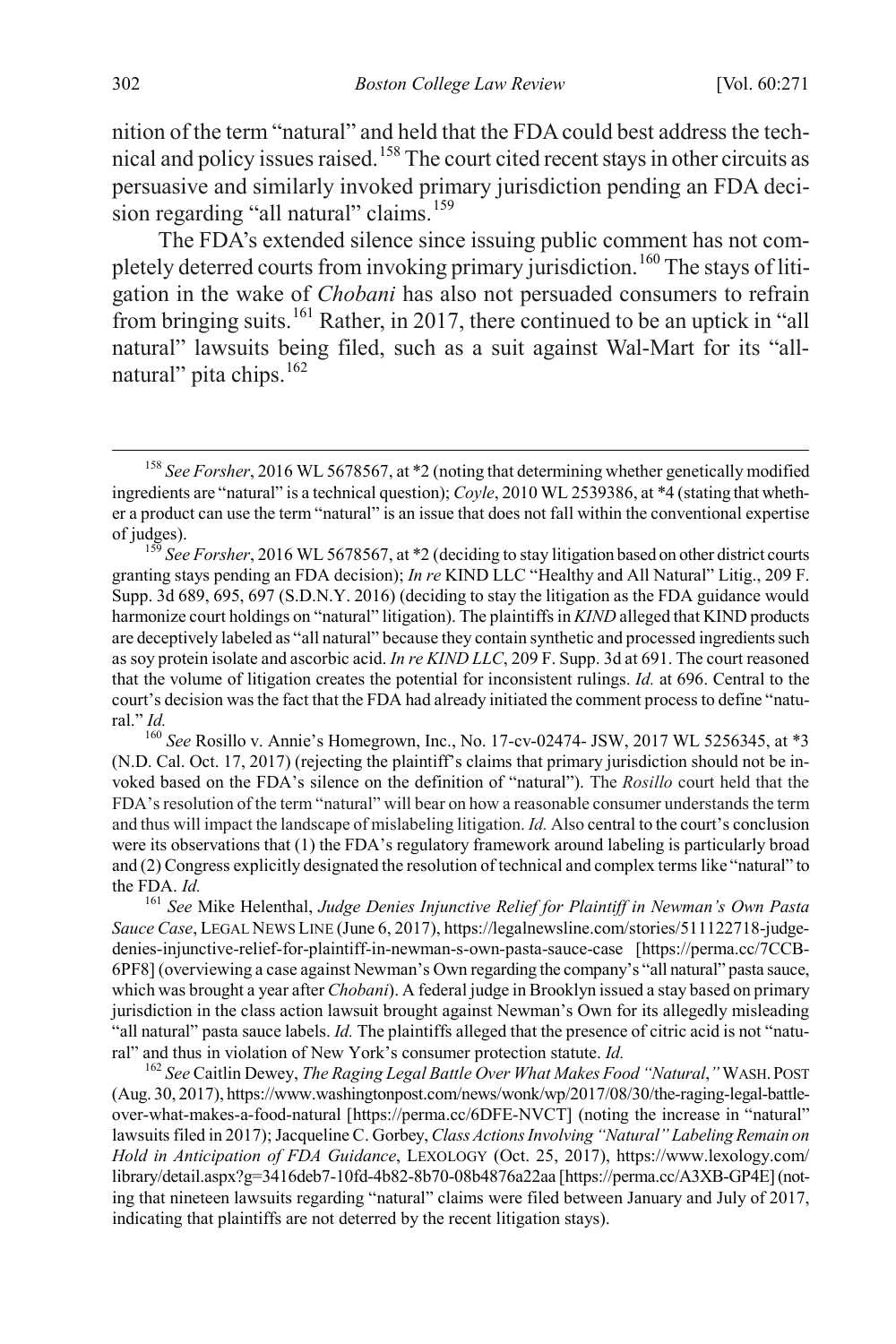#### 2. Deciding "Natural" Is Within the Court's Competence

<span id="page-33-9"></span>Although primary jurisdiction is mainly invoked because the agency is seemingly more competent than the court to define technical terms, some courts hold that deciding whether a product is "natural" is within the court's purview.[163](#page-33-0) Some district courts are reluctant to use the primary jurisdiction doctrine, stating that the doctrine does not apply to mislabeling claims.<sup>[164](#page-33-1)</sup> For example, in September 2013, in *Brazil v. Dole Food Co.*, the court held that the doctrine of primary jurisdiction does not mean that an agency rather than the court should decide all claims within an agency's discretion.<sup>[165](#page-33-2)</sup> The plaintiffs in *Dole Food Co.* alleged that some of Dole's products are misbranded as "all natural."<sup>[166](#page-33-3)</sup> The court agreed with the plaintiffs' claims that consumers could be misled by "all natural" claims when food contains synthetic ingredients.<sup>[167](#page-33-4)</sup> The court opined that a case about misbranding is within its competence because resolving the issues does not depend on questions about pure scientific claims.[168](#page-33-5) Thus, deciding whether a reasonable consumer can be deceived is within the court's realm of expertise.<sup>[169](#page-33-6)</sup> Further, the court reasoned that there was little risk of undermining the FDA's authority because the agency had not promulgated an enforceable rule.<sup>[170](#page-33-7)</sup>

Similarly, in 2013, in *In re Frito-Lay North America, Inc., All Natural Litigation*, the U.S. District Court for the Eastern District of New York denied a stay on litigation, deciding that the primary jurisdiction doctrine did not ap-ply.<sup>[171](#page-33-8)</sup> The plaintiffs alleged that PepsiCo's decision to label products such as Tostitos, SunChips, and Frito-Lays with "all natural" was misleading because

<span id="page-33-0"></span> <sup>163</sup> *See Coyle*, 2010 WL 2539386, at \*4 (holding that deciding the definition of "natural" is within the FDA's competence); *In re KIND*, 209 F. Supp. 3d at 695 (stating that courts consistently address scientific and technical questions); Ault v. J.M. Smucker Co., No. 13-cv-3409, 2014 WL 1998235, at \*5 (S.D.N.Y. May 15, 2014) (noting that a court can determine whether a food label is likely to mislead a reasonable consumer).

<span id="page-33-1"></span><sup>&</sup>lt;sup>164</sup> See Ault, 2014 WL 1998235, at \*5 (holding that the court can decide mislabeling cases because these cases are less about science and more about deciding legally whether a reasonable consumer would be misled). *See generally* Negowetti, *Defining Natural Foods*, *supra* note [15,](#page-5-4) at 336 (discussing when courts decide to invoke primary jurisdiction and noting that many courts conclude that deciding mislabeling claims concerning the term "natural" is within a court's competence). <sup>165</sup> *See Dole Food Co.*, 935 F. Supp. at 960 (stating that primary jurisdiction doctrine does not

<span id="page-33-2"></span>

<span id="page-33-3"></span>mean that a court cannot decide a case when presented with an issue within an agency's purview).<br><sup>166</sup> *Id.* at 950–51.<br><sup>167</sup> *See id.* (reasoning that the FDA's warning letters informed companies that consumers could be

<span id="page-33-8"></span><span id="page-33-7"></span><span id="page-33-6"></span><span id="page-33-5"></span><span id="page-33-4"></span><sup>&</sup>lt;sup>168</sup> *Id.* at 960.<br>
<sup>169</sup> *Id.*<br>
<sup>170</sup> *Id.* at 959–60.<br>
<sup>170</sup> *Id.* at 959–60.<br>
<sup>170</sup> *In re* Frito-Lay N. Am., Inc. All Natural Litig., No.12- MD-2413, 2013 WL 4647512, at \*8 (E.D.N.Y. Aug. 29, 2013).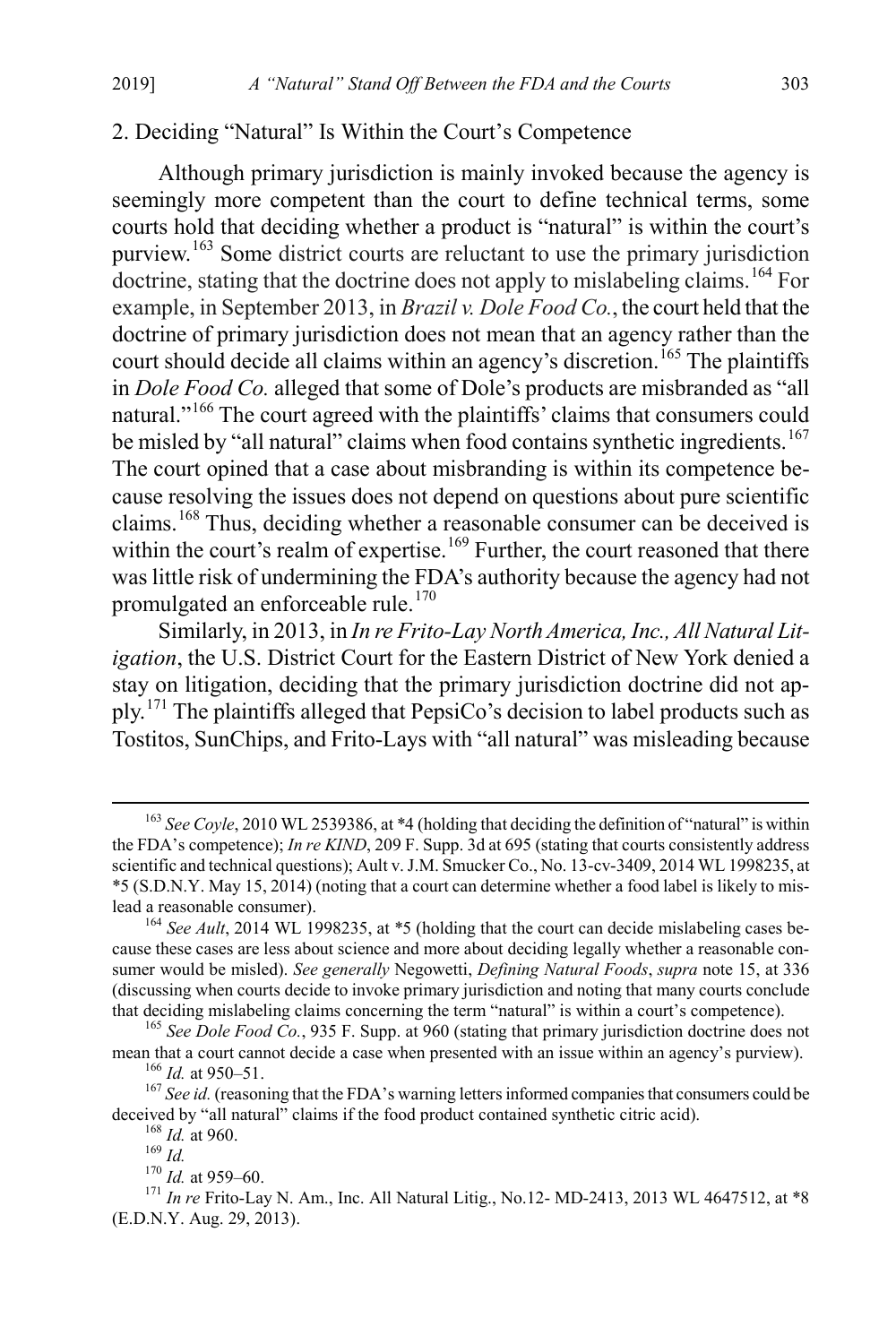the products contained genetically modified organisms.<sup>[172](#page-34-1)</sup> The court reasoned that even if the FDA defined the term "natural," there is no legal guidance on what the term will cover and therefore the question of whether PepsiCo's la-beling was misleading was a proper question for the court to decide.<sup>[173](#page-34-2)</sup>

<span id="page-34-10"></span>The FDA's inaction on defining "natural" has been central to courts' deci-sions on when to invoke primary jurisdiction.<sup>[174](#page-34-3)</sup> In the 2013 case *In re ConAgra Food, Inc.*, the court refused to stay the litigation because it was highly speculative whether the FDA would ever choose to define the term "natural."<sup>[175](#page-34-4)</sup> The case concerned allegations that the Wesson brand cooking oil labeled as "100% Natural" was misleading because the oils are made from genetically modified organisms.[176](#page-34-5) The court noted the FDA's history of refusing to define "natural" and opined that any regulatory action was highly uncer-tain<sup>[177](#page-34-6)</sup> Further, in *Morales v. Kraft Foods Group, Inc.*, in 2016, the judge refused to grant a stay based on primary jurisdiction.[178](#page-34-7) Distinguishing the case from *Kane*, the *Morales* court held that deciding if the label "natural cheese" is deceptive to a consumer is different than determining whether the term "natural" is being misused.[179](#page-34-8) The *Morales* court's decision to stay litigation is an outlier among the courts, as most courts stayed litigation after the FDA initiated rulemaking in  $2016$ .<sup>[180](#page-34-9)</sup>

<span id="page-34-0"></span>

<span id="page-34-2"></span><span id="page-34-1"></span><sup>&</sup>lt;sup>172</sup> *Id.* at \*1.<br><sup>173</sup> *Id.* at \*8 (noting that primary jurisdiction doctrine does not apply when the matter is legal in nature, such as deciding whether a reasonable consumer would be misled by certain marketing claims). <sup>174</sup> *See Bohac*, 2013 WL 5587924, at \*3 (noting that FDA has not undertaken to enact any rules

<span id="page-34-3"></span>or regulations regarding the use of the term "natural"); *In re* ConAgra Foods, Inc., No. CV 11–05379– MMM, 2013 WL 4259467, at \*4 (C.D. Cal. Aug. 12, 2013) (stating that it was uncertain whether the

<span id="page-34-6"></span><span id="page-34-5"></span><span id="page-34-4"></span>FDA would define "natural").<br>
<sup>175</sup> *In re ConAgra*, 2013 WL 4259467, at \*5.<br>
<sup>176</sup> *Id.* at \*4–5.<br>
<sup>178</sup> Order re Defendant's Renewed Motion to Stay Case Pending the FDA Action on "Natural"<br>
Guidance at 6–7, Morales v. Kr

<span id="page-34-8"></span><span id="page-34-7"></span> $^{179}$  *Id.* (noting the question is whether the label "natural cheese" is deceptive to the reasonable consumer which is not a technical and policy question that should be deferred to an agency); *see also Kane*, 645 F. App'x at 594 (holding that whether Chobani's labeling of its product as "natural" is misleading is a technical policy question for the agency to decide). <sup>180</sup> *See* Marisa Maleck, King & Spaulding, *The Viability of the "Primary Jurisdiction Doctrine"* 

<span id="page-34-9"></span>*Defense and Other Ways to Stem the Tide of Food & Beverage Class Actions*, JD SUPRA (Feb. 17, 2017), https://www.jdsupra.com/legalnews/the-viability-of-the-primary-10480 [(https://perma.cc/ 5SZL-YBB5] (noting that the *Morales* decision is a departure from other court decisions to stay); *see also* Order re Defendant's Renewed Motion to Stay Case Pending the FDA Action on "Natural" Guidance, *supra* note [178,](#page-34-0) at 6–7 (declining to stay the litigation despite the FDA taking action to define the term "natural").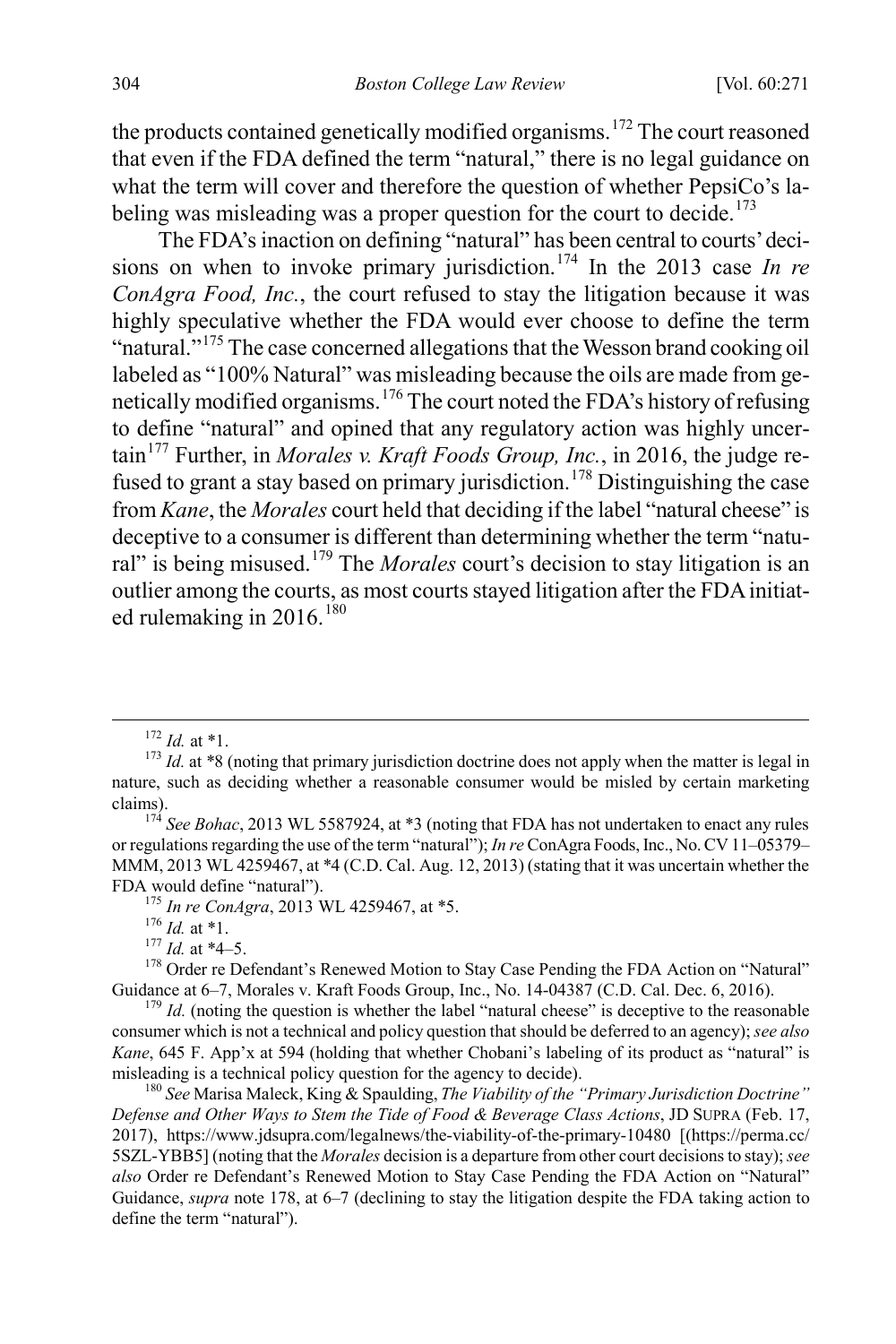# *B. Congressional and State Efforts to Define "Natural"*

Beginning in 2005, the Senate and House Appropriations Committees pressed the FDA to ensure labels were accurate because they were concerned with consumers losing confidence in food labels.<sup>[181](#page-35-0)</sup> In the absence of regulatory and judicial guidance, Congress attempted to establish a standard definition for the term "natural" in the Food Labeling and Modernization Act of  $2013$ .<sup>[182](#page-35-1)</sup> The Act would have prevented foods from being branded as "natural" if they contained any artificial ingredients, such as flavors or colors that were not nat-urally occurring substances.<sup>[183](#page-35-2)</sup> The Act would also have barred products from being labeled as "natural" if they included high-fructose corn syrup or corn syrup, which are deemed to be artificial ingredients.<sup>[184](#page-35-3)</sup> The Act did not address the presence of GMOs, however, which has become a significant area of litiga-tion in the "all natural" suits.<sup>[185](#page-35-4)</sup> The Act failed to pass Congress in 2013 and was re-proposed in 2015 and again in 2018.<sup>[186](#page-35-5)</sup>

The 2015 Act would have amended the FDCA to clarify when labeling a food as "natural" would be considered misbranding, and would have directed the Secretary of Human Services to define the term "natural."<sup>187</sup> In addition,

<span id="page-35-6"></span>2015) (directing the Secretary of Health and Human Services, within two years of enactment of the Act, to provide a definition of "natural" that excludes products containing any "artificial food or in-

<span id="page-35-0"></span> <sup>181</sup> *See* BRUCE SILVERGLAD & ILENE RINGEL HELLER, CTR. FOR SCI. PUB. INT., REBUTTAL TO FDA REPORT TO CONGRESS ON AGENCY ENFORCEMENT ACTIONS REGARDING HEALTH RELATED CLAIMS ON FOOD LABELS 1 (2006), https://cspinet.org/sites/default/files/attachment/fn5rep.pdf [https://perma.cc/5SZL-YBB5] (noting that congressional committees want to ensure consumers retain confidence in food labels). <sup>182</sup> *See* H.R. 3147, 113th Cong. § 4(aa) (2013) (deeming a food to be misbranded if it is labeled as

<span id="page-35-1"></span><sup>&</sup>quot;natural" but contains any artificial ingredients, including artificial flavors and colors). To address consumer confusion, the proposed act's primary goal was to establish a uniform front-of-package labeling system. *Id.* § 2(2). Part of this label standardization would have defined the term "natural." *Id.* § 4(aa).<br> $^{183}$  *Id.* § 4(aa).

<span id="page-35-4"></span><span id="page-35-3"></span><span id="page-35-2"></span><sup>183</sup> *Id.* § 4(aa). <sup>184</sup> *Id.* <sup>185</sup> *See* Claire Mitchell & Thomas Wood, *Federal Judge Orders FDA to Address "All Natural" Labeling on GMO Foods*, FOOD LIABILITY L. (June 24, 2013), https://www.foodliabilitylaw.com/ 2013/07/articles/litigation/federal-judge-orders-fda-to-address-all-natural-labeling-on-gmo-foods [https://perma.cc/6WUL-8KEK] (noting that consumer cases targeting products that make "all natural" claims but contain GMOs have become common). *See generally* H.R. 3147, 113th Cong. (2013) (making no mention of GMOs in the proposed bill). <sup>186</sup> *See* Isidro, *supra* not[e 16](#page-5-3) (providing an overview of the Food Labeling and Modernization Act

<span id="page-35-5"></span>legislation and discussing the Act's failure); *see also* Food Labeling Modernization Act of 2018,H.R. 5425, 115 Cong. (as proposed on Apr. 2, 2018) (introducing a House Bill to define the term "natural" and the definition should at minimum exclude the use of any artificial food or flavoring). In April 2018, the House introduced a new version of the Food Labeling Modernization Act of 2018 that seeks to modify the FDCA. H.R. 5425. This act directs the Secretary of Health and Human Services to promulgate a definition of "natural" no less than two years after the enactment of the Act. *Id.* <sup>187</sup> *See* Food Labeling Modernization Act of 2015, H.R. 4061, 114 Cong. (as proposed Nov. 18,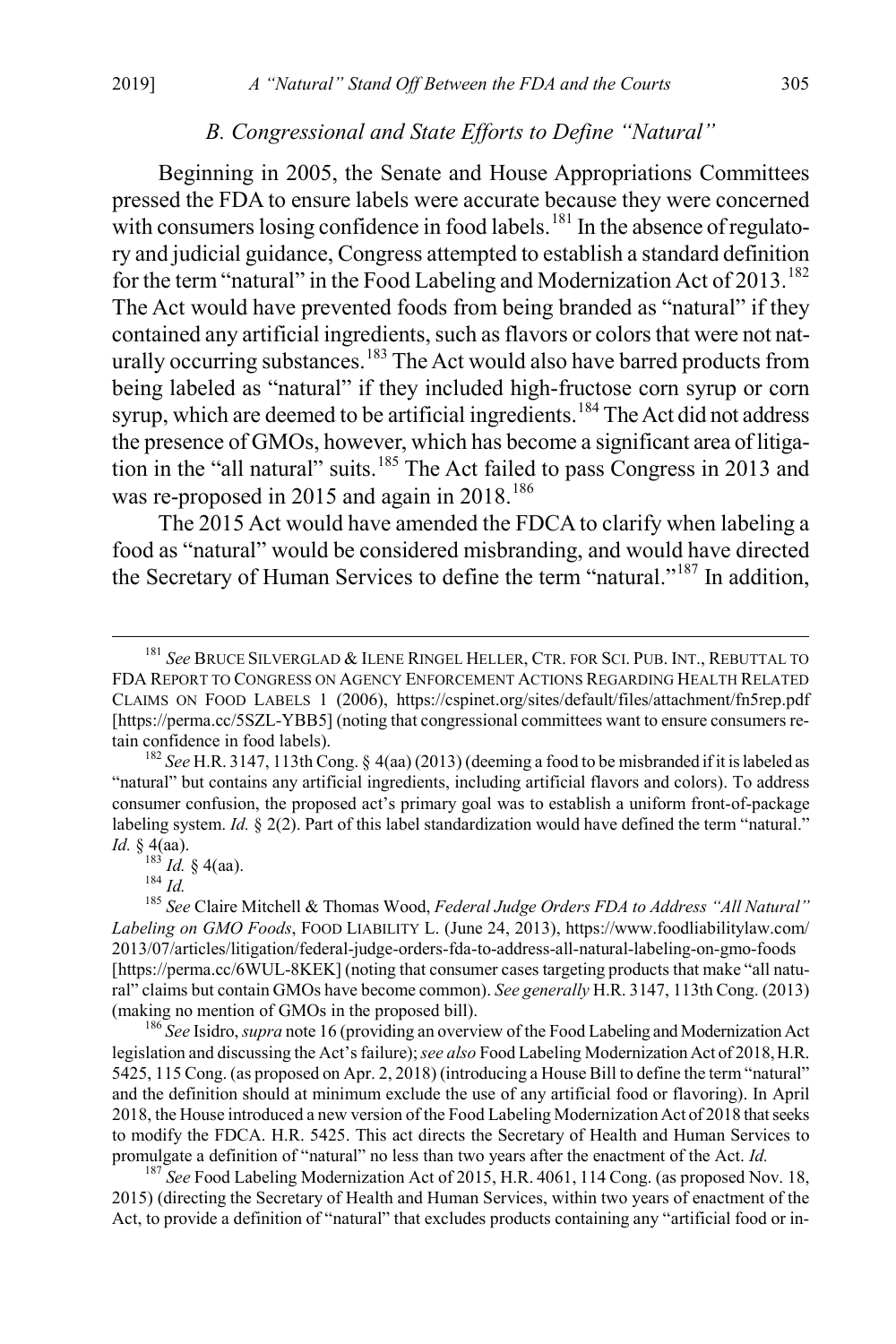Congress proposed the Safe and Accurate Food Labeling Act ("SAFLA") in 2015 that specifically addressed genetically modified foods.<sup>[188](#page-36-0)</sup> SAFLA would have prohibited labeling using the term "natural" on foods containing GMOs.<sup>[189](#page-36-1)</sup> SAFLA failed to pass in the Senate.<sup>[190](#page-36-2)</sup>

The goal of SAFLA was to provide a uniform approach to food labeling as states began enacting legislation to address GMOs and the term "natural."<sup>[191](#page-36-3)</sup> Vermont was one of the first states in 2014 to pass a law (Act 120) prohibiting the use of the label "natural" on any food product that is produced, even in part, with genetic engineering.<sup>[192](#page-36-4)</sup> Other states, including Maine and Connecticut, have passed laws mandating the labeling of products that contain GMOs, while a similar bill in California was defeated.<sup>[193](#page-36-5)</sup>

In July 2017, the House Committee on Appropriations praised the FDA for undertaking efforts to define the term "natural" on food labels.<sup>[194](#page-36-6)</sup> The 2018 Agricultural, Rural Development, Food and Drug Administration and Related Agencies Appropriations Bill contains an express direction to the FDA to report on the agency's timeline for proposing a definition, and requires a reply within sixty days of passing the bill.<sup>[195](#page-36-7)</sup> In requesting a timeline, the House noted the need for a uniform definition in order to provide certainty to manufacturers and

<span id="page-36-2"></span><span id="page-36-1"></span><sup>190</sup> See Isidro, *supra* not[e 16](#page-5-3) (noting that the Safe and Accurate Food Labeling Act ("SAFLA") would have established a voluntary labeling of GMOs, but the Act failed to pass the Senate). <sup>191</sup> *See* Carey Gillam, *U.S. Bill Seeks to Block Mandatory GMO Food Labeling by States*, REU-

<span id="page-36-3"></span>TERS (Apr. 9, 2014), https://www.reuters.com/article/usa-gmo-lawmaking/u-s-bill-seeks-to-blockmandatory-gmo-food-labeling-by-states-idUSL2N0N115F20140409 [https://perma.cc/NS8F-KX7Q] (reporting that the impetus for SAFLA was to avoid a patchwork system of state laws). *See generally* Emily Marden, *Risk and Regulation: U.S. Regulatory Policy on Genetically Modified Food and Agriculture*, 44 B.C. L. REV. 733 (2003) (overviewing the United States' historical policy on genetically

<span id="page-36-4"></span>modified foods). <sup>192</sup> *See* Mark Strauss, *The Congressional Debate Over What Makes Food "Natural*,*"* GIZMODO (Dec. 11, 2014), https://io9.gizmodo.com/the-congressional-debate-over-what-makes-food-natural-1669787308 [https://perma.cc/5LH9-GQSB] (discussing the provisions of the state legislation to address GMO labeling on food). <sup>193</sup> *See* Pollans, *supra* not[e 7](#page-3-5) (discussing various state legislation seeking to regulate and label

<span id="page-36-5"></span>GMOs to address concerns about "natural" ingredients). Forty-five million dollars were spent in lobbying to defeat the proposed California bill, indicating industry interest in food regulation. *Id.* <sup>194</sup> *See* COMM. ON APPROPRIATIONS, AGRIC., RURAL DEV. FOOD & DRUG ADMIN., & RELATED

<span id="page-36-7"></span><span id="page-36-6"></span>AGENCIES APPROPRIATIONS BILL, H.R. REP. NO. 115-232, at 72 (2017) (commending the FDA for initiating steps to define the term "natural" by undertaking the public comment process that began in November of 2015).<br><sup>195</sup> *See id.* (noting that the FDA must report on its next steps towards defining the term "natural").

gredient . . . or any synthetic substance" and that is based partially on "consumers' understanding of the term").<br><sup>188</sup> Safe and Accurate Food Labeling Act, H.R. 1599, 114th Cong. (as proposed on Feb. 12, 2015)

<span id="page-36-0"></span><sup>(</sup>introducing the bill to establish labeling for food products containing genetically engineered organ-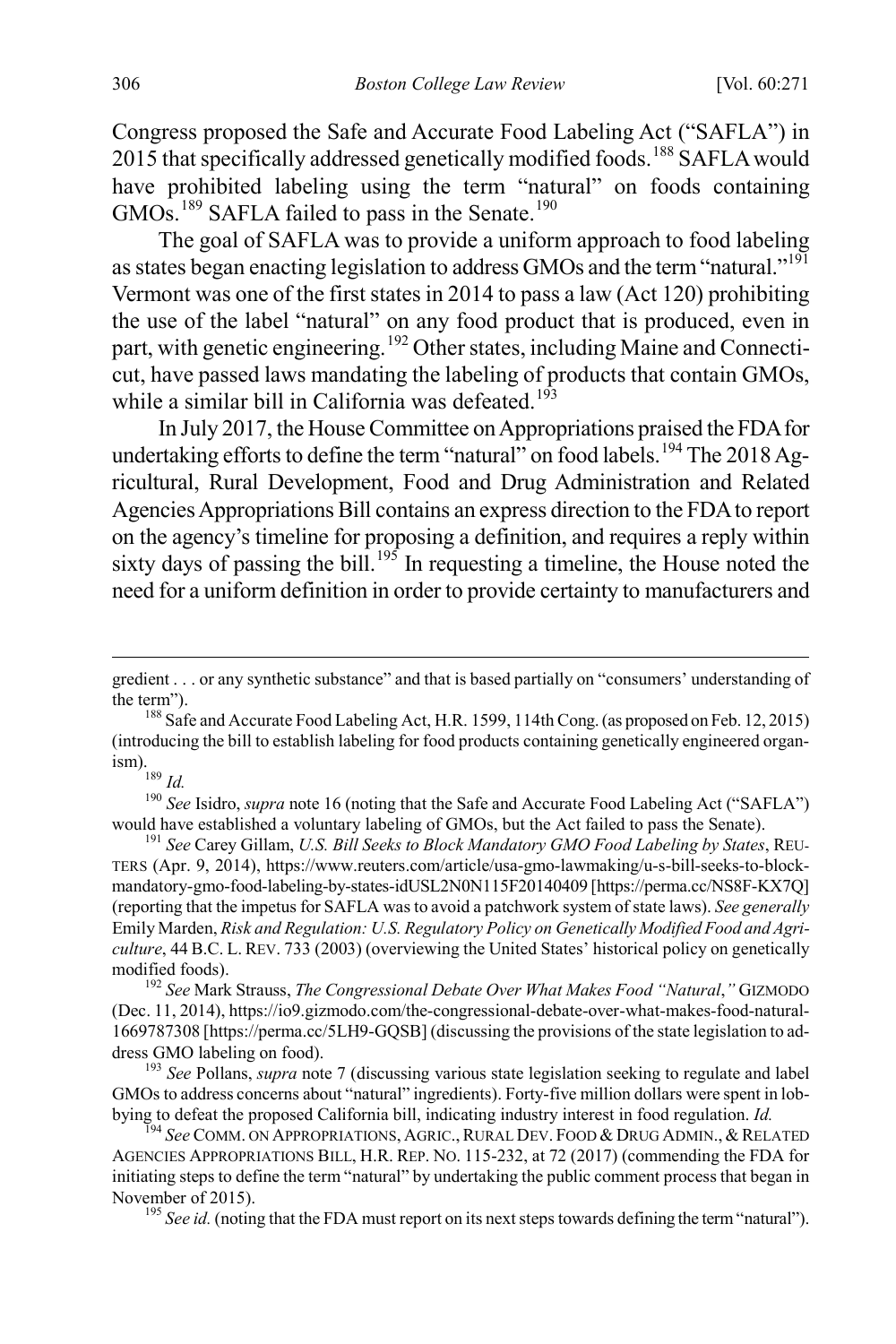<span id="page-37-0"></span>consumers.[196](#page-37-1) This state and congressional action illustrates that the "natural" label and lack of FDA regulation has sparked a national conversation concerning who is best to regulate food labels: the courts, the legislature, or the FDA.<sup>[197](#page-37-2)</sup>

#### <span id="page-37-8"></span>*C. The FDA's Next Steps for Defining the Term "Natural"*

Beginning in November 2015, the FDA initiated the process to define the term "natural" by opening a public comment period.<sup>[198](#page-37-3)</sup> The agency stated that it was initiating the public comment process because of three citizen petitions as well as the federal courts urging the FDA to define the term.<sup>[199](#page-37-4)</sup> The FDA closed the public comment process in May 2016.<sup>[200](#page-37-5)</sup> The FDA received 7,690 comments from industry representatives, public interest groups, and consumers.[201](#page-37-6) The majority of the input indicated that both consumers and businesses want the FDA to define the term "natural."<sup>[202](#page-37-7)</sup> Many consumers cited the Mer-

<span id="page-37-2"></span>menced).<br><sup>197</sup> *See* McConnell, *supra* not[e 196](#page-37-0) (discussing the labeling controversy and arguing for the FDA to regulate the term "natural" rather than leaving it to the courts).

<span id="page-37-3"></span><sup>198</sup> Use of the Term "Natural" in the Labeling of Human Food Products; Request for Information and Comments, 80 Fed. Reg. 69,905 (proposed Nov. 12, 2015) (to be codified at 21C.F.R. 101). The FDA's request for comments asked several questions including (1) whether the agency should define "natural," (2) whether, alternatively, the use of the term "natural" should be prohibited, (3) what kind of food should be considered "natural," (4) if "natural" should apply to single- or multi-ingredients foods, (5) what types of ingredients would bar a multi-ingredient food from bearing the term "natural," (6) if agricultural and animal husbandry practices should be considered in the term's definition, (7) whether manufacturing processes should be considered in defining "natural," (8) if "natural" should encompass only unprocessed foods, and (9) whether how an ingredient is sourced should impact if it may be called "natural." *Id.* at 69,908; *see also "Natural" on Food Labeling*, *supra* note [17](#page-5-5) (announcing the public comment process with an ending date of February 10, 2016). The FDA later extended the deadline to May of 2016. *"Natural" on Food Labeling*, *supra* not[e 17.](#page-5-5) <sup>199</sup> *See* Isidro, *supra* not[e 16](#page-5-3) (discussing a petition from the Grocery Manufacturers Association

<span id="page-37-4"></span>asking the FDA to define the term "natural" as including food products that are made from or derived using biotechnology). By contrast, the Consumers Union asked the FDA to prohibit use of the term on food products. *Id.* <sup>200</sup> *See* Blau & Wiand, *supra* not[e 12](#page-4-0) (noting that the agency closed public comment in May). The

<span id="page-37-5"></span>agency does not need to respond to every comment because the agency has not undergone formal rulemaking. *Id.* <sup>201</sup> *See Use of the Term "Natural" in the Labeling of Human Food Products; Request for Infor-*

<span id="page-37-6"></span>*mation and Comments*, *supra* not[e 85](#page-18-5) (noting that the FDA received comments from organizations and public interest groups such as the Vinegar Institute, Snacking Nutrition Convenience International, the Center for Food Safety, the Sugar Association, the Organic Trade Association, the Humane Society of the United States, Tyson Foods, and the Calorie Control Council). <sup>202</sup> *Id.*; *see also* McDonald & Adjemian, *supra* not[e 6](#page-2-5) (reporting that the public comment process

<span id="page-37-7"></span>revealed that most companies and consumers agree that the FDA should define the term "natural"); Unilever, Comment Letter on Proposed Rule on Use of the Term "Natural" in the Labeling of Human

<span id="page-37-1"></span> <sup>196</sup> *Id.*; *see also* Stephen McConnell, *For N.D. Cal., Primary Jurisdiction Is the "Natural" Out*come, DRUG & DEVICE L. (Nov. 22, 2017), https://www.druganddevicelawblog.com/2017/11/for-n-dcal-primary-jurisdiction-is-the-natural-outcome.html [https://perma.cc/YLY6-XB4D] (noting that the bill must pass for this requirement to take effect, and thus the sixty-day timeframe has not yet com-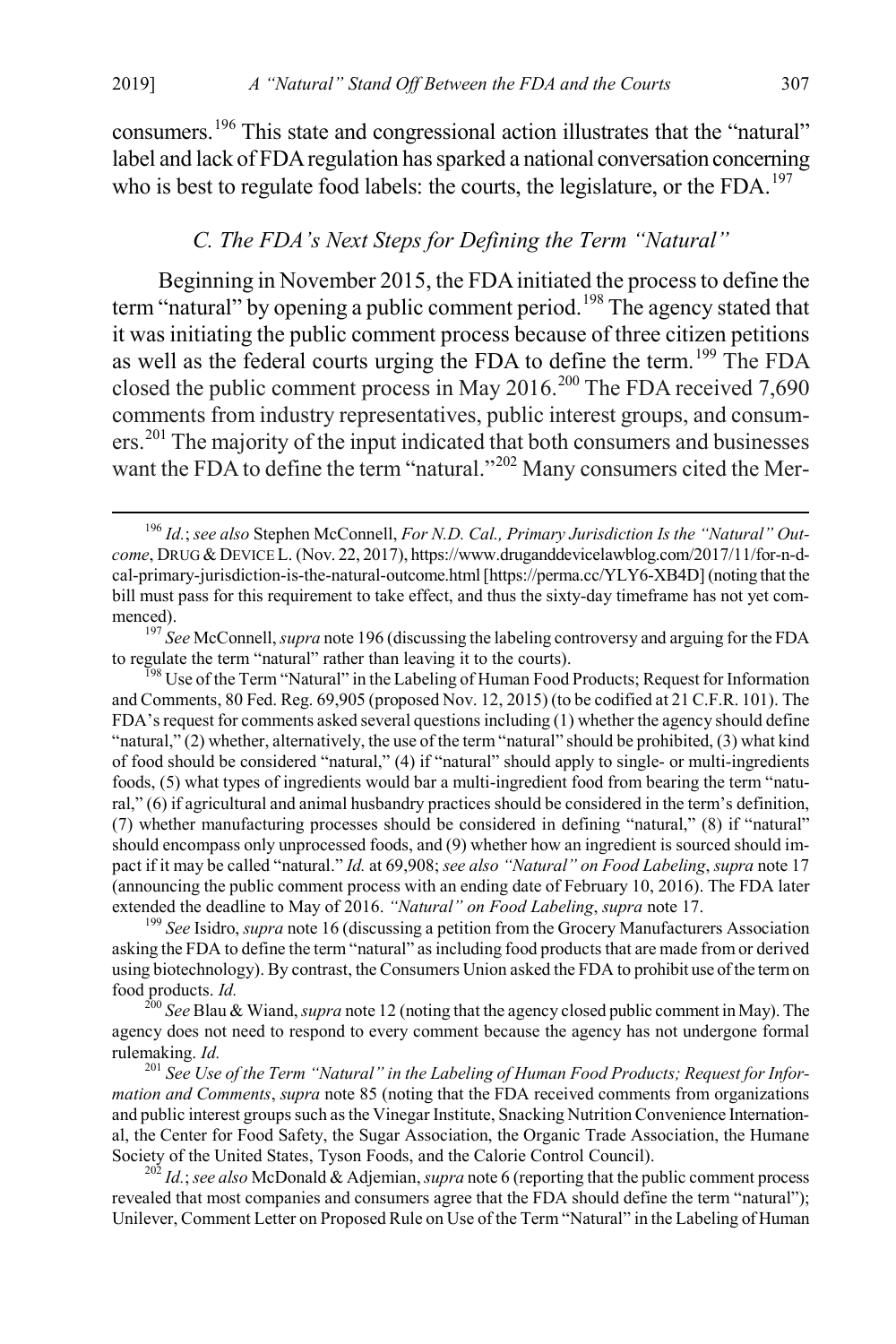<span id="page-38-4"></span>riam-Webster dictionary definition of "natural," which is "existing in kind or caused by nature; not made or caused by human kind."[203](#page-38-0) Consumer opinions overwhelmingly stated that the term "natural" does not encompass biotechnology or genetically modified organisms.[204](#page-38-1) By contrast, industry and food associations urged the FDA to include biotechnology and GMOs in the definition of "natural."[205](#page-38-2) Since the FDA closed comment, however, the agency has re-

<span id="page-38-0"></span>perma.cc/ZG3M-7NHP]. *See generally*, McDonald & Adjemian, *supra* not[e 6](#page-2-5) (discussing consumer

<span id="page-38-1"></span>comments received during the FDA's public comment period). <sup>204</sup> *See* McDonald & Adjemian, *supra* not[e 6](#page-2-5) (noting that most if not all consumers stated that they did not want genetically modified foods included in the definition of "natural"); *see also Biotechnology, Genetic Engineering, and "GMOs": Why All the Controversy?*, INST.FOOD TECH., http:// www.ift.org/Knowledge-Center/Learn-About-Food-Science/Food-Facts/Biotechnology-Genetic-Engineering-GMOS.aspx [https://perma.cc/WM4S-XUQS] (defining biotechnology as "a number of methods other than selective breeding and sexually crossing of plants to endow new characteristics in organisms). By comparison, genetic engineering is defined as: "The introduction or change of DNA, RNA, or proteins by human manipulation to effect a change in an organism's genome or epigenome." *Biotechnology, Genetic Engineering, and "GMOs": Why All the Controversy?*, *supra*. 205 *See* American Frozen Food Institute, Comment Letter on Proposed Rule on Use of the Term

<span id="page-38-2"></span>"Natural" in Labeling of Human Food Products (May 10, 2016) at 2, https://www.regulations.gov/ document?D=FDA-2014-N-1207-6929 [https://perma.cc/A959-HU7X] (stating that processed foods should be included in the definition of "natural"); International Dairy Foods Association, Comment Letter on Use of the Term "Natural" in Labeling of Human Food Products (May 10, 2016) at 5 [hereinafter International Dairy Foods Association Comment Letter], https://www.regulations.gov/ document?D=FDA-2014-N-1207-6798 [https://perma.cc/R7TG-PVGZ] (stating that containing GMOs should not disqualify a food from being labeled as "natural"); Tyson, Comment Letter on Proposed Rule on Use of the Term "Natural" in Labeling of Human Food Products (Apr. 25, 2016) at 3 [hereinafter Tyson Comment Letter], https://www.regulations.gov/document?D=FDA-2014-N-1207- 6453 [https://perma.cc/79J8-JCNF] (arguing that the definition of "natural" should include GMOs). *But see* Humane Society of the United States, Comment Letter on Proposed Rule on Use of the Term "Natural" in Labeling of Human Food Products (May 10, 2016) at 1, https://www.regulations.gov/ document?D=FDA-2014-N-1207-7289 [https://perma.cc/6RRG-CBGH] (stating that biotechnology should not be included in the definition of "natural"); Vinegar Institute, Comment Letter on Proposed Rule on Use of the Term "Natural" in Labeling of Human Food Products (May 9, 2016) at 2, https://www.regulations.gov/document?D=FDA-2014-N-1207-6733 [https://perma.cc/2H33-JJHC] (stating that including genetically modified foods in the definition of "natural" would undermine the essence of what consumers think is "natural" and does not provide adequate information to consumers); American Nurses Association, Comment Letter on Proposed Rule on Use of the Term "Natural" in Labeling of Human Food Products (Dec. 7, 2015) at 1, https://www.regulations.gov/document?D= FDA-2014-N-1207-2217 [https://perma.cc/NDB3-TVJS] (noting that the definition of "natural" excludes genetically modified organisms).

<span id="page-38-3"></span>Food Products (May 10, 2016) [hereinafter Unilever Comment Letter], https://www.regulations. gov/document?D=FDA-2014-N-1207-6928 [https://perma.cc/6HVQ-8ETL] (noting that a central concern among businesses for defining the term "natural" was that this label was important to the business and there is a need to level the playing field). *But see* Consumers Union, Comment Letter on Proposed Rule on Use of the Term "Natural" (May 10, 2016), https://www.regulations.gov/document ?D=FDA-2014-N-1207-6891 [https://perma.cc/383K-CR48] (arguing that use of the term "natural" should be prohibited on food labels). <sup>203</sup> *Natural*, MERRIAM-WEBSTER, http://www.merriam-webster.com/dictionary/natural [https://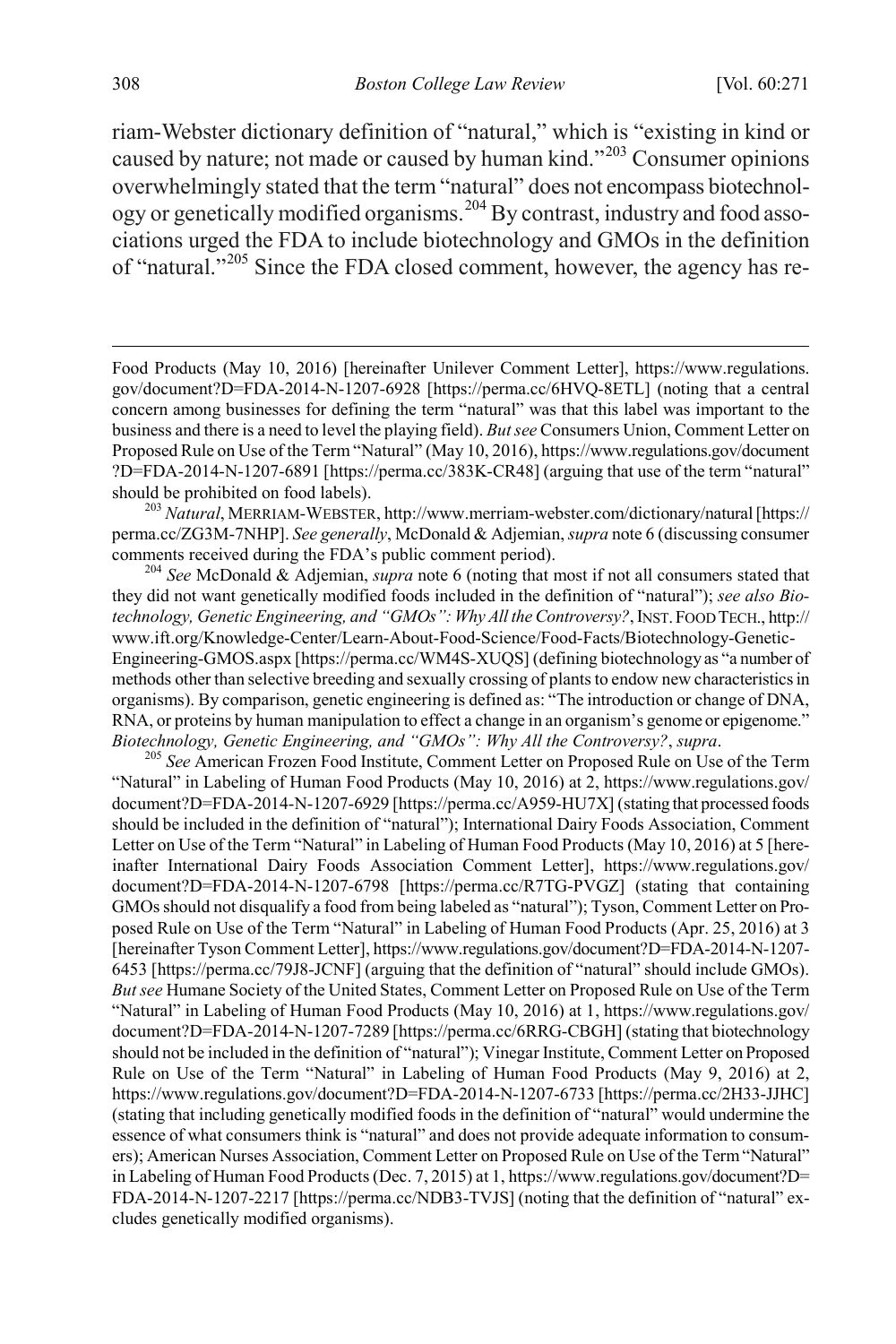<span id="page-39-0"></span>mained silent on whether it will engage in formal rulemaking to define the term.[206](#page-39-2)

#### <span id="page-39-1"></span>III. THE FDA SHOULD DEFINE "NATURAL"

There is a benefit to the FDA providing a uniform standard: it would prevent corporations from making misleading claims on food labels and prevent the development of a patchwork of state labeling laws across the country.<sup>[207](#page-39-3)</sup> When the FDA skirts its responsibility to provide adequate definitions, there exists a grey area that gives rise to litigation, as evidenced by the rise of litigation and prominence of the "Food Court" in California.<sup>[208](#page-39-4)</sup> Additionally, it is beneficial for the industry to have national standards that define ambiguous terms, as it ensures an equal playing field for all food products.<sup>[209](#page-39-5)</sup> Food producers also desire a for-mal definition because it could curb the risk of litigation.<sup>[210](#page-39-6)</sup>

#### 1. Courts Should Give Deference to the FDA

Because of the current tension between the courts and the agency on defining "natural," a central issue is whether the courts should stay litigation in

<span id="page-39-6"></span>Labeling of Human Food Products (May 10, 2016) at 1–2, https://www.regulations.gov/document ?D=FDA-2014-N-1207-7286 [https://perma.cc/X3WG-97VA] (stating that having a legal definition of "natural" is important for branding purposes); Consumer Healthcare Products Association, Comment Letter on Proposed Rule on Use of the Term "Natural" in the Labeling of Human Food Products (May 10, 2016) at 1–2, https://www.regulations.gov/document?D=FDA-2014-N-1207-7151 [https:// perma.cc/ZKQ6-SN9K] (noting that a uniform definition would level the playing field between those businesses that are misleading using the term "natural" and those businesses that do not misbrand their products); Flavor and Extract Manufacturers Association of the United States, Comment Letter on Proposed Rule on Use of the Term "Natural" in the Labeling of Human Food Products (May 10, 2016) at 5, https://www.regulations.gov/document?D=FDA-2014-N-1207-6933 [https://perma.cc/ 87WC-AEJZ] (noting that having a definition for "natural" is important because consumers make buying decisions based on labels).

<span id="page-39-2"></span><sup>&</sup>lt;sup>206</sup> See McDonald & Adjemian, *supra* not[e 6](#page-2-5) (noting that the FDA has not given a definitive rul-<br>ing after closing public comment in May of 2016).

<span id="page-39-3"></span><sup>&</sup>lt;sup>207</sup> See Blau & Wiand, *supra* not[e 12](#page-4-0) (discussing that, in the absence of a legally enforceable definition of "natural," there has been a rise in food-labeling litigation against companies allegedly misusing the term on products that contain synthetic ingredients); Negowetti, *Food Labeling Litigation*, *supra* not[e 9,](#page-3-4) at 19 (advocating for the FDA to promulgate a definition of "natural" to promote uniformity). <sup>208</sup> *See* U.S. CHAMBER INST. FOR LEGAL REFORM, *supra* not[e 12](#page-4-0) (discussing how the Northern

<span id="page-39-4"></span>District of California is nicknamed the "Food Court" because of the numerous food-labeling lawsuits filed in that state); Strom, *supra* not[e 12](#page-4-0) (noting that lawyers have been selective in where to file their suits, and most food-labeling suits are filed in California). <sup>209</sup> *See* Carolyn Heneghan, *Experts: Food Labeling Overhaul Could Level the Playing Field or* 

<span id="page-39-5"></span>*Have Unintended Consequences*, FOOD DIVE (Jan. 21, 2016), https://www.fooddive.com/news/ experts-food-labeling-overhaul-could-level-the-playing-field-or-have-un/412289 [https://perma. cc/K3MP-ARTP] (discussing the impacts of the FDA defining the term "natural" for the industry). <sup>210</sup> *Id.*; *see also* Chobani, Comment Letter on Proposed Rule on Use of the Term "Natural" in the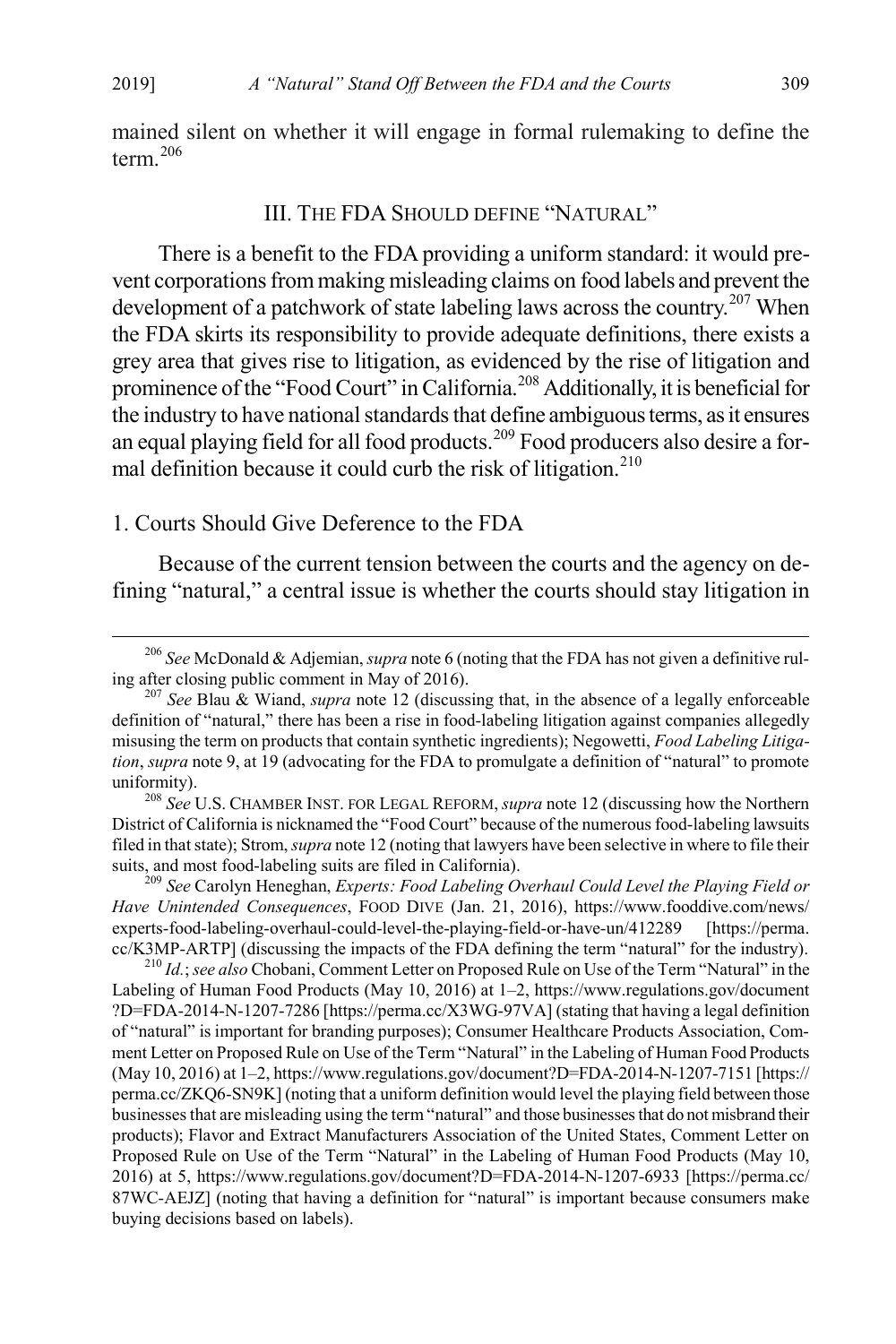anticipation of the FDA ruling.<sup>[211](#page-40-0)</sup> Applying the four-factor primary jurisdiction test promulgated by the Ninth Circuit, courts should continue to stay litigation pending an FDA decision.<sup>[212](#page-40-1)</sup> First, given that the term "natural" has had no single, agreed-upon definition and will greatly affect industry interests, this is a policy decision that should be determined by the agency.<sup>[213](#page-40-2)</sup> While courts such as the *Dole Food Co.* court made a valid point that determining whether a reasonable consumer could be deceived by a food label is within a court's competence, determining what will deceive a consumer also requires a court to decide what is defined as "natural."[214](#page-40-3) Secondly, the issue of defining "natural" is specifically within the FDA's discretion, as Congress noted in the FDCA and NLEA that the agency has discretion to regulate food and nutrition labels.<sup>[215](#page-40-4)</sup> The third factor—preventing a substantial danger of inconsistent rulings—is the most convincing policy argument for invoking primary jurisdiction.<sup>[216](#page-40-5)</sup> A central concern is that, because many of these lawsuits involve the same types of claims, different courts may fashion a definition of "natural" that is inconsistent with other courts' interpretations and, even, inconsistent with the FDA's stated informal policy.<sup>[217](#page-40-6)</sup> Judges are already being criticized for setting their

<span id="page-40-0"></span> <sup>211</sup> *See generally* Negowetti, *Defining Natural Foods*, *supra* not[e 15,](#page-5-4) at 336 (discussing when courts decide to invoke primary jurisdiction); *supra* not[es 162](#page-32-5)[–163](#page-33-9) and accompanying text (overviewing the cases in which courts stayed litigation and deferred to the FDA to define the term "natural" compared to cases where courts held that deciding the term "natural" was within the court's compe-

<span id="page-40-1"></span>tence). <sup>212</sup> *See* United States v. Gen. Dynamics Corp., 828 F.2d 1356, 1362 (9th Cir. 1987) (naming the four factors that courts use to determine primary jurisdiction); *supra* not[e 138](#page-28-3) and accompanying text (providing background on the creation of the four-factor test). <sup>213</sup> *See* Heller, *supra* not[e 76](#page-16-6) (noting that "natural" is too hard to define); *supra* note 119 and

<span id="page-40-2"></span>accompanying text. <sup>214</sup> *See* Brazil v. Dole Food Co., 935 F. Supp. 2d 947, 960 (N.D. Cal. 2013) (stating that primary

<span id="page-40-3"></span>jurisdiction doctrine does not mean that a court cannot decide a case when presented with an issue within the agency's purview). *But see In re* KIND LLC "Healthy and All Natural" Litig., 209 F. Supp. 3d 689, 695 (S.D.N.Y. 2016) (declining to find that courts are not competent to determine "natural" claims but still invoking primary jurisdiction). *See generally* Negowetti, *Defining Natural Foods*, *supra* not[e 15,](#page-5-4) at 349 (arguing that judge-made determinations on misleading-labeling claims lead to judicial advocacy and de-facto definitions of "natural"). <sup>215</sup> *See* 21 U.S.C. § 343 (2012) (empowering the FDA to prohibit the use of labels that are in any

<span id="page-40-4"></span>way false or misleading); *see also* Coyle v. Hornell Brewing Co., No. 08-cv-02797, 2010 WL 2539386, at \*4 (D.N.J. June 15, 2010) (noting that the FDA employs numerous scientific experts to address public health and safety issues and holding that the question of whether a substance is "natural" is distinctly within the discretion of the FDA, not the court).

<span id="page-40-5"></span><sup>216</sup> *See In re KIND LLC*, 209 F. Supp. 3d at 696 (noting that FDA guidance would be necessary to decide whether products containing soy protein isolate can properly be labeled as "natural"). More importantly, the court recognized the need for uniform and consistent rulings. *Id.* <sup>217</sup> *See* Turek v. Gen. Mills, Inc., 662 F.3d 423, 426 (7th Cir. 2011) (stating that Congress wanted

<span id="page-40-6"></span>to expressly prevent states from issuing rules that would subject manufacturers to different requirements in every state). *See generally* Negowetti, *Defining Natural Foods*, *supra* not[e 15,](#page-5-4) at 349 (discussing how a court's conclusion about what could deceive a reasonable consumer might vary from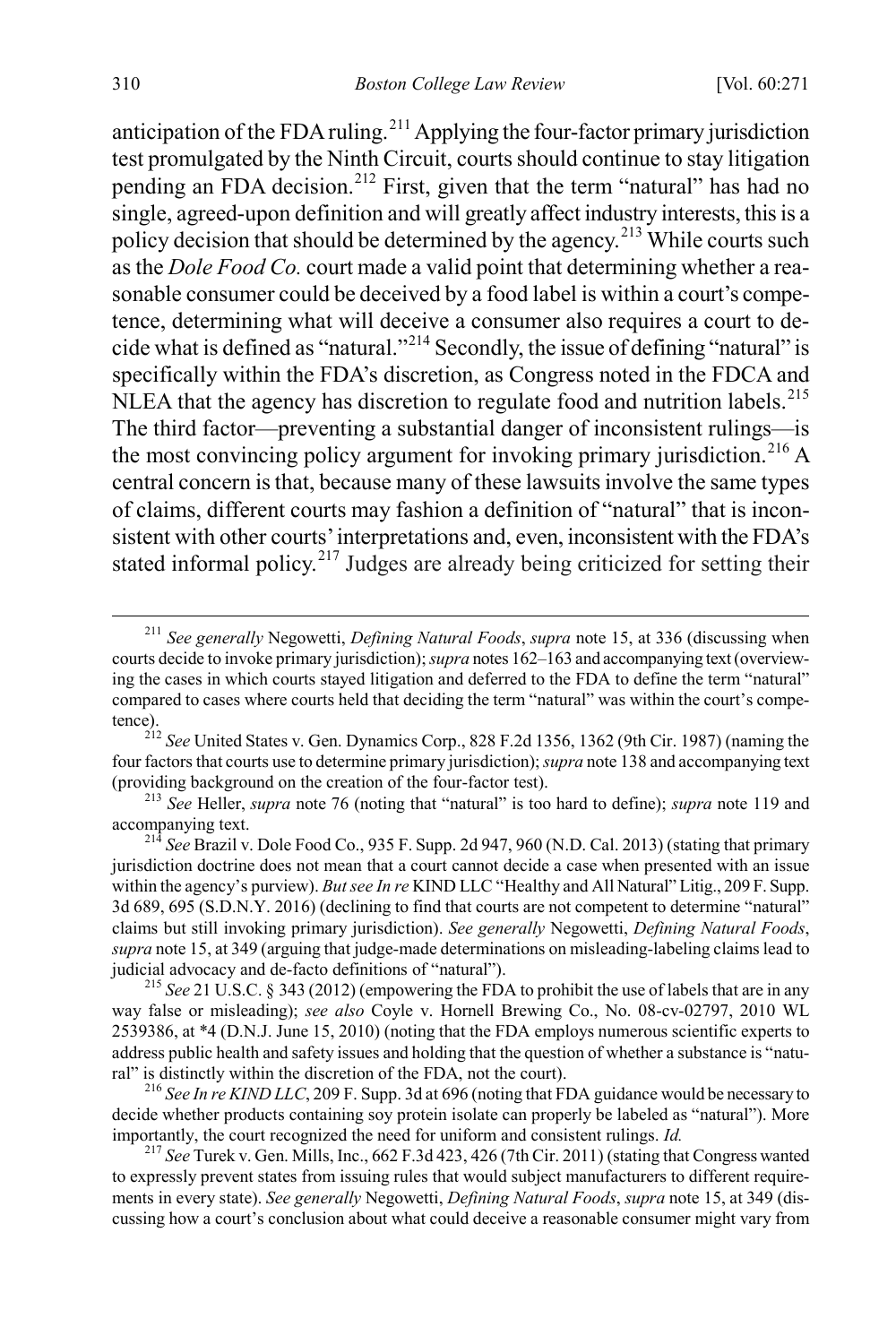own meaning of the term "natural" with no basis in definitive regulations or standards.<sup>[218](#page-41-0)</sup> Ultimately, judicially defined terms will result in a patchwork of laws—a phenomenon that Congress previously sought to prevent by passing the FDC $A^{219}$  $A^{219}$  $A^{219}$  Finally, the fourth factor states that primary jurisdiction should be invoked when prior application is made to the agency—meaning when the question at issue is principally within the agency's discretion.<sup>[220](#page-41-2)</sup> Because the FDA closed comment on defining the term "natural" in 2016, courts should currently stay the litigation for an appropriate period.<sup>[221](#page-41-3)</sup>

Further, a principle reason that courts invoked primary jurisdiction in the past was the FDA's silence, which the agency cured by undertaking public comment in 2015.<sup>[222](#page-41-4)</sup> Previous courts heavily weighed that the FDA never undertook public comment on "natural" in deciding to reject primary jurisdiction claims.<sup>[223](#page-41-5)</sup> Moreover, many of the courts that invoked primary jurisdiction in the past were forced to revoke stays because the FDA declined to take a stance.<sup>[224](#page-41-6)</sup> Although courts have validly noted that the FDA consistently shows a lack of interest in defining the term "natural," most of these decisions rejecting primary jurisdiction occurred in 2013, and thus pre-dated the FDA's initia-

<span id="page-41-1"></span><sup>219</sup> See Janssen, *supra* not[e 23,](#page-7-0) at 32 (noting that federal food labeling laws were passed to cure the patchwork of varying state food regulations); *see also* Benny, *supra* not[e 11,](#page-4-6) at 1514–17 (discussing the need for national regulation). Given that a few states have already passed some labeling laws and food today is shipped nationwide, it is inefficient and ineffective to have a patchwork of labeling laws. Benny, *supra* not[e 11,](#page-4-6) at 1515–17; *see* FEDERAL DRUG AND COSMETIC ACT, 21 U.S.C. §§ 301– 399f (2012) (prohibiting the sale of misbranded or adulterated food, drugs, and cosmetics);*supra* note [24](#page-7-1) and accompanying text (overviewing the history of food labeling laws and congressional desire for

<span id="page-41-2"></span>uniformity). <sup>220</sup> *See* United States v. W. Pac. R.R. Co., 352 U.S. 59, 65 (1956) (explaining that when primary jurisdiction applies, the issue should be referred to the administrative agency for review before judicial interference). <sup>221</sup> *Id.* <sup>222</sup> *See* Holk v. Snapple Beverage Corp., 575 F.3d 329, 341 (3d Cir. 2009) (discussing the FDA's

<span id="page-41-4"></span><span id="page-41-3"></span>inaction on defining the term "natural" as a reason for ruling against invoking primary jurisdiction); *supra* not[e 174](#page-34-10) and accompanying text (overviewing court decisions where the FDA's inaction on the term "natural" was central to the court's decision not to stay litigation). <sup>223</sup> *See Bohac*, 2013 WL 5587924, at \*3 (noting that FDA has not undertaken to enact any rules

<span id="page-41-5"></span>or regulations); *In re* ConAgra Foods, Inc., No. CV 11–05379–MMM, 2013 WL 4259467, at \*4 (C.D. Cal. Aug. 12, 2013) (stating it was uncertain whether the FDA will act to determine the definition of

<span id="page-41-6"></span><sup>224</sup> *See supra* not[e 149](#page-30-6) and accompanying text (overviewing cases where the courts lifted stays because the FDA did not take action to define "natural").

state to state). For example, if a court equates "natural" with organic, this would be inconsistent with the FDA's policy. Negowetti, *Defining Natural Foods*, *supra* not[e 15,](#page-5-4) at 349–50. <sup>218</sup> *See* Negowetti, *Defining Natural Foods*, *supra* not[e 15,](#page-5-4) at 349–52 (noting that the court deci-

<span id="page-41-0"></span>sions, such as *Pelayo v. Nestle USA, Inc.*, 989 F. Supp. 2d 973 (C.D. Cal. 2013), rely on the judges'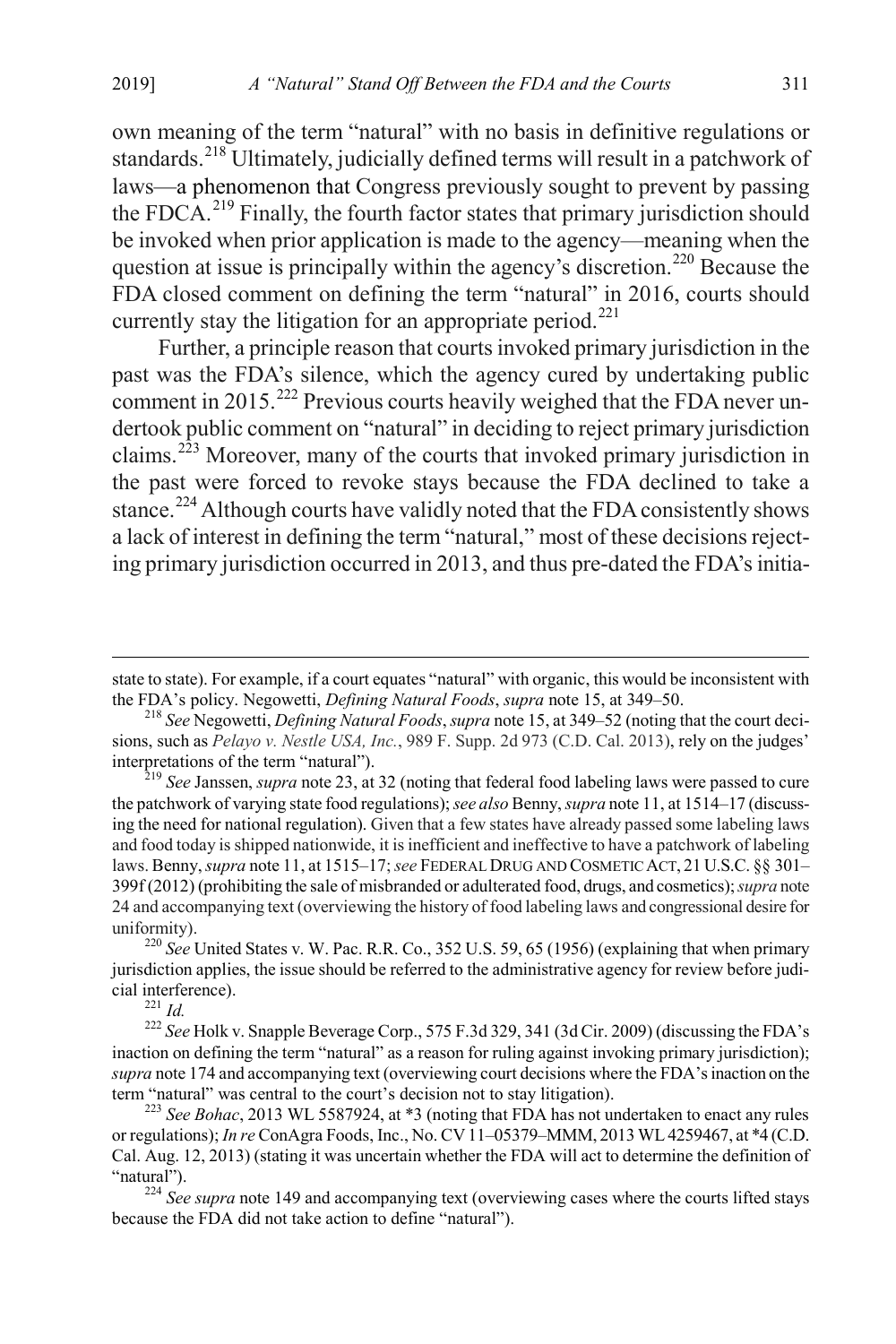<span id="page-42-0"></span>tive to undergo public comment.<sup>[225](#page-42-1)</sup> It is likely that these courts would reach a different conclusion today, because the FDA undergoing public comment indi-cates the type of agency interest that the courts found previously lacking.<sup>[226](#page-42-2)</sup>

Although the FDA has yet to initiate formal rulemaking following closing comment, it is likely the FDA will resolve the tension around "natural" in the near future.[227](#page-42-3) The FDA has previously noted that it would take a substantial amount of time to evaluate and respond to public comments.[228](#page-42-4) Moreover, the FDA commissioner, Dr. Scott Gottlieb, mentioned in an October 2017 statement to the *Wall Street Journal* that he is seriously considering how to make "natural" claims on food packaging more uniform.<sup>[229](#page-42-5)</sup> As Congress has also recently pressured the FDA to provide a timeline for defining "natural" in the 2018 House Appropriations bill, it is likely that courts can invoke primary ju-risdiction because the FDA will provide a definition.<sup>[230](#page-42-6)</sup>

## 2. How the FDA Should Define the Term "Natural"

The FDA should define "natural" consistent with consumer expectations rather than business interests.<sup>[231](#page-42-7)</sup> A division exists between whether genetically

<span id="page-42-1"></span> <sup>225</sup> *See* Rojas v. Gen. Mills, Inc., No. CV-05099-WHO, 2013 WL 5568389, at \*6 (N.D. Cal. Oct. 9, 2013) (reasoning that the FDA has shown little interest in regulating the term "natural"); Parker v. J.M. Smucker Co., No. C 13-0690 SC, 2013 WL 4516156, at \*7 (N.D. Cal. Aug. 23, 2013) (noting that parties have repeatedly asked the FDA to define the term and the agency has consistently refused); Janney v. Gen. Mills, 944 F. Supp. 2d 806, 814–15 (N.D. Cal. 2013) (concluding that the FDA considers defining "natural" a minor issue and thus there exists little reason for the court to give the agency a chance to address the issue); *supra* not[e 174](#page-34-10) and accompanying text (discussing the cases in 2013 that cited the FDA's inaction as central to the court's decision to not stay litigation).

<span id="page-42-2"></span><sup>&</sup>lt;sup>226</sup> See Parker, 2013 WL 4516156, at \*7 (considering parties who have repeatedly asked the FDA to define the term and the agency has consistently refused); *see also supra* not[e 162](#page-32-5) and accompanying text. *But see* Gorbey, *supra* not[e 162](#page-32-5) (noting courts continuing to institute and hold stays on litigation in anticipation of an FDA determination). <sup>227</sup> *See* Heather Haddon, *FDA Commissioner Wants Closer Look at Health Claims on Packaging*,

<span id="page-42-3"></span>WALL STREET J. (Oct. 10, 2017), https://www.wsj.com/articles/fda-commissioner-wants-closer-lookat-health-claims-on-packaging-1507673335 [https://perma.cc/M49K-G3QT] (noting the FDA commissioner stating that he wants to see the FDA take action on labeling issues). <sup>228</sup> *See* Heller, *supra* not[e 76](#page-16-6) (noting the substantial amount of time required to define the term

<span id="page-42-4"></span><sup>&</sup>quot;natural" because the FDA must undergo the public comment process). <sup>229</sup> *See* Haddon, *supra* not[e 225](#page-42-0) (noting that the FDA commissioner wants the FDA to take action

<span id="page-42-5"></span>on labeling issues).<br><sup>230</sup> *See* COMM. ON APPROPRIATIONS, AGRIC., RURAL DEV. FOOD & DRUG ADMIN., & RELATED

<span id="page-42-6"></span>AGENCIES APPROPRIATIONS BILL, H.R. REP. NO. 115-232, at 72 (2017) (demanding that the FDA issue a timeline for defining "natural" following the public comment process in November of 2015). <sup>231</sup> *See* McDonald & Adjemian, *supra* not[e 6](#page-2-5) (noting that the comment process revealed consumer

<span id="page-42-7"></span>frustration over existing food labels and an overwhelming demand for accurate labels); *see also* Center for Food Safety, Comment Letter on Proposed Rule on Use of the Term "Natural" in the Labeling of Human Food Products (May 10, 2016) at 2, https://www.regulations.gov/document?D=FDA-2014- N-1207-6884 [https://perma.cc/CH97-ZX7V] (stating that current consumer confusion results from a discrepancy between manufacturer and consumer expectations for "natural"); Unilever Comment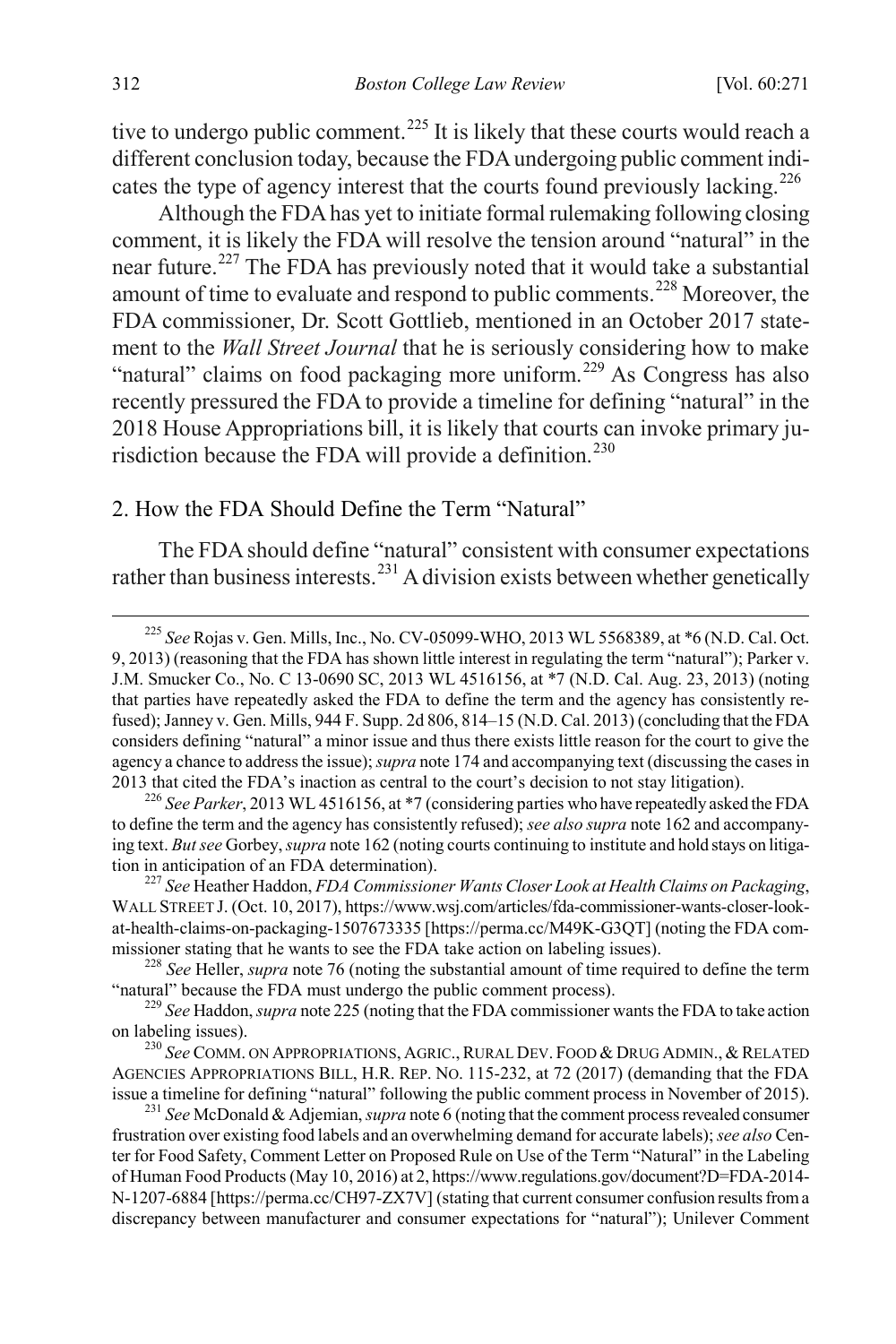modified organisms should be included in the definition.<sup>[232](#page-43-0)</sup> Many consumers cited to the Merriam-Webster dictionary definition, which states that "natural" does not include man-made or bio-engineered products.<sup>[233](#page-43-1)</sup> Based on consumer comments, the FDA's current informal policy of "no artificial or synthetic ingredients" in "natural" foods could still be used by adding the additional limitation that "natural" cannot encompass products containing genetically modified organisms.[234](#page-43-2) As companies are currently reformulating their products, providing a stable definition that matches consumer expectations could curb litigation and aid businesses in remaining competitive.<sup> $235$ </sup>

One potential issue with the FDA promulgating a definitive rule is that industry influence might provide a rule less aligned with consumer expectations.[236](#page-43-4) The FDA has been sharply criticized for allowing industry influence to affect its guidelines and rules.<sup>[237](#page-43-5)</sup> One of the primary indicators of the potential for industry influence is lobbying efforts.<sup>[238](#page-43-6)</sup> For example, when Congress was

<span id="page-43-1"></span>perma.cc/ZG3M-7NHP]; *see* McDonald & Adjemian, *supra* not[e 6](#page-2-5) (discussing consumer comments received during the FDA's public comment period). <sup>234</sup> *See "Natural" on Food Labeling*, *supra* not[e 17](#page-5-5) (stating the current informal policy on "natu-

<span id="page-43-2"></span>ral").

<span id="page-43-3"></span><sup>235</sup> *See* McDonald & Adjemian, *supra* not[e 6](#page-2-5) (noting that the most recent cases regarding "natural" concern GMOs); *see also* Nielson, *supra* not[e 61,](#page-13-7) at 22 (noting that consumers are more loyal to the quality of a product than they are to labels); *supra* not[e 14](#page-4-5) and accompanying text. <sup>236</sup> *See supra* note[s 202–](#page-37-8)[205](#page-38-3) and accompanying text (discussing the differences in consumer ex-

<span id="page-43-4"></span>pectations of the term "natural" versus how corporations would want to define the term). <sup>237</sup> *See* Markham Heid, *Experts Say Lobbying Skewed the U.S. Dietary Guidelines*, TIME (Jan. 8,

<span id="page-43-5"></span>2016), https://time.com/4130043/lobbying-politics-dietary-guidelines [https://perma.cc/HYM5-WKXX] (discussing industry influence on the 2015 FDA Dietary Guidelines). Prominent nutrition experts criticized the FDA's 2015 Dietary Guidelines for America stating that food manufacturers and producers heavily influenced the guidelines. *Id.* The final guidelines deviated substantially from the Advisory Committee's report. *Id.* Consequently, the guidelines, which are supposed to reflect the most up-to-date scientific research on nutrition, continued to promote outdated research such as continuing to endorse processed meat consumption.  $Id$ .

<span id="page-43-6"></span><sup>238</sup> See Cory Herro, *Is the FDA Ready to Take on the Powerful Food Industry?*, THINKPROGRESS (June 2, 2016), https://thinkprogress.org/is-the-fda-ready-to-take-on-the-powerful-food-industry-6cc5c1e3576 [https://perma.cc/VC3H-6XX2] (noting that, beginning in 2009, the industry substantially increased its lobbying efforts and spent about \$175 million during the first Obama administration, compared to the \$83 million spent on lobbying during the previous three years).

Letter, *supra* not[e 202,](#page-37-8) at 3 (noting that promulgating a definition that aligns with consumer interest is important). <sup>232</sup> *Compare* McDonald & Adjemian, *supra* not[e 6](#page-2-5) (noting that most if not all consumers stated

<span id="page-43-0"></span>that they did not want genetically modified foods included in the definition of "natural"), *with* International Dairy Foods Association Comment Letter, *supra* not[e 205,](#page-38-3) at 5 (arguing that including GMOs should not disqualify a food from being labeled as natural), *and* Tyson Comment Letter, *supra* note [205,](#page-38-3) at 3 (arguing that the definition should include GMOs). *See generally supra* note[s 204](#page-38-4)[–205](#page-38-3) and accompanying text (providing an overview of the disagreement between consumers, who do not want genetically modified organisms included in the definition of "natural," and food manufacturers, which do want GMOs included in the definition). <sup>233</sup> *Natural*, MERRIAM-WEBSTER, http://www.merriam-webster.com/dictionary/natural [https://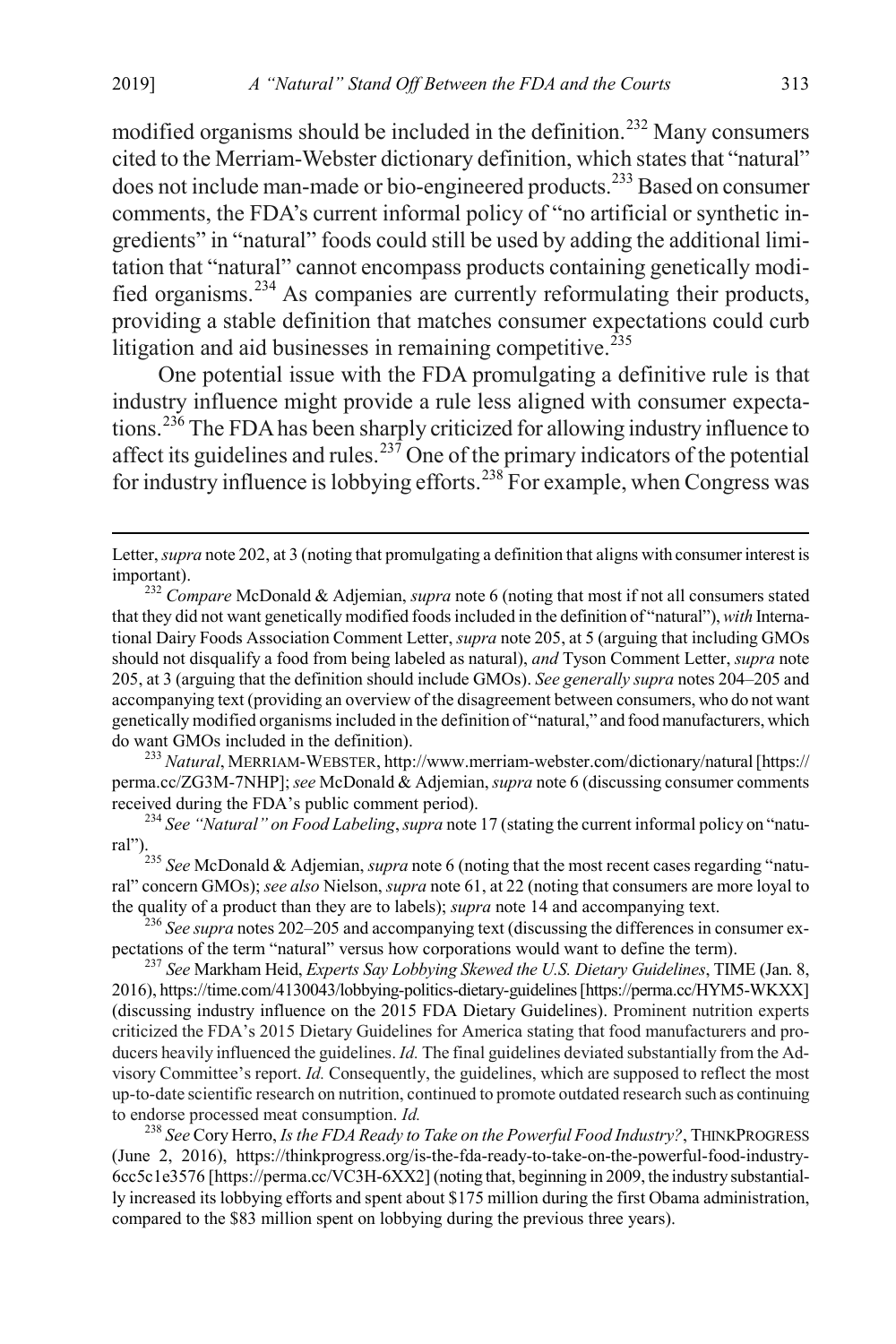considering a soda tax, the American Beverage Association and its allies spent more than forty-million dollars in lobbying efforts to defeat the tax in 2009.<sup>[239](#page-44-1)</sup> Although there is potential for the food lobbying industry to influence the FDA's ultimate definition of the term "natural," the FDA is the most appropri-ate body to define this term.<sup>[240](#page-44-2)</sup> The legislature has continuously failed to pass a suitable food labeling law since  $2013$ <sup>[241](#page-44-3)</sup> Reliance on the courts to define the term would not promote a uniform definition nor curb the current consumer confusion surrounding the term natural.<sup>[242](#page-44-4)</sup> In order to enable consumers to make informed choices in order to eat a healthier diet, there remains more value in the FDA, rather than the courts or legislature to provide the necessary regulatory guidance for food labeling.<sup>[243](#page-44-5)</sup>

#### <span id="page-44-0"></span>**CONCLUSION**

The rise in food-labeling litigation regarding the term "natural" is symptomatic of an FDA regulatory void. These cases highlight a national conversation about diet, nutrition, and health. Although some cases, like *Nutella,* make less meritorious claims, the vast majority of cases show legitimate consumer concern about understanding what is in their food. Labels provide the most transparent mechanism for manufacturers to communicate with the public about what is in a food product. Without regulatory guidelines defining the term "natural," there is a distinct clash between consumer expectations and manufactured food products. This discrepancy gives rise to numerous falselabeling suits and is creating the opportunity for the courts to define the term

<span id="page-44-1"></span> <sup>239</sup> *See* Duff Wilson & Janet Roberts, *Special Report: How Washington Went Soft on Childhood Obesity*, REUTERS (Apr. 27, 2012), https://www.reuters.com/article/us-usa-foodlobby/special-reporthow-washington-went-soft-on-childhood-obesity-idUSBRE83Q0ED20120427 [https://perma.cc/ DZZ4-R6EZ] (reporting that, in 2009, the American Beverage Association and its allies spent more than eight times their previous year's spending in a successful bid to defeat the soda tax). After the group defeated the proposal, the association spent only \$24 million in 2010 and \$10 million in 2011. *Id.* <sup>240</sup> *See* Negowetti, *Food Labeling Litigation*, *supra* note [9,](#page-3-4) at 19 (advocating for the FDA to

<span id="page-44-2"></span>promulgate a definition of "natural"); *see also* Rosillo v. Annie's Homegrown, Inc., No. 17-cv-02474- JSW, 2017 WL 5256345, at \*3 (N.D. Cal. Oct. 17, 2017) (noting that Congress explicitly designated the resolution of technical and complex terms like "natural" to the FDA); Janssen, *supra* not[e 23,](#page-7-0) at 32 (noting that federal food labeling laws were passed to cure the patchwork of varying state food regula-

<span id="page-44-3"></span>tions). <sup>241</sup> *See* Isidro, *supra* not[e 16](#page-5-3) (providing an overview of failed legislation addressing the definition

<span id="page-44-4"></span><sup>&</sup>lt;sup>242</sup> *See* Negowetti, *Defining Natural Foods, <i>supra* not[e 15,](#page-5-4) at 349–52 (noting that judicial inter-<br>pretations of the term "natural" do not provide uniform or consistent definitions).

<span id="page-44-5"></span><sup>&</sup>lt;sup>243</sup> See id. at 365 (arguing that the FDA has the appropriate expertise to define the term "natural"); Lazarus, *supra* not[e 8](#page-3-6) (stating that food labeling permits consumers to make better food choices); McDonald & Adjemian, *supra* not[e 6](#page-2-5) (noting that consumers value transparency on their labels); Pollans, *supra* not[e 7](#page-3-5) (discussing how proper labeling is a means to protect consumer choice).